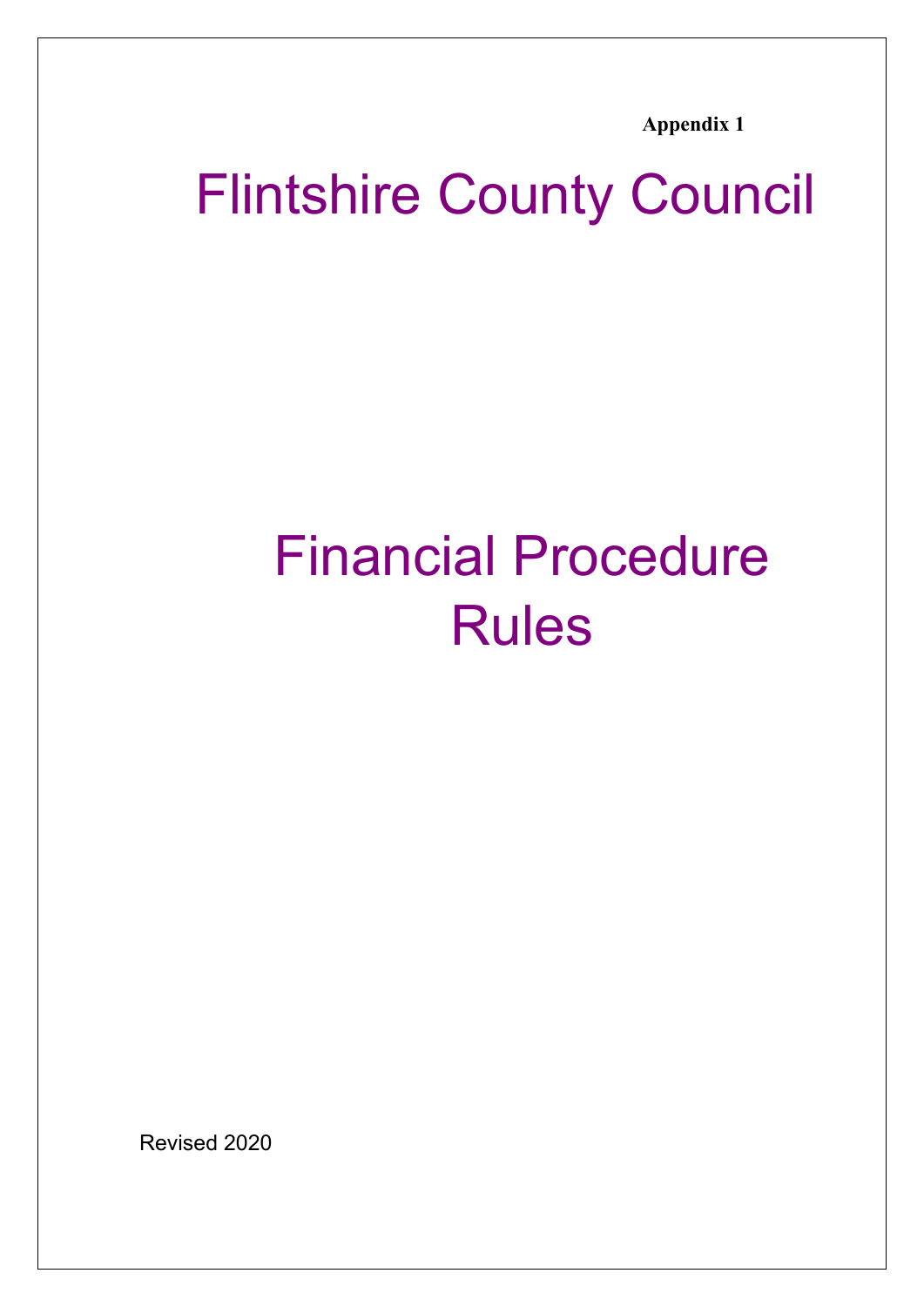# **Contents**

- 1. Status of Financial Regulations
- 2. Financial Management General Roles and Responsibilities
- 3. Financial Planning
- 4. Risk Management and Control of **Resources**
- 5. Financial Systems and Procedures
- 6. External Arrangements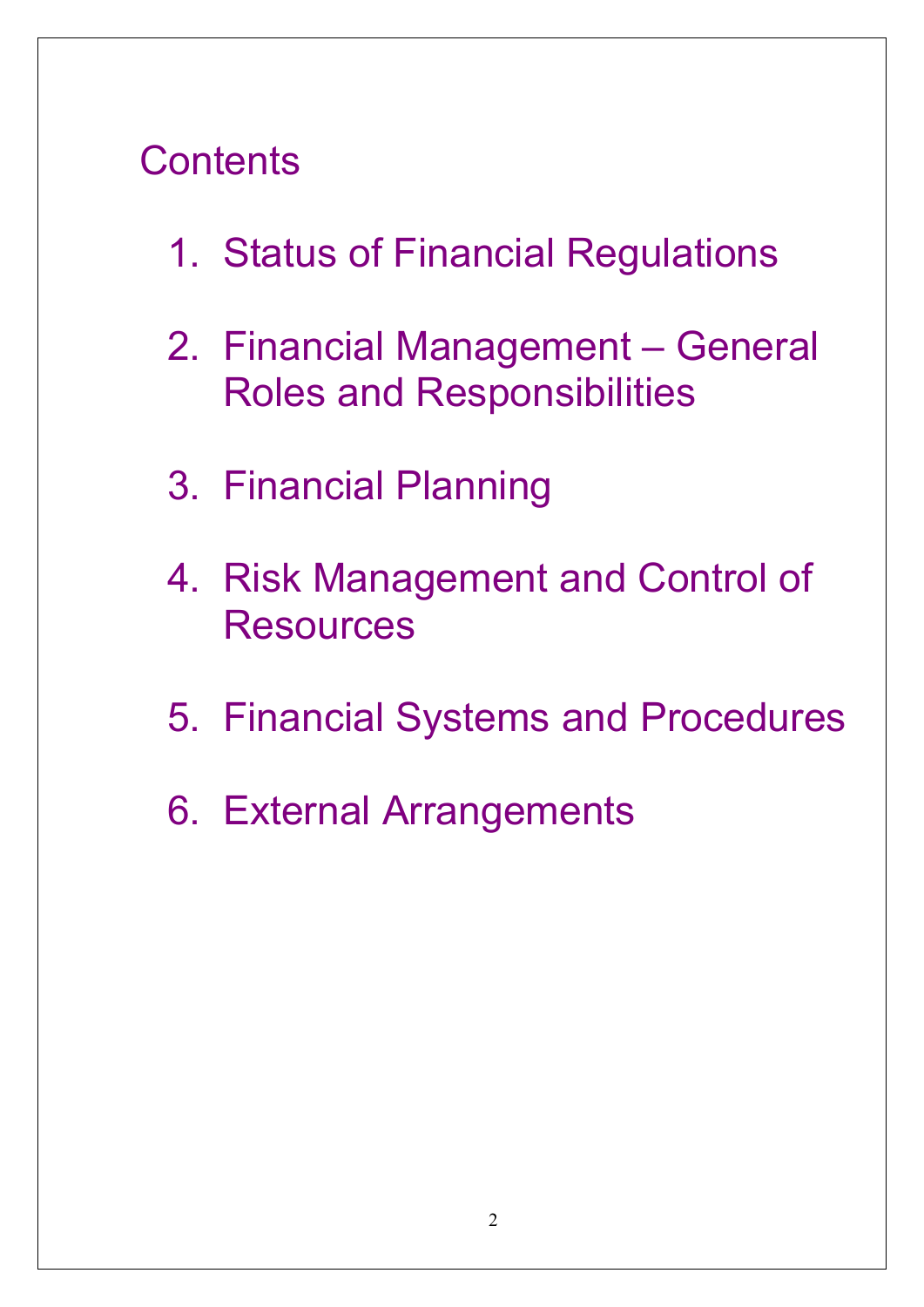# 1. Status of Financial Regulations

#### **1.1 What are Financial Procedure Rules?**

1.1.1 Financial Procedures provide the framework for managing the Council's financial affairs. They apply to every Member and officer of the Council and anyone acting on its behalf.

1.1.2 The procedures identify the financial responsibilities of the full Council, the Cabinet and officers.

1.1.3 Where there are references to the Chief Executive and Chief Officer the responsibility is as follows:

The Chief Executive as Head of Paid Service at a strategic level provides oversight, coordination and direction across the organisation and ensures the Chief Officer Team work collectively.

Chief Officers are accountable at a strategic and operational level for resource management, performance management and delivery of services for the Portfolio for which they have responsibility.

In addition, the Council holds the following statutory posts:

The Head of Paid Service is the Chief Executive The Chief Finance Officer is the Corporate Finance Manager The Chief Education Officer is the Chief Officer (Education and Youth) The Monitoring Officer is the Chief Officer (Governance) The Chief Officer Social Services Democratic Services Manager

1.1.4 These Financial Procedure Rules are part of the Council's Rules of Procedure. They must be read in conjunction with the rest of the Constitution, of which they form part, including the Contract Procedure Rules.

1.1.5 These Financial Procedure Rules and other regulatory rules apply to the Clwyd Pension Fund except where separate legislation exists, e.g. Local Government Investment Regulations.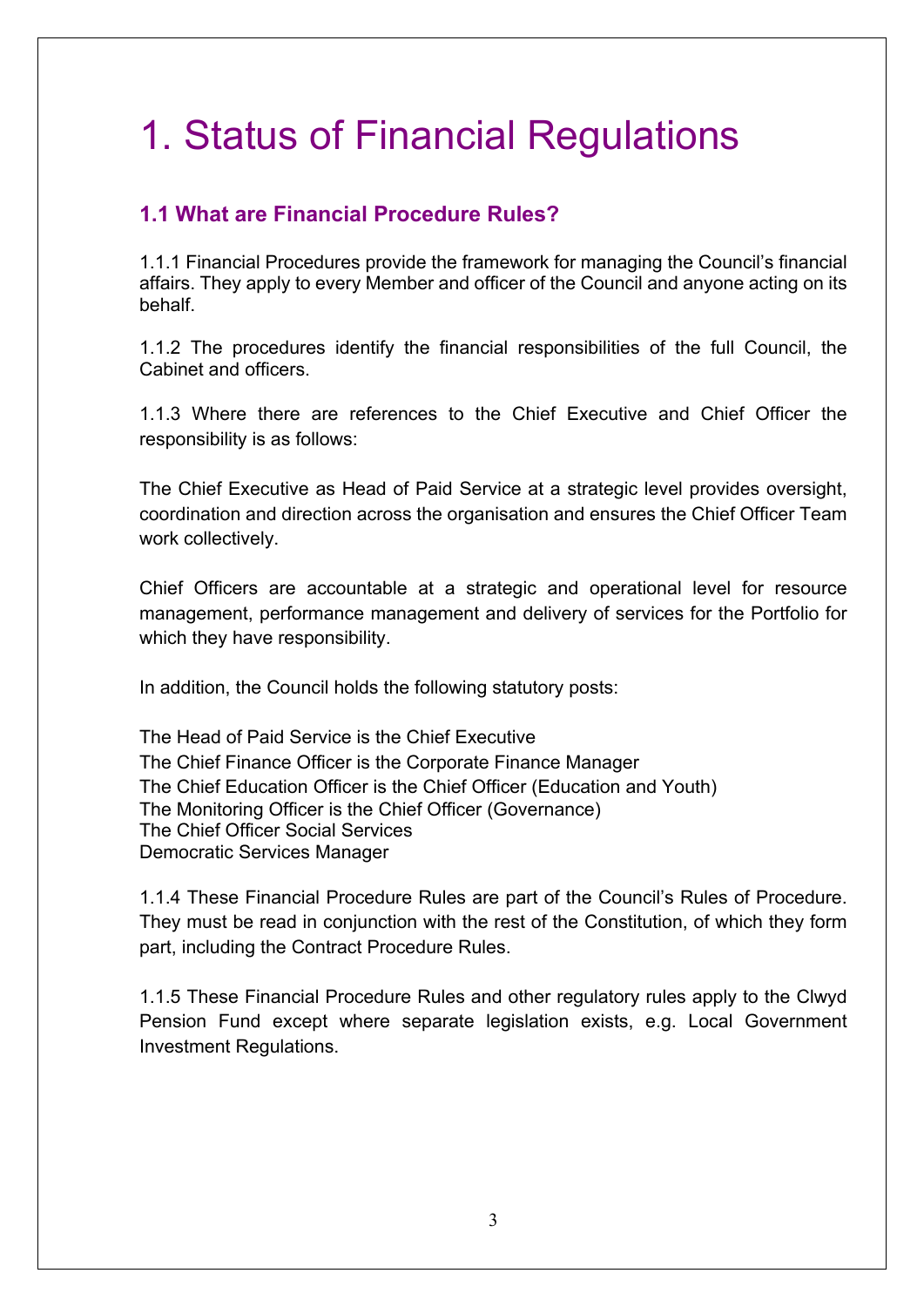# **1.2 Why are they important?**

1.2.1 To conduct its business effectively, the Council needs to ensure that sound financial management arrangements are in place and that they are strictly adhered to in practice. Part of this process is the establishment of Financial Procedures which set out the financial responsibilities of the Council. These procedures have been devised as a control to help the Council manage its financial matters properly in compliance with all necessary requirements.

1.2.2 Good, sound financial management is a key element of the Council's Corporate Governance framework which helps to ensure that the Council is doing the right things, in the right way, for the right people, in a timely, inclusive, open, honest and accountable manner.

1.2.3 Good financial management secures value for money, controls spending, ensures due probity of transactions and allows decisions to be informed by accurate accounting information.

1.2.4 Good financial management requires secure and reliable records and systems to process transactions and information and substantiate the effective use of public money*.*

1.2.5 Financial Procedures should not be seen in isolation, but rather as part of the overall regulatory framework of the Council as set out in the Council's Constitution.

#### **1.3 Who do Financial Procedures apply to?**

1.3.1 Financial Procedures apply to every Member and officer of the Council and anyone acting on its behalf. Members and officers have a general responsibility for taking reasonable action to provide for the security and use of the resources and assets under their control, and for ensuring that the use of such resources and assets is legal, consistent with Council policies and priorities, is properly authorised, provides value for money and achieves best value.

1.3.2 Separate financial procedures have been incorporated into the Council's Scheme for Financing of Schools and relate to those matters where decisions have been delegated to school governing bodies.

1.3.3. These Financial Procedures shall apply in relation to any partnership for which the Council is the accountable body, unless the Council expressly agrees otherwise. Where services are provided via an 'Alternative Delivery Model', specific financial procedures will be incorporated into the individual models.

1.3.4 Failure to observe Financial Procedures may result in action under the Council's disciplinary procedures.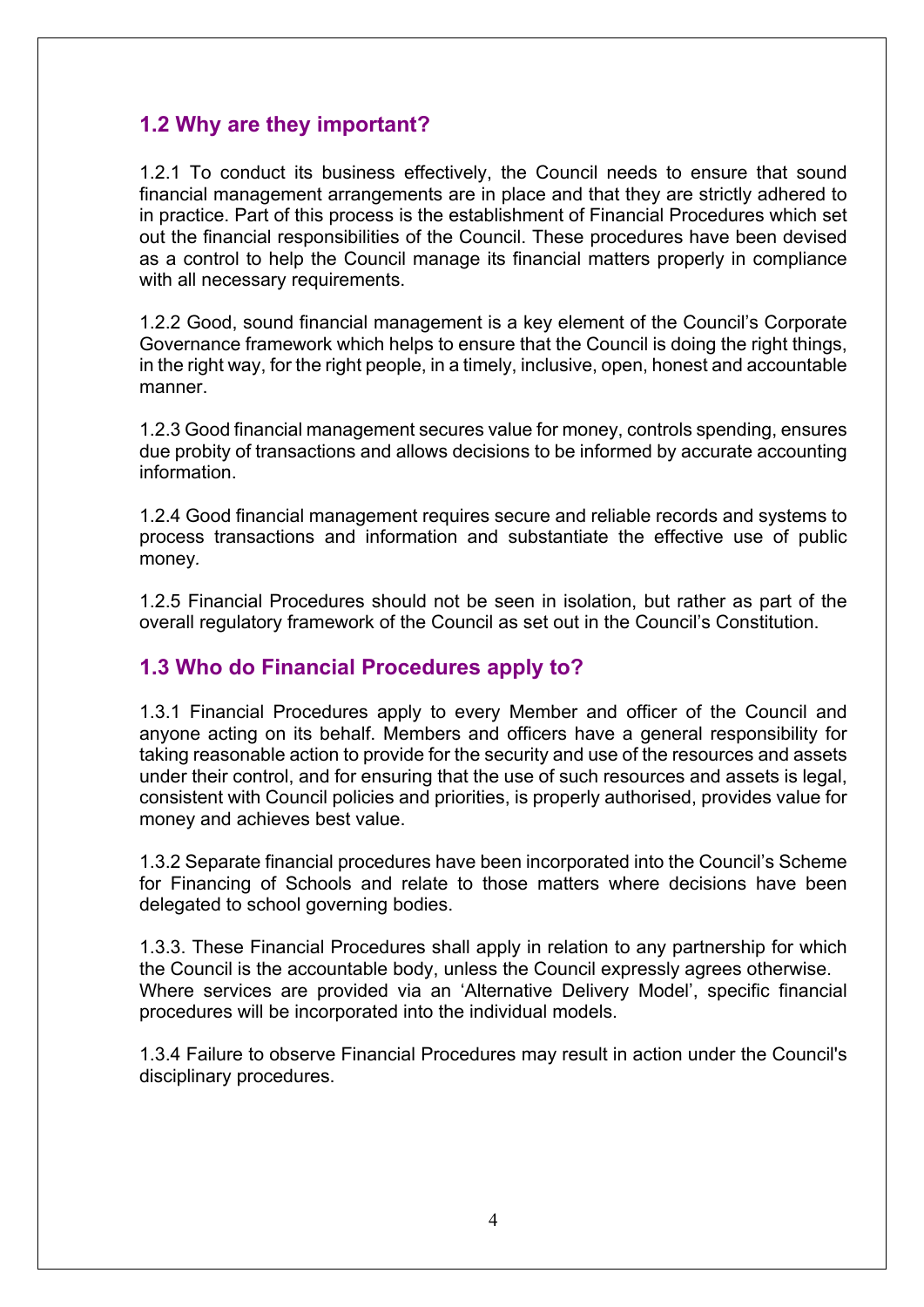#### **1.4 Who is responsible for ensuring that they are applied?**

1.4.1 The Chief Executive and Chief Officers are ultimately responsible to the Council for ensuring that Financial Procedures are applied and observed by his/her staff and contractors providing services on the Council's behalf and for reporting to the Chief Finance Officer any known or suspected breaches of the procedures.

1.4.2 The Chief Finance Officer is responsible for maintaining a continuous review of the Financial Procedures and submitting any additions or changes necessary to the Council for approval. The Chief Finance Officer is also responsible for reporting, where appropriate, breaches of the Financial Procedures to the Council and/or to the Members.

1.4.3 The Chief Finance Officer is responsible for issuing advice and guidance to underpin the Financial Procedures which Members, Chief Executive and Chief Officers and others acting on behalf of the Council are required to follow.

1.4.4 Where any Officer considers that complying with Financial Procedures in a particular situation might conflict with the achievement of value for money or the principles of Best Value or the best interests of the Council, he/she shall raise the issue with the Chief Finance Officer who will, if he/she considers necessary and appropriate, seek formal approval from the Council for a specific waiver of the procedures, or an amendment to the procedures themselves.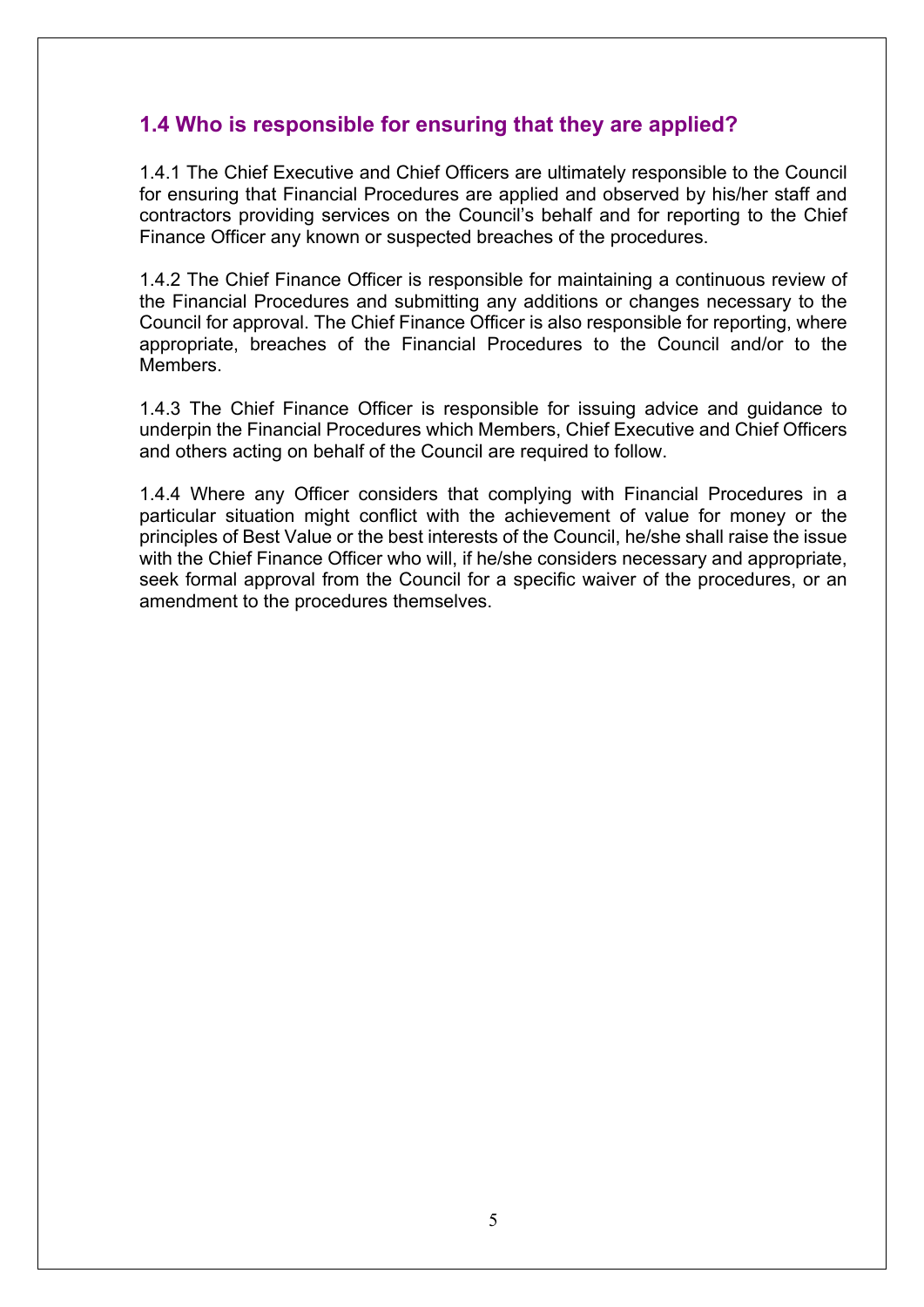# 2. Financial Management – General Roles and Responsibilities

#### **The Role of the Full Council**

2.1.1. The Council has a duty towards its Council Tax payers and Non Domestic Ratepayers with regard to financial decisions and their consequences. The full Council is responsible for adopting the Council's Constitution and Members' Code of Conduct and for approving the budget and policy framework within which the Cabinet operates. It is also responsible for approving and monitoring compliance with the Council's overall framework of accountability and control. The full Council is also responsible for monitoring compliance with policies and related Cabinet decisions.

#### **2.2 The Role of the Cabinet**

2.2.1 The Cabinet (as the Council's Executive) is responsible for proposing the Budget and Policy Framework to full Council, and for discharging executive functions in accordance with the Budget and Policy Framework.

#### **2.3 The Role of the Chief Finance Officer**

2.3.1 The Chief Finance Officer is accountable to the Chief Executive and the Council and has statutory duties that provide overall responsibility for the financial administration and stewardship of the Council. This statutory responsibility cannot be overridden. These statutory duties arise from:

- Section 151 of the Local Government Act 1972
- The Local Government Finance Act 1988
- The Local Government and Housing Act 1989
- The Accounts and Audit Regulations (Wales) Regulations currently in force

2.3.2 The Chief Finance Officer among other functions is responsible for;

- a) The proper administration of the Council's financial affairs.
- b) Setting and monitoring compliance with financial management standards.
- c) Advising on the corporate financial position and on the key financial controls necessary to secure sound financial management.
- d) Advising on all matters which affect, or potentially affect, the finances or financial administration of the Council.
- e) Providing financial information.
- f) Making recommendations to the Cabinet and Council for the preparation of the revenue budget and capital programme.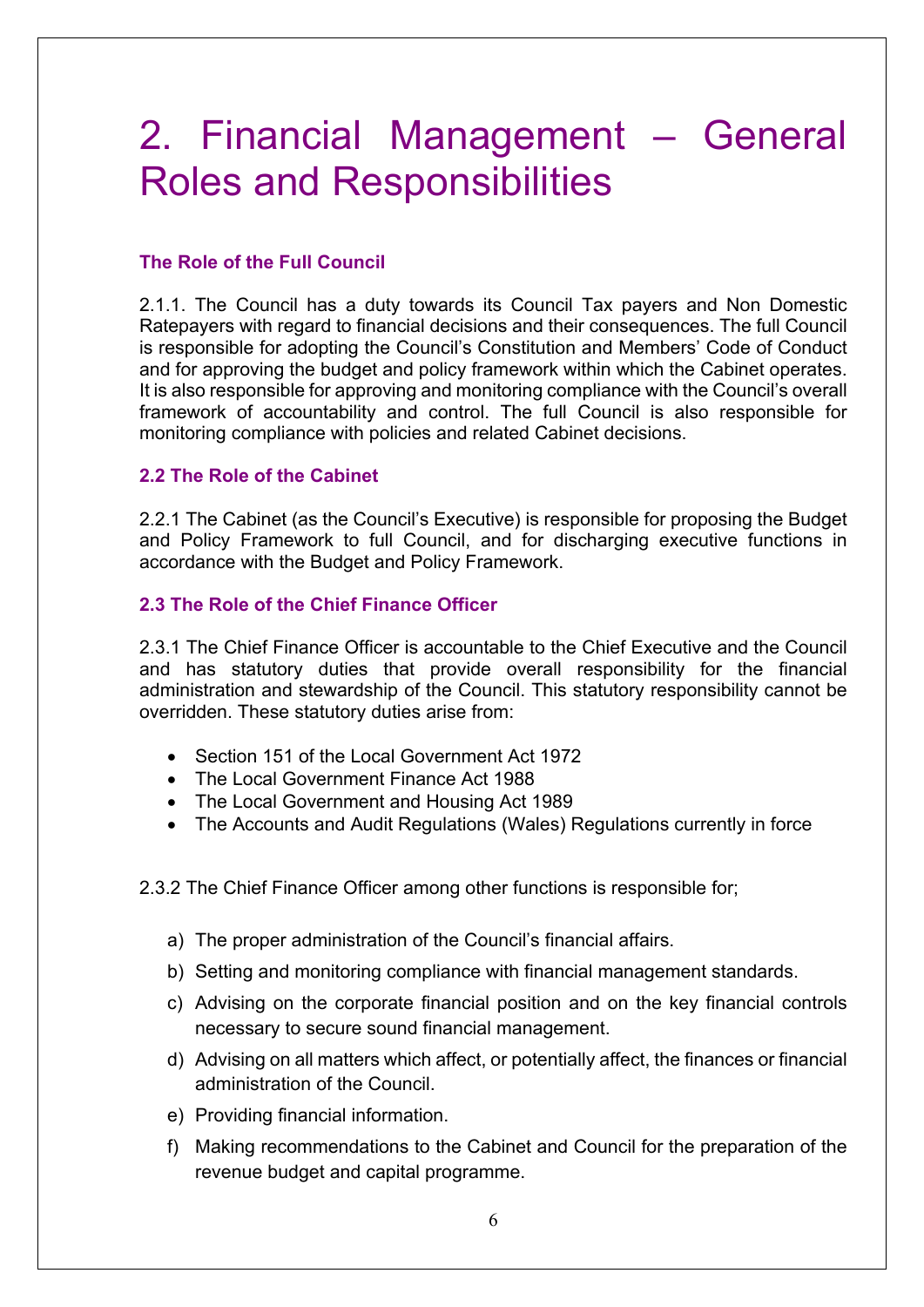- g) Preparing the approved revenue budget and capital programme.
- h) Treasury management.

The Chief Executive and Chief Officers are responsible for promoting the financial management standards set by the Chief Finance Officer in their portfolio and monitoring adherence to the standards and practices, liaising as necessary with the Chief Finance Officer.

Section 114 of the Local Government Finance Act 1988 requires the Chief Finance Officer to report to every Member of the Cabinet or the Council as appropriate and to the External Auditor, if the Council, a Committee or Officer of the Council, or a Joint Committee on which the Council is represented:

- Has made, or is about to make, a decision which involves or would involve the Council incurring expenditure which is unlawful
- Has taken, or is about to take, a course of action which, if pursued to its conclusion, would be unlawful and likely to cause a loss or deficiency to the Council
- Is about to make an unlawful entry in the Council's accounts

The Chief Finance Officer must consult with the Head of Paid Service and the Monitoring Officer when preparing any report under Section 114.

The Chief Finance Officer shall make a report under this Section if it appears to him or her that the expenditure of the Council incurred (including expenditure it proposes to incur) in a financial year is likely to exceed the resources (including sums borrowed) available to it to meet that expenditure.

Section 114 of the 1988 Act also requires:

- The Chief Finance Officer to nominate a properly qualified member of staff to deputise should he or she be unable to perform the duties under Section 114 personally, due to absence or illness
- The Council to provide the Chief Finance Officer with sufficient staff, accommodation and other resources – including legal advice where this is necessary – to carry out the duties under section 114 (All references to a Committee (joint or otherwise) include Sub-Committees).

Where a report has been issued by the Chief Finance Officer under Section 114 of the Local Government Finance Act 1988, the Council and the Council's Head of Paid Service shall then follow the requirements of Sections 115 and 116 of the said Act.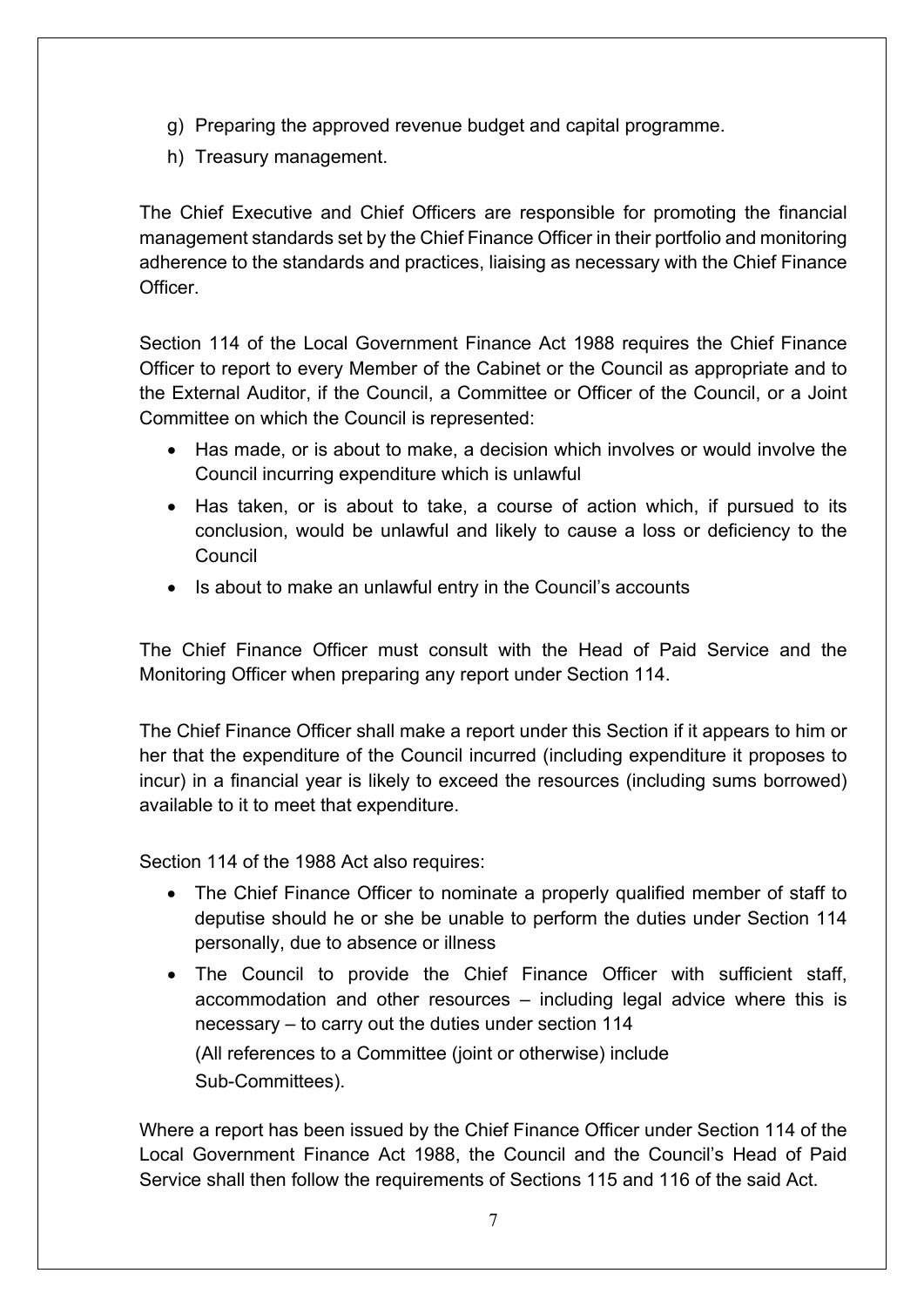#### **2.4 The Role of Chief Officers**

2.4.1 Chief Officers are each accountable to the Council for the financial management and administration of those services and activities allocated to them in accordance with Council policy.

2.4.2 Chief Officers are responsible for:

- a) Ensuring that adequate and effective systems of internal control are operated to ensure the accuracy, legitimacy and proper processing of transactions and the management of activities, having regard to advice and guidance from the Chief Finance Officer.
- b) Ensuring that Cabinet members are advised of the financial implications of all proposals and that the financial implications have been agreed by the Chief Finance Officer.
- c) Consulting with the Chief Finance Officer in seeking approval regarding any matters which may affect the Council's finances materially, before any commitments are incurred.
- d) Consulting with each other on any issue with corporate financial implications before submitting policy options or recommendations to Members.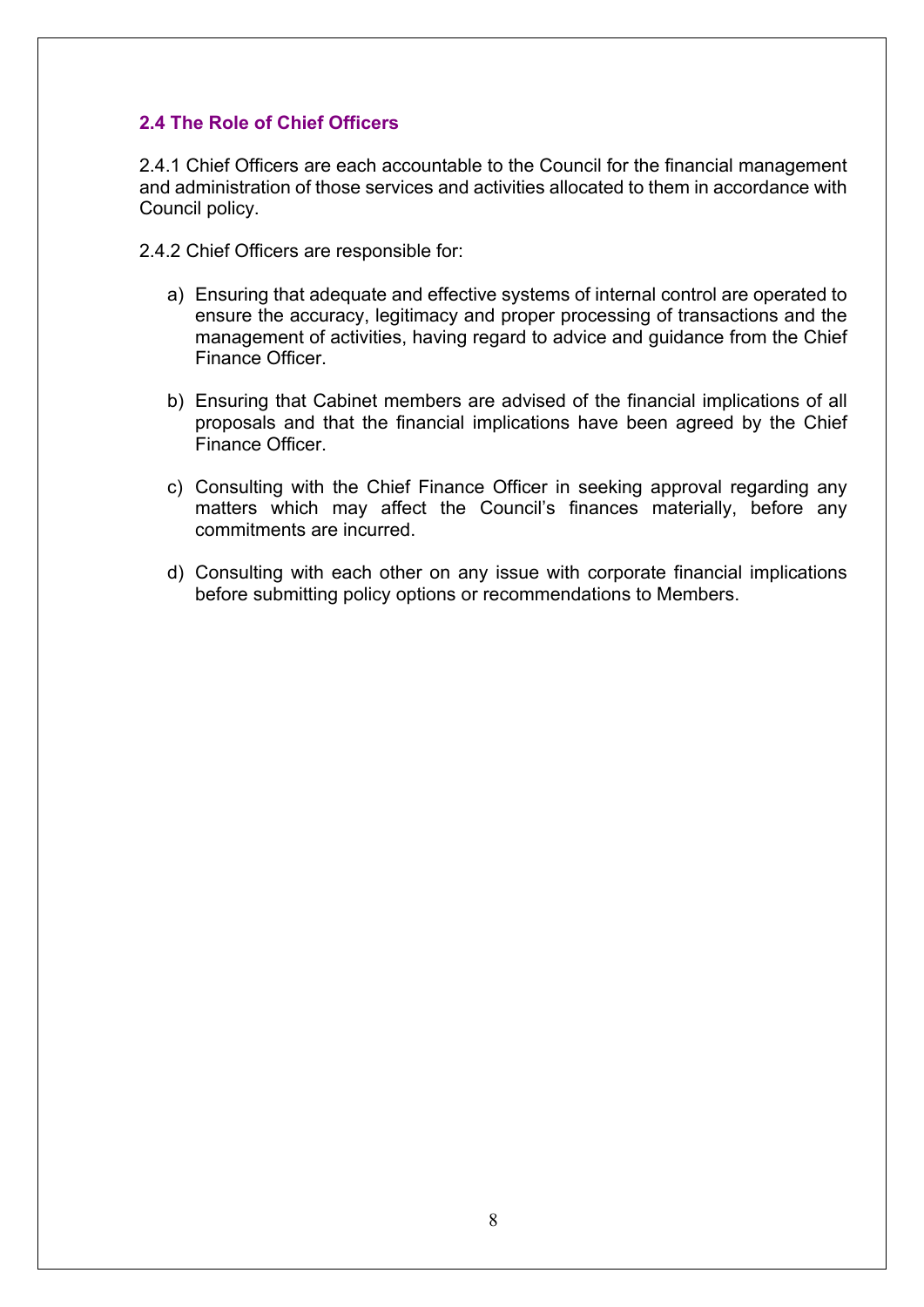# 3. Financial Planning

# **3.1 Strategic Planning**

# **Why is this important?**

Planning is a continuous process and is a fundamental tool in the management and control of the Council. The Council has a statutory responsibility to produce various plans. Financial planning is a key part of this process, setting out the financial consequences of the actions planned to meet the objectives and targets set within the plan.

# **Key Controls**

- Ensure that all relevant plans are produced and that they are consistent with Corporate objectives
- Produce plans in accordance with statutory requirements
- Meet the timetables set
- Ensure that all performance information is accurate, complete and up to date
- Provide improvement targets that are meaningful, realistic and challenging

# **Responsibilities of the Chief Finance Officer**

- a) To advise and supply the financial information that needs to be included in plans in accordance with the statutory requirements and agreed timetables.
- b) To contribute to the development of corporate and service targets and objectives and performance information.
- c) To ensure that performance information is monitored frequently to allow corrective action to be taken if targets are not likely to be met.

- a) To contribute to the development of plans in line with statutory requirements.
- b) To contribute to the development of corporate and service targets and objectives and performance information.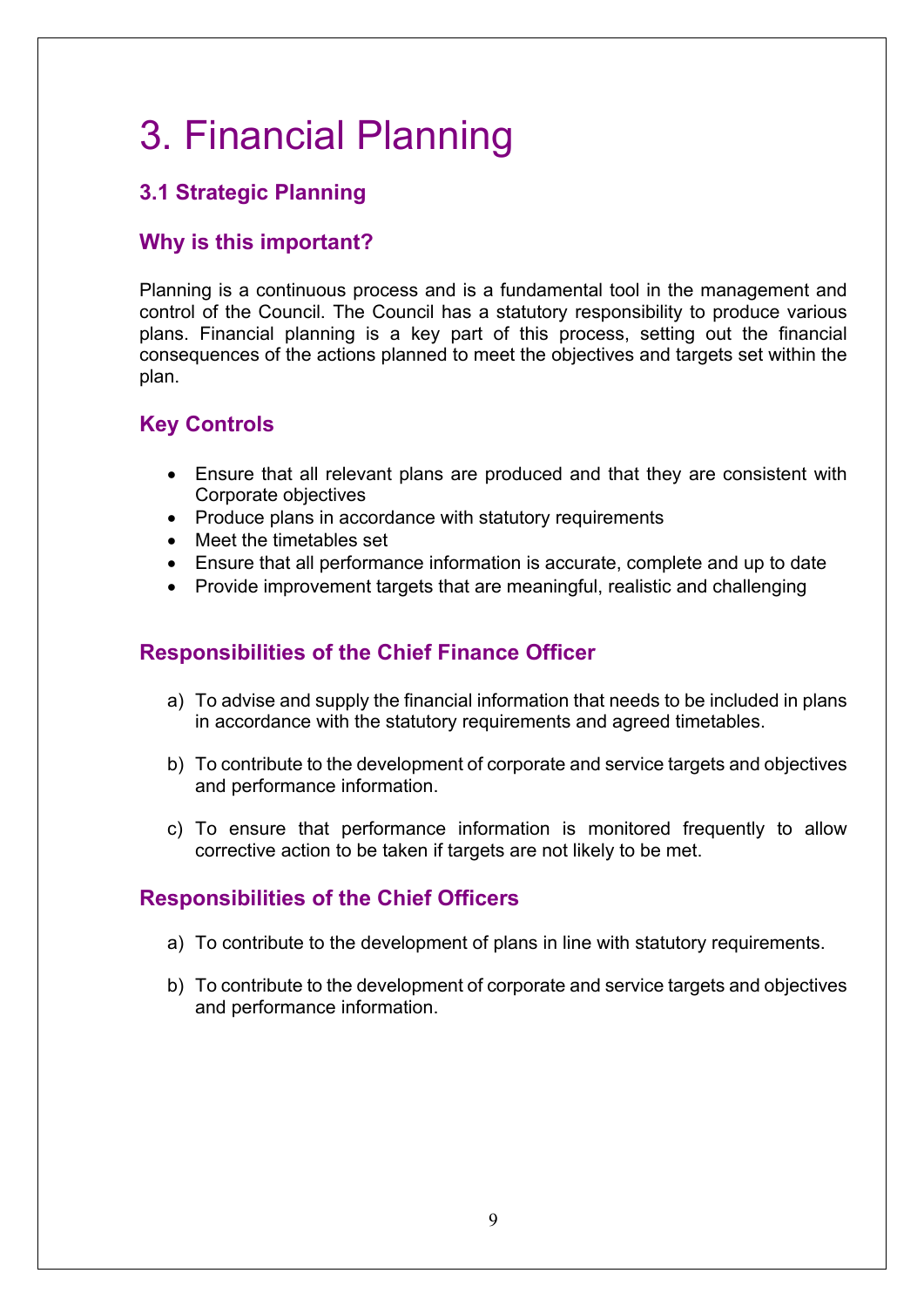#### **3.2 Budgets and Medium Term Planning**

#### **Why is this important?**

The Council is a complex organisation responsible for delivering a wide variety of services. It needs to plan effectively to enable scarce resources to be allocated in accordance with the Council's priorities.

Flintshire's Medium Term Financial Strategy (MTFS) provides a framework for the financial principles through which revenue and capital resources will be forecast, organised and managed to deliver the Council's vision and strategic objectives.

The MTFS uses detailed intelligence led forecasting to estimate available resources, investment needs linked to the Council Plan and priorities, demand and externally led cost pressures and opportunities for efficiencies / savings for both revenue services and the capital programme over the medium term. The MTFS enables the gap between forecast funding levels and resource requirements to be identified over the medium term.

Detailed work is undertaken on an annual basis by The Finance Team, in conjunction with the Chief Executive and Chief Officer Team to build on the MTFS to enable a balanced revenue budget and capital programme which is approved by Council for the following financial year.

#### **Responsibilities of the Chief Finance Officer**

- a) To prepare and submit reports on budget prospects for the Cabinet including resource constraints set by the Welsh Government.
- b) To determine the detailed form of revenue estimates after consultation with the Cabinet, Chief Executive and Chief Officers.
- c) To prepare and submit forecasting reports to the Cabinet on the aggregate spending plans and resources available to fund them.
- d) To advise on the medium term implications of spending decisions and prepare forecasts.
- e) To encourage the best use of resources and value for money by working with Chief Officers to identify opportunities to improve economy, efficiency and effectiveness.
- f) To advise the Council on proposals in accordance with responsibilities under Section 151 of the Local Government Act 1972.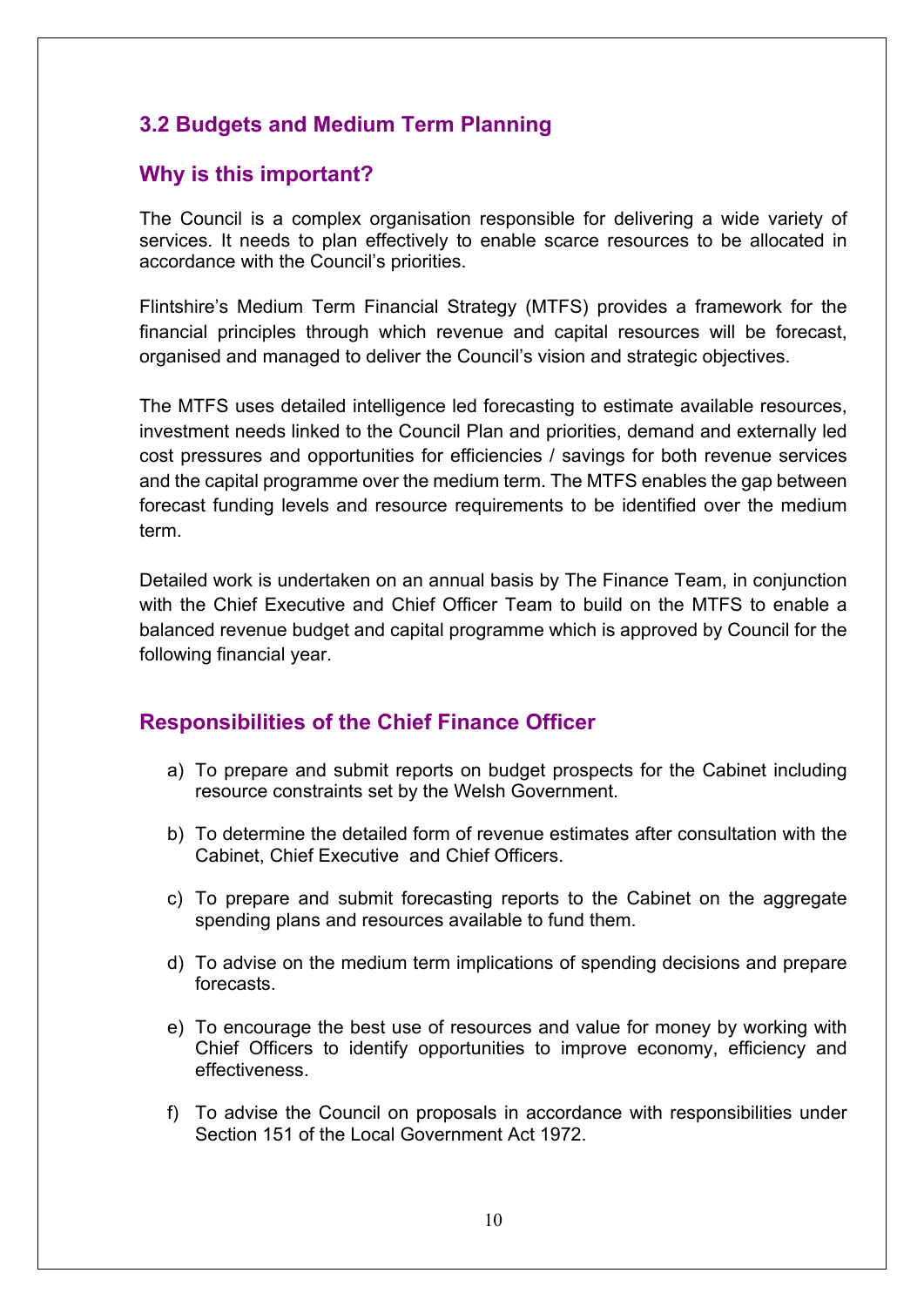#### **Responsibilities of the Chief Officers**

- a) To integrate financial and budget plans into service planning so that budget plans can be supported by financial and non-financial performance measures.
- b) To encourage the best use of resources and value for money by working with the Chief Finance Officer to identify opportunities to improve economy, efficiency and effectiveness.

# **3.3 Budgeting**

# **3.3.1 Revenue Budget**

#### **Why is this important?**

Budgetary control and monitoring procedures ensure that once the budget has been formally approved by the County Council, resources allocated are used for their intended purposes and are properly accounted for. Budgetary control is a continuous process, enabling the Council to review and adjust its budget targets during the financial year.

By continuously identifying and explaining variances against budgetary targets, the Council can identify changes in trends and resource requirements at the earliest opportunity.

# **Key Controls**

The key controls for managing and controlling the revenue budget are:

- Budget managers should be responsible only for income and expenditure that they can influence
- There is a nominated budget manager for each cost centre heading and the responsibilities for budgetary control are clearly defined
- Budget managers accept accountability for their budgets and the level of service to be delivered and understand their financial responsibilities
- Budget managers follow an approved certification process for all expenditure
- Income and expenditure are properly recorded and accounted for
- Performance levels of service are monitored in conjunction with the budget and necessary action is taken to align service outputs and budget
- An annual cycle is established to ensure budgets are promptly prepared

# **Responsibilities of the Chief Finance Officer**

To ensure an appropriate framework of budgetary management and control that ensures that: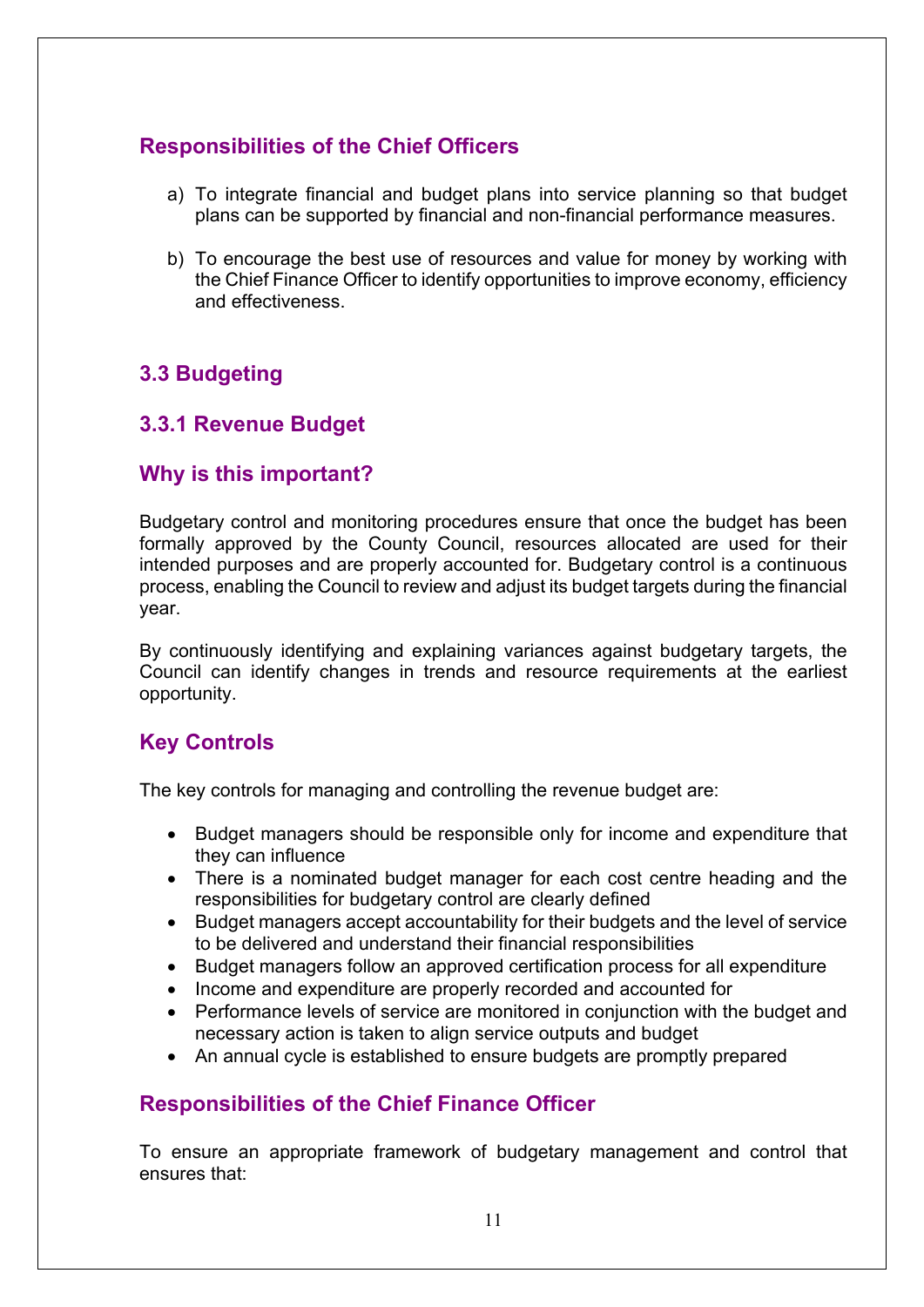- a) A revenue budget is prepared on an annual basis, together with a revenue projection over the medium term, for consideration by the Cabinet, which will make recommendations to the Council. The Council is responsible for the approval of the revenue budget.
- b) A resource allocation process is developed and maintained for consideration by Members at each stage of the revenue budget process.
- c) The revenue budget includes the proposed level of unallocated Council Fund reserves, proposed taxation levels and the proposed budgets for each Chief Officer and for central and corporate budget heads.
- d) Each Chief Officer has available timely information on receipts and payments on each budget which is sufficiently detailed to enable managers to fulfil their budgetary responsibilities.
- e) Expenditure is committed only against an approved budget head.
- f) Significant variances from approved budgets are investigated and reported by budget managers on a regular and timely basis.

- a) To maintain budgetary control within their departments and ensure that all income and expenditure are properly recorded and accounted for.
- b) To ensure that an accountable budget manager is identified for each area of income and expenditure under the control of the Chief Officer. As a general principle, budget responsibility should be aligned as closely as possible to the decision making that commits expenditure.
- c) Ensure that Managers and all staff understand their financial responsibilities.
- d) Ensure that budget managers follow the monthly budget monitoring procedures when using Collaborative Planning (CP) system.
- e) To prepare annual service plans linked to the Council Plan identifying any budgetary implications for inclusion in the Medium Term Financial Plan for Member consideration.
- f) To ensure that spending remains within the service's overall cash limit, and that individual budget heads are not overspent, by monitoring the budget and taking appropriate corrective action where significant variations from the approved budget are forecast. Variances in excess of £50k should be reported with an explanation to the Chief Finance Officer.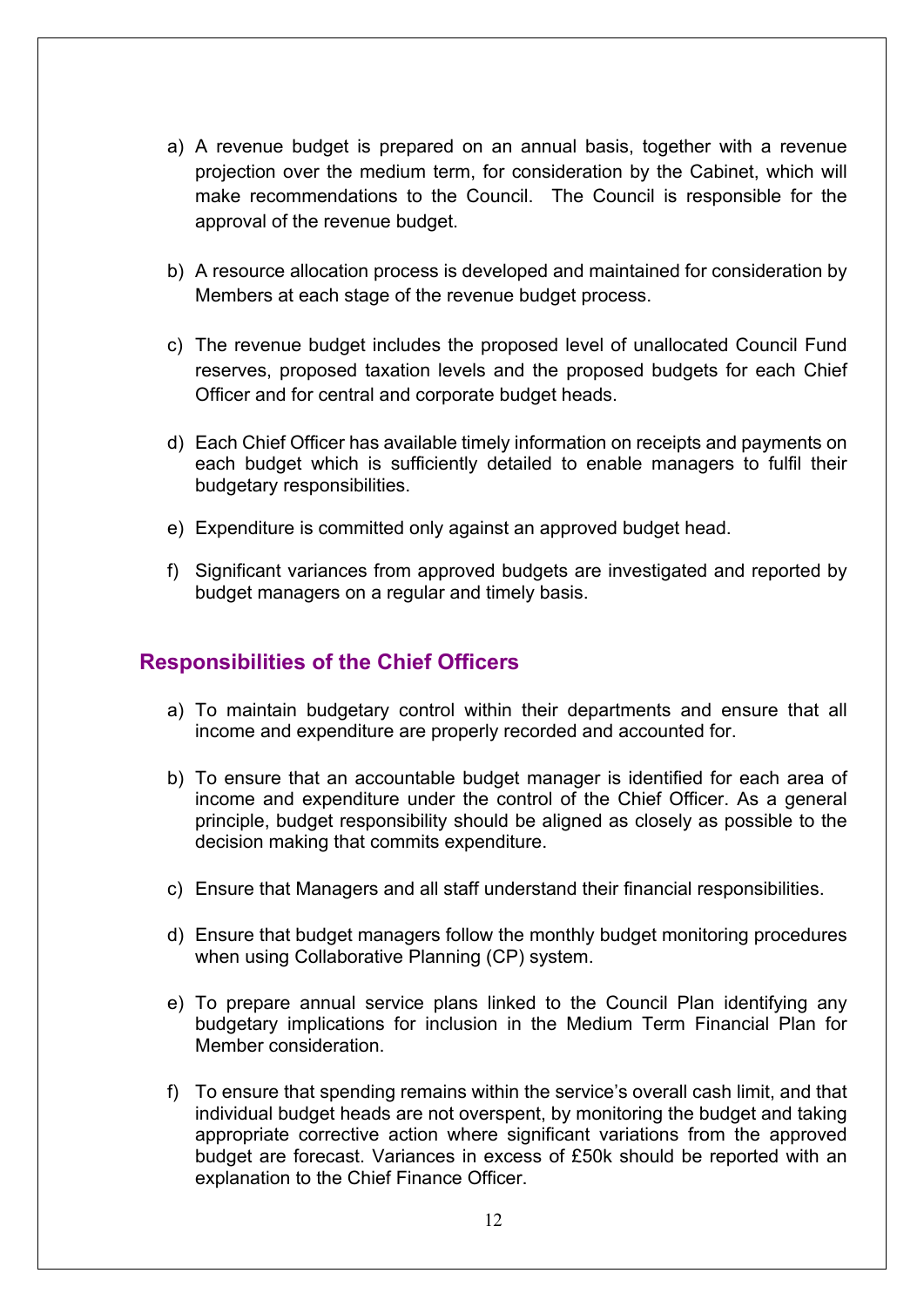- g) Prepare budget action plans where a significant overspend is forecast. The action plan should identify how expenditure will be brought back into line with budget, either by taking corrective action, or through the proposed use of compensating savings elsewhere in their budget.
- h) Report areas of forecast under spend, along with the implications for future years, for corporate consideration of where any available resources should be re-allocated. The use of budget savings other than in accordance with the approved budget is not permitted without Cabinet approval.
- i) Consult with the Chief Finance Officer and seek advice on further action to be taken before any commitments are incurred, where these are not covered by the Council's approved budget.
- j) Report significant variations from budget to the Chief Finance Officer, who will report the position and any budget actions plans in the overall budget monitoring report to Cabinet. In certain circumstances it may be that the significance of the variance requires a separate report to Cabinet for consideration or approval. The report will outline the reasons for the projected variance, the implications for future years' budgets, along with the budget action plan to bring expenditure in line with the budget.
- k) Budget action plans will be monitored by the relevant Chief Officer who will notify the Chief Finance Officer should it emerge that a budget action plan will fail to prevent an overspend. The Chief Finance Officer will report the position to Cabinet.
- l) In exceptional cases submit reports to the Cabinet and to the Council, in consultation with Chief Finance Officer, where a Chief Officer is unable to balance expenditure and resources within existing approved budgets under his or her control, requesting a supplementary budget allocation for the current financial year only.
- m) Nothing in the Financial Procedure Rules shall prevent expenditure being incurred which is essential to meet any immediate needs arising from an emergency, including any expenditure under Section 155 of the Local Government and Housing Act 1989 (Emergency Financial Assistance Scheme, formerly known as the "Belwin" scheme). Such action shall only be taken after consultation with the Chief Finance Officer, and any such expenditure must be reported retrospectively to the Cabinet, and the funding for such expenditure must be agreed as soon as possible.
- n) To ensure compliance with the scheme of virement.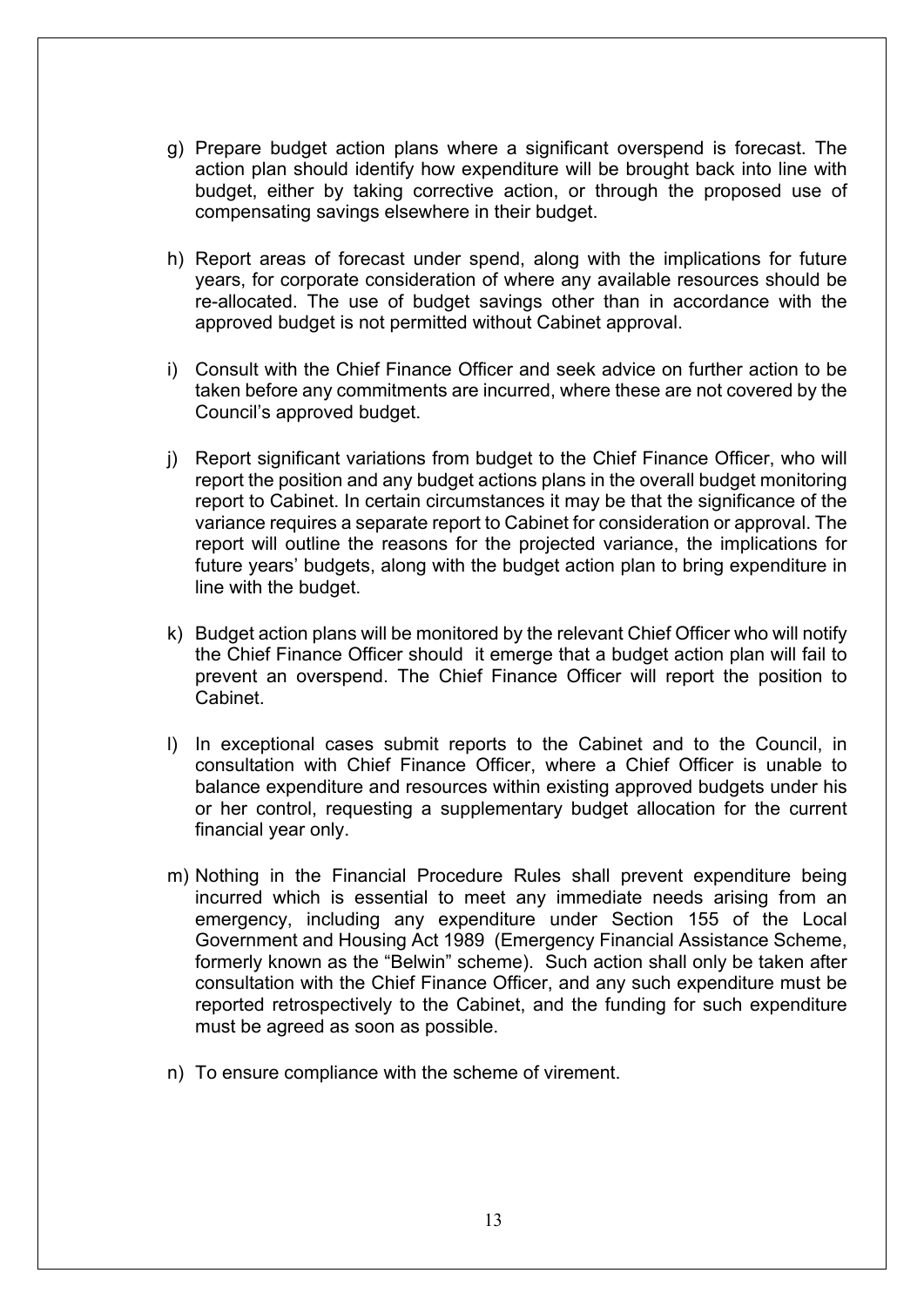# **3.3.2 Budget Virements/Accounting Adjustments**

# **Why is this important?**

Transfers between budgets is an integral and important feature of budgetary control for an organisation to ensure sound financial management.

In general terms there are two main types of budget transfers:-

- 1. Accounting Adjustments this is where it is necessary to transfer a budget from one place to another to account properly for the relevant expenditure or income but where the approved purpose of that expenditure/income does not change from that approved by County Council. An example of this is the allocation of energy inflation which is held centrally and allocated to portfolio areas based on evidenced need.
- 2. Formal Virements this is where there is an intended action to transfer budget from one place to another that does change the purpose of the expenditure/income approved by County Council. An example of this would be the transfer of an amount from Adult Social Services to Children's Social Services to deal with a pressure in the Children's Services area.

The Key Principles underpinning the control of budget transfers are as follows:

- Where Budget transfers relate to a change of use or policy they should be authorised and there should be formal evidence of this
- Transferring budgets simply to minimise variances are specifically precluded
- Where an approved budget is a lump sum provision or contingency intended for allocation during the year, its allocation will not be treated as a virement provided the amount is used in accordance with the purposes for which it was originally intended, or if Cabinet has approved the basis on which it will be allocated

Formal Virements in excess of £100,000 (this includes cumulative amounts over £100,000) should be submitted to Cabinet for Approval

 Where there are policy implications for the Council which require a budget virement, Cabinet approval must be obtained

Overall control of budget transfers is undertaken within the Strategy and Insurance team which tracks the movements and also ensures that any virements that change the purpose of the funding are subject to the relevant approval

The Corporate Finance Manager as Section 151 Officer for the Council has a legal responsibility to ensure the proper management of the Councils financial affairs and is content that the rules and procedures in place governing the virement of budget are adequate.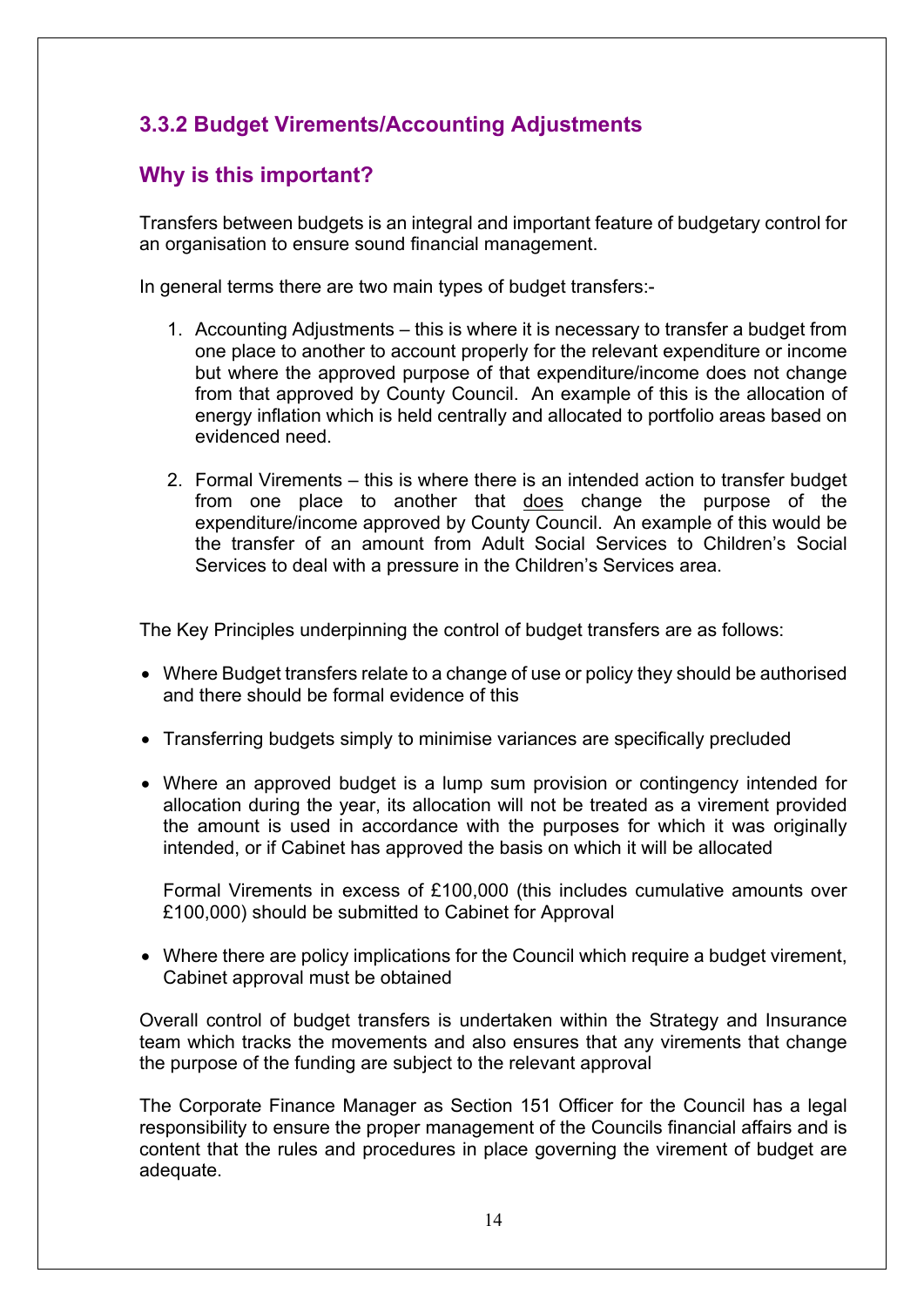# **Key Controls**

- Performance levels of service are monitored in conjunction with the budget and necessary action is taken to align service outputs and budget
- Notification of virements should be given to the Chief Finance Officer and approved

# **Responsibilities of the Chief Finance Officer**

- a) Ensure that budget virements in excess of £100,000 (cumulative) are submitted to Cabinet for approval.
- b) Where there are policy implications for the Council ensure that Cabinet approval is obtained where it is proposed to vire between budgets of different Cabinet Portfolio holders or vire between budgets managed by different Chief Officers.
- c) Where there are implications to the policy framework submit a joint report with the relevant Chief Officer.

# **Responsibilities of the Chief Officers**

- a) To ensure compliance with the scheme of virement.
- b) To agree with the relevant Chief Officer where it appears that a virement proposal may impact materially on another service area.

# **3.4 Capital Programme**

# **Why is this important?**

Capital expenditure involves acquiring or enhancing fixed assets with a long term value to the Council such as land, buildings and major items of plant, equipment and vehicles. Capital assets shape the way services are delivered in the long term and create financial commitments for the future in the form of financing costs and revenue running costs.

# **Key Controls**

The key controls for capital programmes are:

- Specific approval by the County Council for the programme of capital expenditure
- Expenditure on capital schemes is subject to the approval of the Chief Officer
- A scheme and estimate, including project plan, progress targets and associated revenue expenditure is prepared for each capital project
- Accountability for each proposal is accepted by a named manager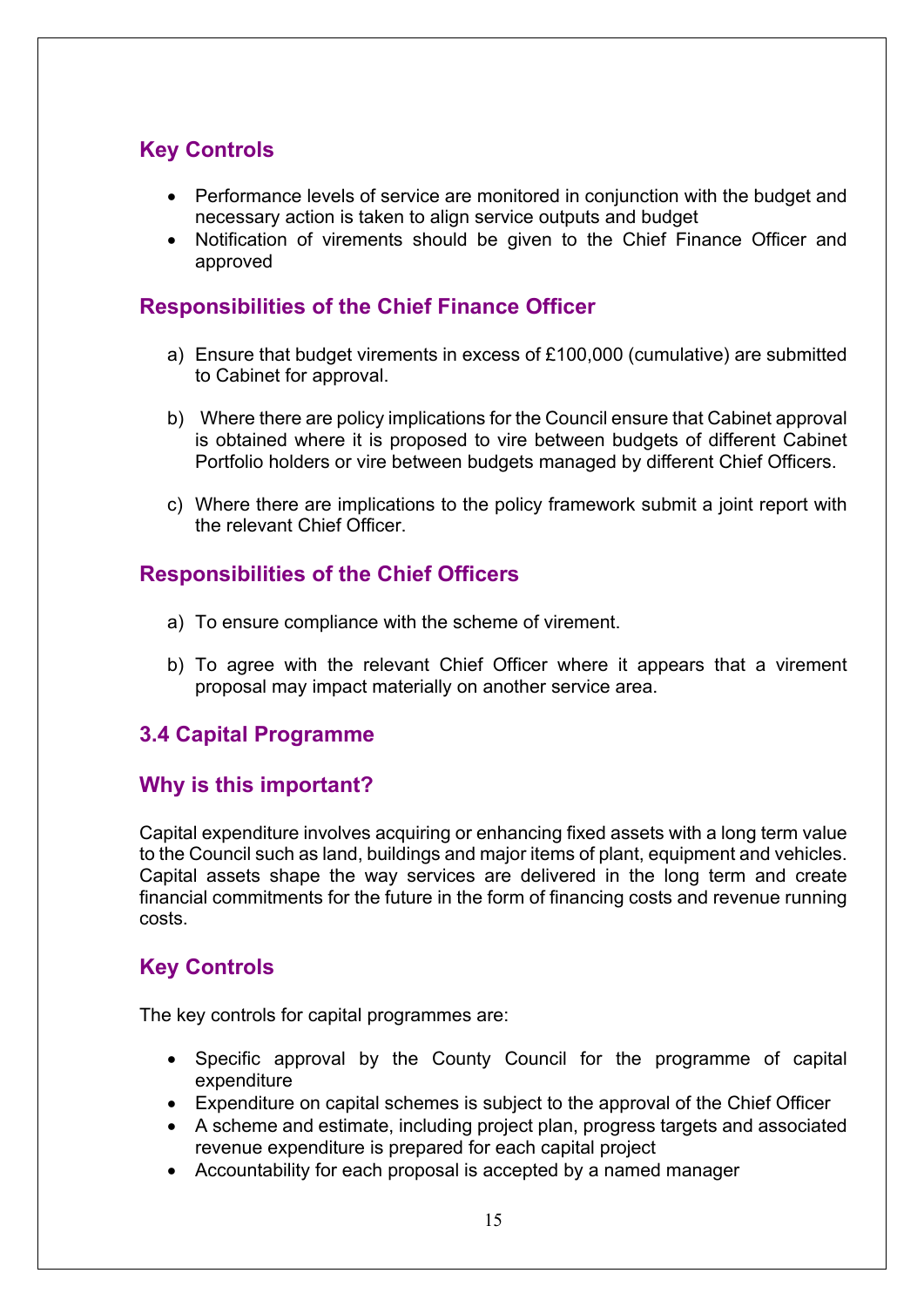Monitoring of progress in conjunction with expenditure and comparison with approved budget

#### **Responsibilities of the Chief Finance Officer**

- a) To prepare capital estimates jointly with Chief Officers to report them to the Cabinet for approval which will make recommendations to the Council.
- b) To be responsible for the monitoring of the capital programme in conjunction with the Chief Officer (Housing and Assets).
- c) To prepare and submit reports to the Cabinet on the projected income, expenditure and resources compared with the approved estimates on a quarterly basis. The report will identify changes in capital resources, including the generation of capital receipts and the effect of carry forward together with quantifying contractually uncommitted values by scheme.
- d) To obtain authorisation from the Cabinet for individual schemes where the estimated expenditure exceeds the capital programme provision by more than the specified amount.
- e) To ensure that whole schemes, or distinct parts thereof, which are identified as slipping into the following financial year, shall be included in the Capital Programme assessments for the later year.
- f) Ensure that the approved Capital Programme includes information on grant funded schemes if appropriate.

- a) To comply with guidance concerning capital schemes and controls issued by the Chief Finance Officer.
- b) To ensure that all capital proposals have undergone a project appraisal in accordance with guidance issued by the Chief Finance Officer.
- c) To prepare regular reports reviewing the capital programme provisions for their services.
- d) To ensure that adequate records are maintained for all capital contracts.
- e) To proceed with projects only when there is adequate provision in the capital programme and with the agreement of the Chief Finance Officer, where required.
- f) To ensure that credit agreements such as leasing agreements are not entered into without the agreement of the Chief Finance Officer (via the Treasury Management Team) and if applicable approval of the scheme through the capital programme.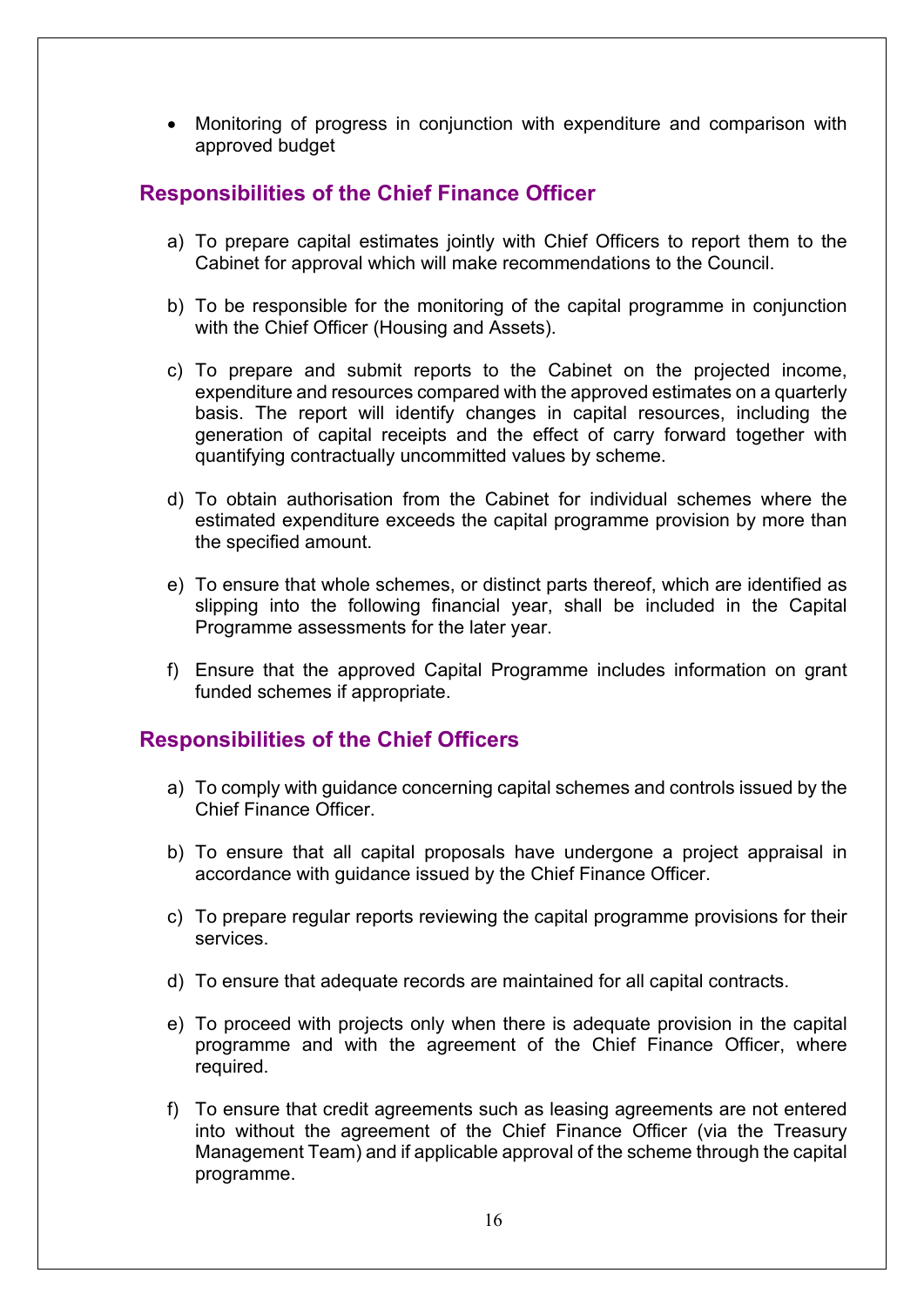g) To ensure that for the purchase of all items which are not brand new that a Hire Purchase Information (HPI) check has been undertaken to ensure that there is no outstanding finance.

#### **3.5 Maintenance of Reserves**

#### **Why is this important?**

The Council must decide the general level of reserves it wishes to maintain before it can decide the level of Council tax. Reserves are maintained as a matter of prudence. They enable the Council to provide for unexpected events and therefore protect it from overspending should such events occur. Reserves for specific purposes may also be maintained such as the purchase or renewal of capital items.

#### **Key Controls**

To maintain reserves in accordance with the CIPFA Code of Practice and agreed accounting policies.

The Councils Reserves protocol must be adhered to by all officers to ensure the controls governing reserves are followed.

#### **Responsibilities of the Chief Finance Officer**

To advise the Cabinet and/or the full Council on prudent levels of reserves for the Council and to provide an annual statement as to the adequacy of the level of reserves held.

#### **Responsibilities of the Chief Officers**

To ensure that resources are used only for the purposes for which they were intended. To ensure the Reserves Protocol is followed.

# 4. Risk Management and Control of **Resources**

#### **4.1 Risk Management**

**Why is this important?**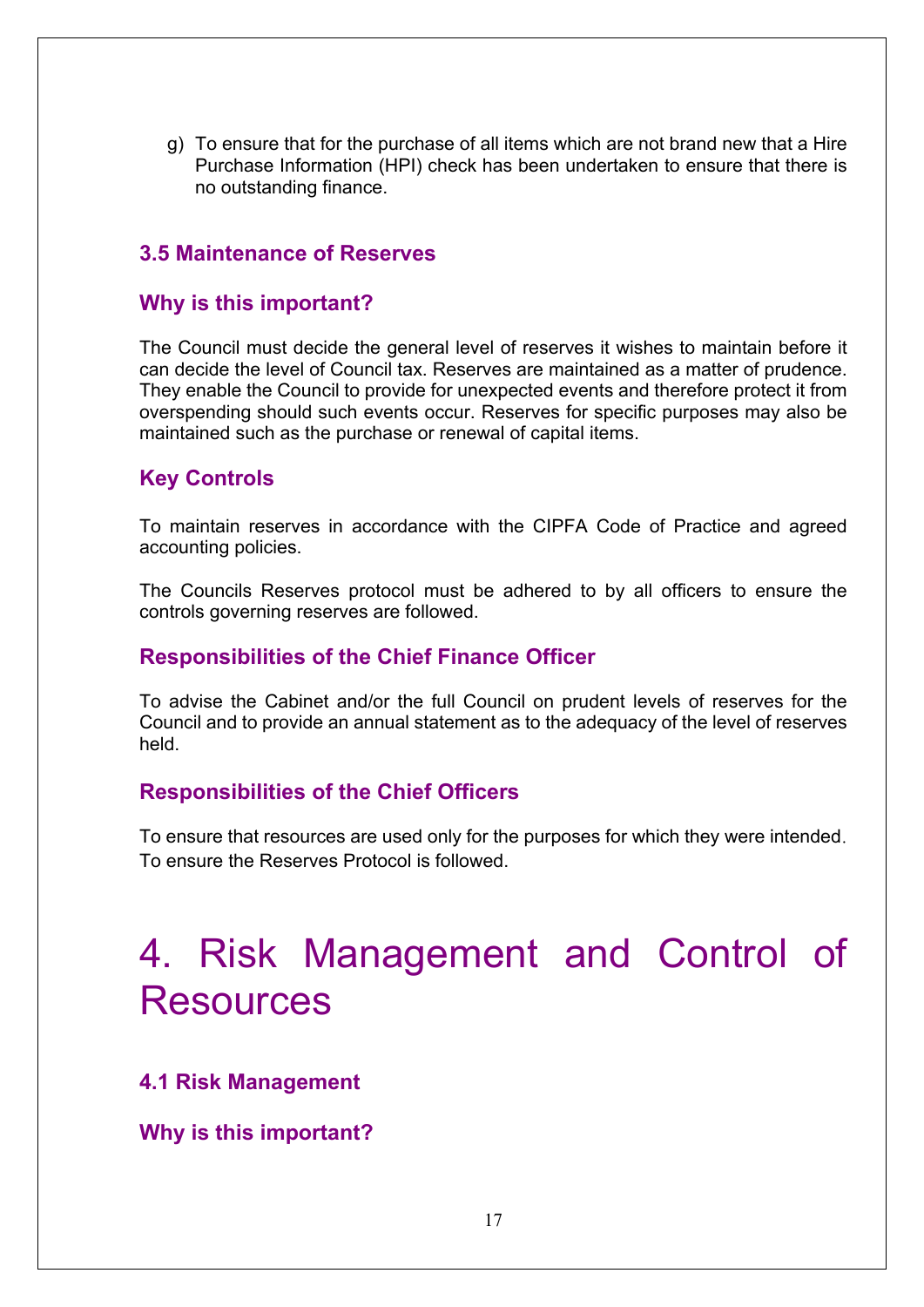The Council, like any organisation, faces risks to people, property and continued business operations. Risk is the chance or possibility of loss, damage, injury or failure to achieve objectives caused by an unwanted or uncertain action or event. Risk management is the planned and systematic approach to the identification, evaluation and control of risk. Its objectives are to secure the assets of the Council and ensure the continued financial and organisation well-being of the Council. Risk management is concerned with evaluating the measures the Council has in place to manage identified risks and recommending the course of action the organisation needs to take to control these risks effectively.

Risk Management is an integral part of the Council's Governance Framework and Internal Control. The Council has a Risk Management Strategy which outlines how the Council manages risk corporately.

# **Key Controls**

The key controls for risk management are:

- Procedures are in place to identify, assess, prevent or contain material known risks
- A monitoring process is in place to review regularly the effectiveness of risk reduction strategies and the operation of these controls. The risk management process should be conducted on a continuing basis
- Managers know that they are responsible for managing relevant risk and are provided with relevant information
- Provision is made for losses that might result from the risks that remain
- Procedures are in place to investigate claims within required timescales
- Acceptable levels of risk are determined and insured against where appropriate
- Business Continuity Plans are in place

#### **Responsibilities of the Chief Finance Officer**

- a) To develop and implement risk management controls in conjunction with Chief Officers.
- b) To include all appropriate employees of the Council in a suitable Fidelity Guarantee insurance policy.
- c) To effect corporate insurance cover, for all relevant and identified risks, through external insurance and internal funding and negotiate all claims in consultation with other officers.
- d) In consultation with other officers if applicable, to negotiate all claims with a view to minimising both financial and reputational loss.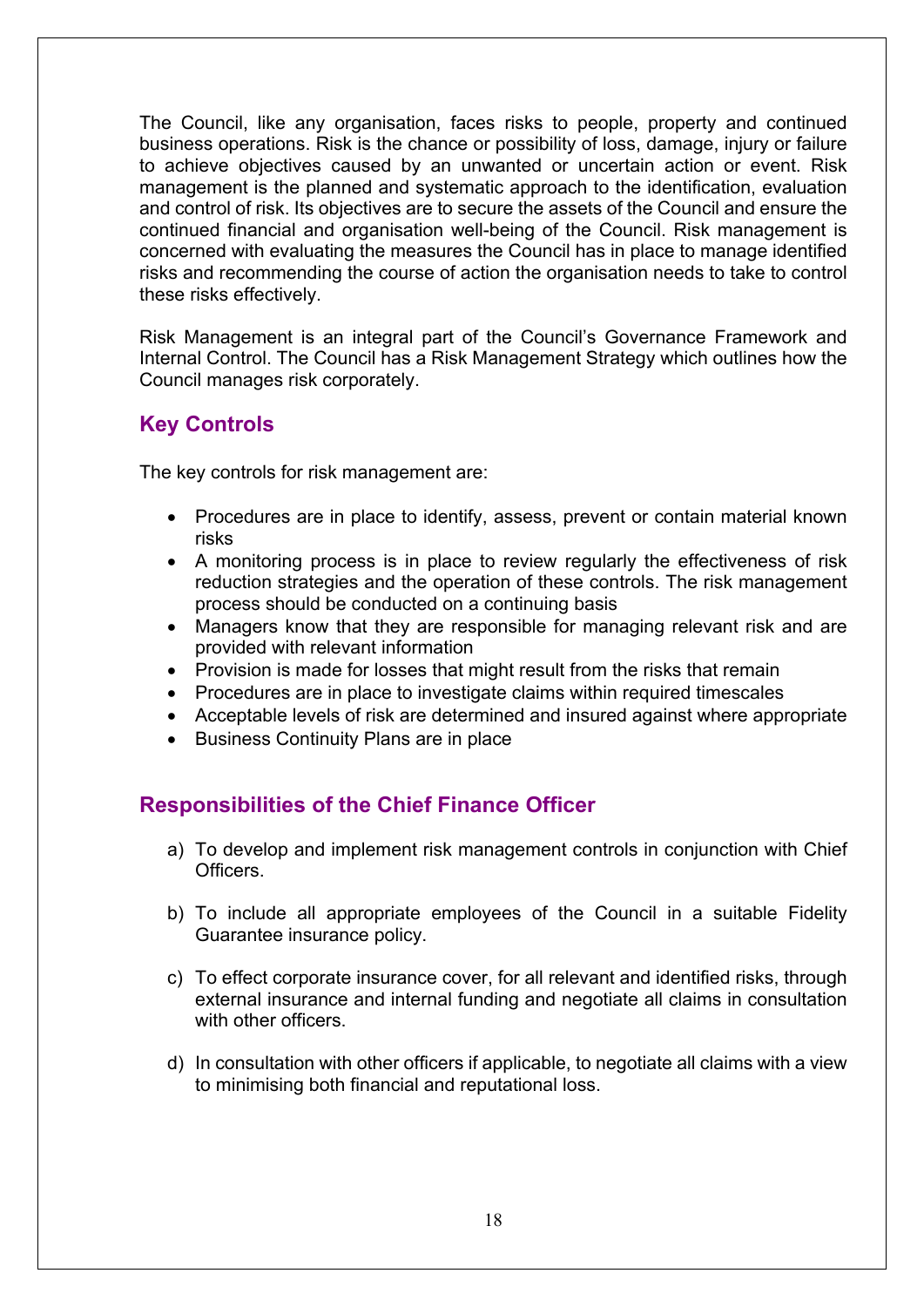# **Responsibilities of the Chief Officers**

- a) To notify the Chief Finance Officer immediately of any loss, liability or damage that may lead to a claim against the Council, and to respond promptly with any information or explanation required by the Chief Finance Officer for the Council's **insurers**
- b) To take responsibility for risk management, having regard to advice from the Chief Finance Officer and other specialist officers e.g. health and safety.
- c) To implement the Risk Management Strategy and ensure a regular review of risks within the service they manage.
- d) To notify the Chief Finance Officer promptly of all new risks, properties or vehicles that require insurance and of any alterations affecting existing insurances.
- e) To ensure that employees or anyone covered by the Council's insurances do not admit liability or make any offer to pay compensation at the time of any accident/incident that may prejudice the assessment of liability in respect of any insurance claim. Advice will need to be subsequently sought from the Insurance Team.
- f) To ensure Business Continuity plans are in place and regularly reviewed.
- g) To ensure that no insurance policies are taken out without first consulting with the Chief Finance Officer.

# **4.2 Internal Controls**

#### **Why is this important?**

Overall responsibility for the control environment rests with the Council as a whole. The Chief Officer Team is responsible for overseeing and monitoring the control environment.

Monitoring of compliance with policies, procedures, laws and regulations is undertaken by relevant key officers. The Chief Finance Officer and Monitoring Officer have statutory responsibilities. Chief Officers have responsibility for the development and maintenance of the internal control environment to ensure:

 The Council's objectives are achieved in a manner that promotes economical, efficient and effective use of resources and that the Council's assets and interests are safeguarded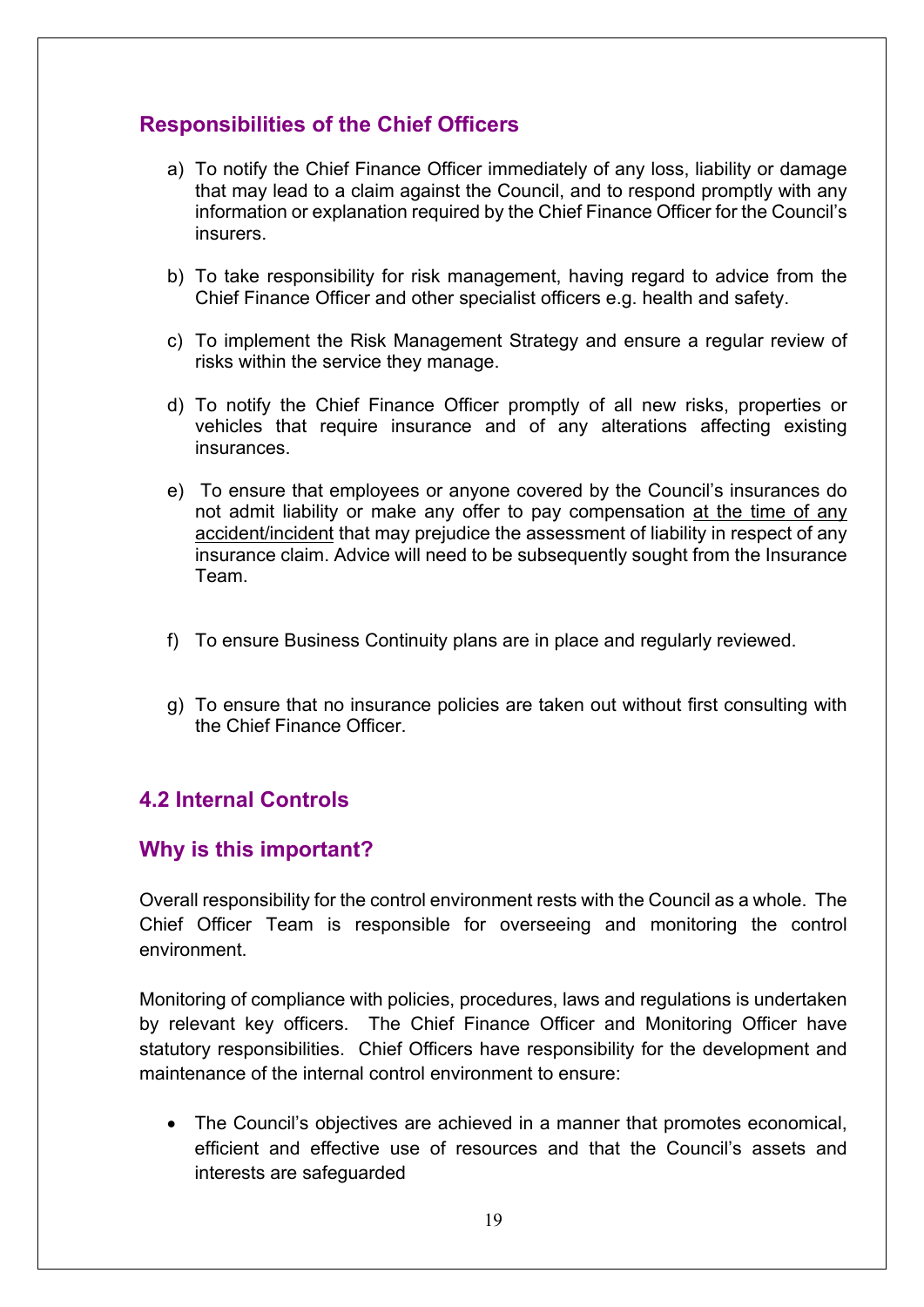Compliance with all applicable statutes and procedure rules, and other relevant statements of best practice

#### **Key Controls**

The key controls and objectives for internal control systems are:

- Key controls should be reviewed on a regular basis
- Financial and operational control systems and procedures, which include physical safeguards for assets, segregation of duties, authorisation and approval procedures and information systems
- An effective internal audit function that is properly resourced

# **Responsibilities of the Chief Finance Officer**

To assist the Council to put in place an appropriate control environment and effective internal controls which provide reasonable assurance of effective and efficient operations, financial stewardship, probity and compliance with laws and regulations.

- a) To manage processes to check that established controls are being adhered to and to evaluate their effectiveness, in order to be confident in the proper use of resources, achievement of objectives and management of risks.
- b) To be responsible for having in place procedures to ensure that established controls are being adhered to and for evaluating their effectiveness. Chief Officers are required to periodically assess their systems of internal control to ensure that they are adequate to manage the risks associated with the service. They are also required to undertake such reviews when material changes are to be made either to structures or to working practices. This requirement applies equally to those arrangements in which the Council has a partnership relationship with a third party.
- c) Assess, at least once a year, the effectiveness of the systems of internal control, in line with current Accounts & Audit (Wales) Regulations.
- d) Provide appropriate information to the Corporate Governance Working Group to enable the Annual Governance Statement to be included within the financial statements, as required.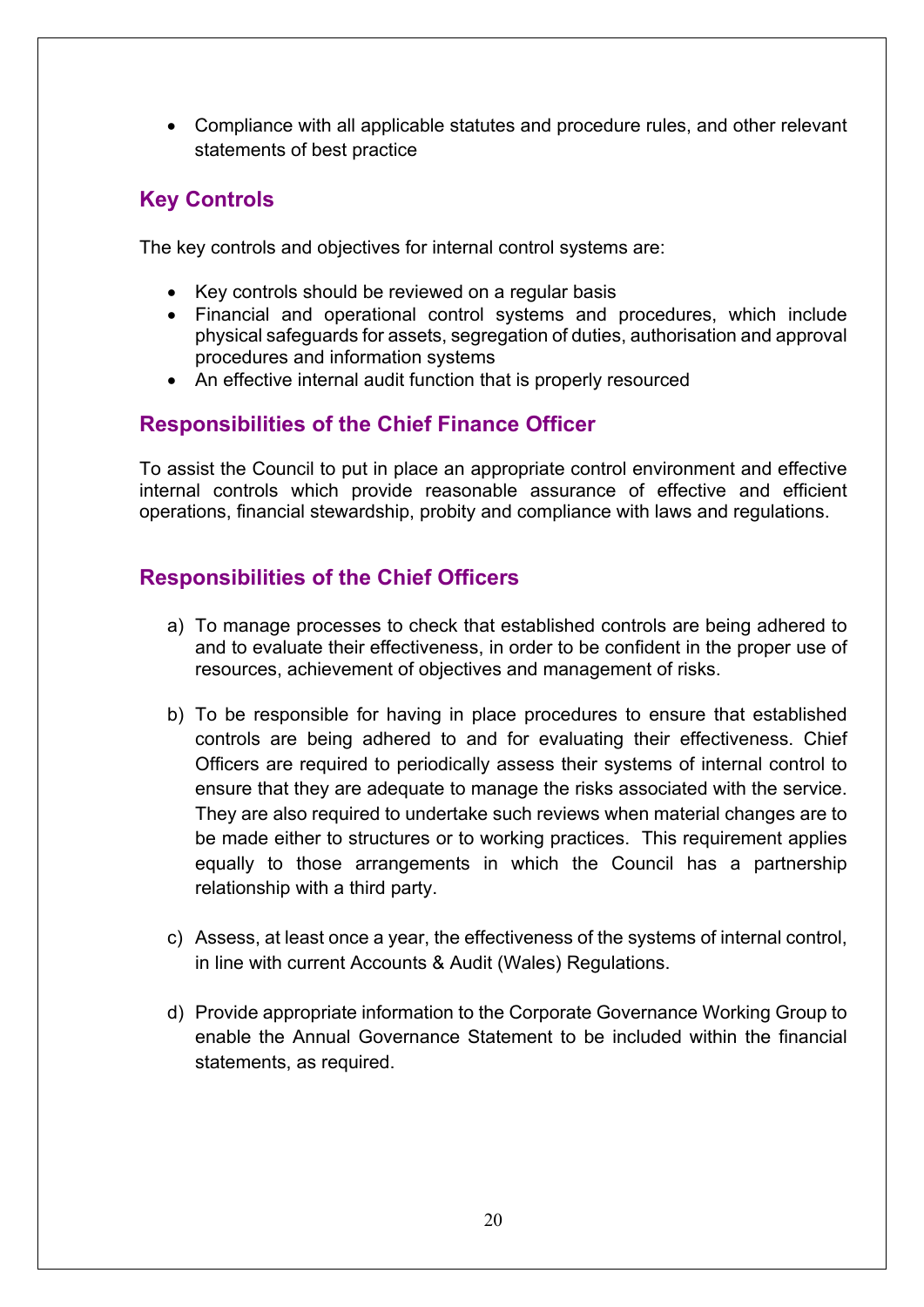- e) Review existing controls in the light of changes affecting the Council and establish and implement new controls as necessary. Also remove controls that are unnecessary or not cost or risk effective – for example, because of duplication.
- f) Ensure that staff have a clear understanding of all procedures, and of the consequences of lack of control.

# **4.3 Audit Requirements – Internal Audit**

#### **Why is this important?**

The requirement for an internal audit function for local authorities is required by section 151 of the Local Government Act 1972 and is required by the Accounts and Audit (Wales) Regulations 2005. The regulations state that 'a local government body shall maintain an adequate and effective system of internal audit of its accounting records and of its system of internal control in accordance with proper internal audit practices'.

Internal audit is defined in the Public Sector Internal Audit Standards as:

'Internal Auditing is an independent, objective assurance and consulting activity designed to add value and improve an organisation's operations. It helps an organisation accomplish its objectives by bringing a systematic, disciplined approach to evaluate and improve the effectiveness of risk management, control and governance processes'

# **Key Controls**

The key controls for internal audit are:

- That it is independent in its planning and operation
- The Internal Audit Manager has direct access to the Head of Paid Services, the Monitoring Officer, External Audit and the Chair of the Audit Committee

# **Responsibilities of the Chief Finance Officer**

To ensure that an effective Internal Audit function is resourced and maintained. Under Section 151 the local Council should 'make arrangements for the proper administration of their financial affairs'. Proper administration includes compliance with the statutory requirements for accounting and internal audit.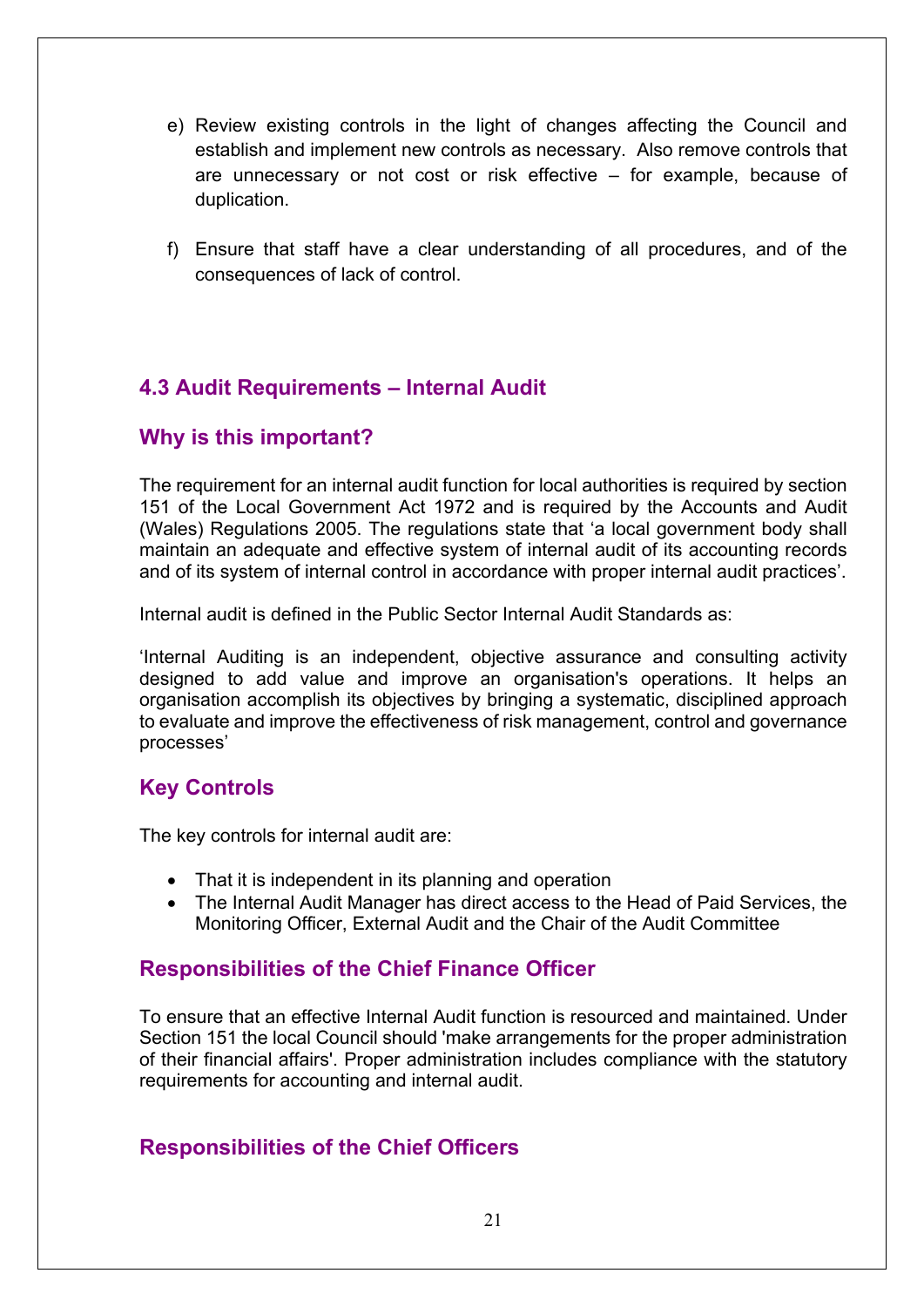Chief Officers will:

- (a) Ensure that internal and external auditors are given access at all reasonable times to premises, personnel, documents and assets that the auditors consider necessary for the purposes of their work.
- (b) Ensure that auditors are provided with any information and explanations that they seek in the course of their work.
- (c) Consider and respond promptly to recommendations in audit reports.
- (d) Ensure that any agreed actions arising from audit recommendations are carried out timely and efficiently.
- (e) Ensure that whenever any matter arises which involves, or potentially involves, any suspected fraud, theft, irregularity, improper use or misappropriation of the Council's property or resources, Internal Audit are notified and take any such other immediate action as considered necessary (subject to any Council rules and protocols).
- (f) Internal Audit shall notify the Chief Officer (Governance) where appropriate, and take such action by way of investigation and report, including informing and consulting with the relevant Chief Officer, Senior Manager (HR & OD), notifying the Head of Paid Service, the Police and/or the External Auditor, as considered appropriate. Pending investigations and reporting, the Chief Officer will follow the fraud response plan and will take all necessary steps to prevent further loss and to secure records and documentation against removal or alteration.
- (g) Where sufficient evidence exists to believe that a criminal offence may have been committed, Internal Audit will consult with the Chief Officer, Senior Manager (HR & OD) and the Monitoring Officer, together with the Head of Paid Service and determine whether to refer the matter to the Police. The Police will determine, with the Crown Prosecution Service, whether any prosecution will take place. Where fraud, theft, improper use or misappropriation of the Council's property or resources is proved, and the Council has suffered a financial loss, the Council will seek to recover the full value of any loss as outlined in the Corporate Anti-Fraud and Anti-Corruption Strategy, Fraud Response Plan and Prosecution Policy.
- (h) Instigate the Council's disciplinary procedure when the outcome of an audit investigation indicates improper behaviour (by a member of staff), or indicates that a wider investigation is appropriate.
- (i) Ensure that new systems for maintaining financial records, or records of assets, or changes to such systems, are discussed with and agreed by the Internal Audit Manager prior to implementation, to ensure that control issues are fully considered and complied with.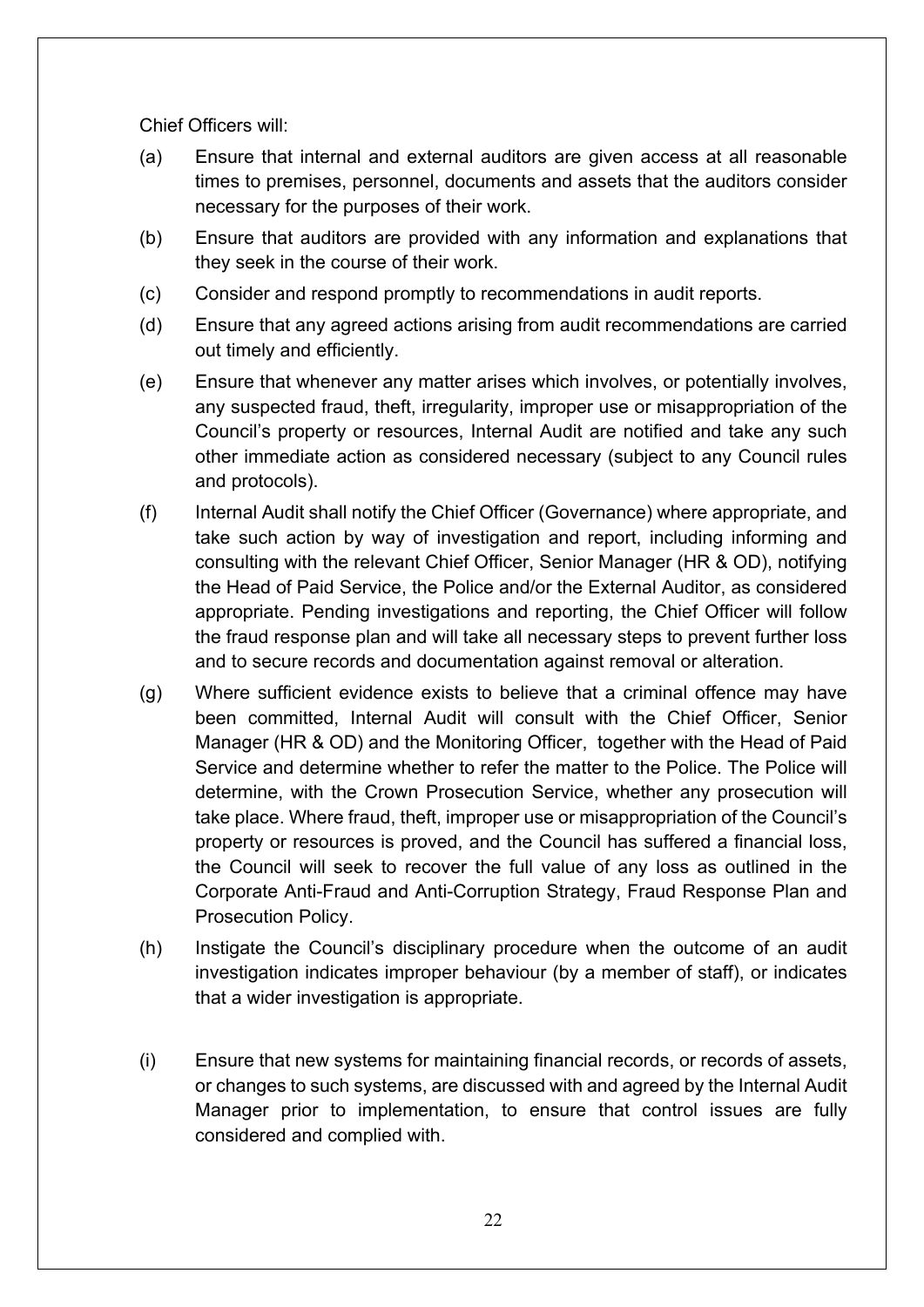# **4.4 Security of Assets**

#### **Why is this important?**

The Council holds assets in the form of property, vehicles, equipment, furniture, and other items. It is important that assets are safeguarded and used efficiently in service delivery and that there are arrangements for the security of both assets and information required for service operations. An up to date asset register is a pre-requisite for sound asset management.

# **Key Controls**

The key controls for the security of resources such as land, buildings, fixed plant machinery, equipment, software and information are:

- Resources are used only for the purposes of the Council and are properly accounted for
- Resources are available for use when required
- An asset register is maintained, assets are recorded when acquired and the record is updated following completion of condition surveys which are carried out on a cyclical planned basis
- All staff are aware of their responsibilities with regard to safeguarding the Council's assets and information including the requirements of the General Data Protection Regulation (GDPR) and software copyright legislation
- All staff are aware of their responsibilities with regard to safeguarding the security of the Council's' computer systems, including maintaining restricted access to the information held on them and the compliance with the Council's computer and internet security policies

#### **Responsibilities of the Chief Finance Officer**

Ensure that an asset register is maintained in accordance with good practice for all fixed assets. The function of the asset register is to provide the Council with information about fixed assets so that they are safeguarded, used efficiently and effectively and adequately maintained.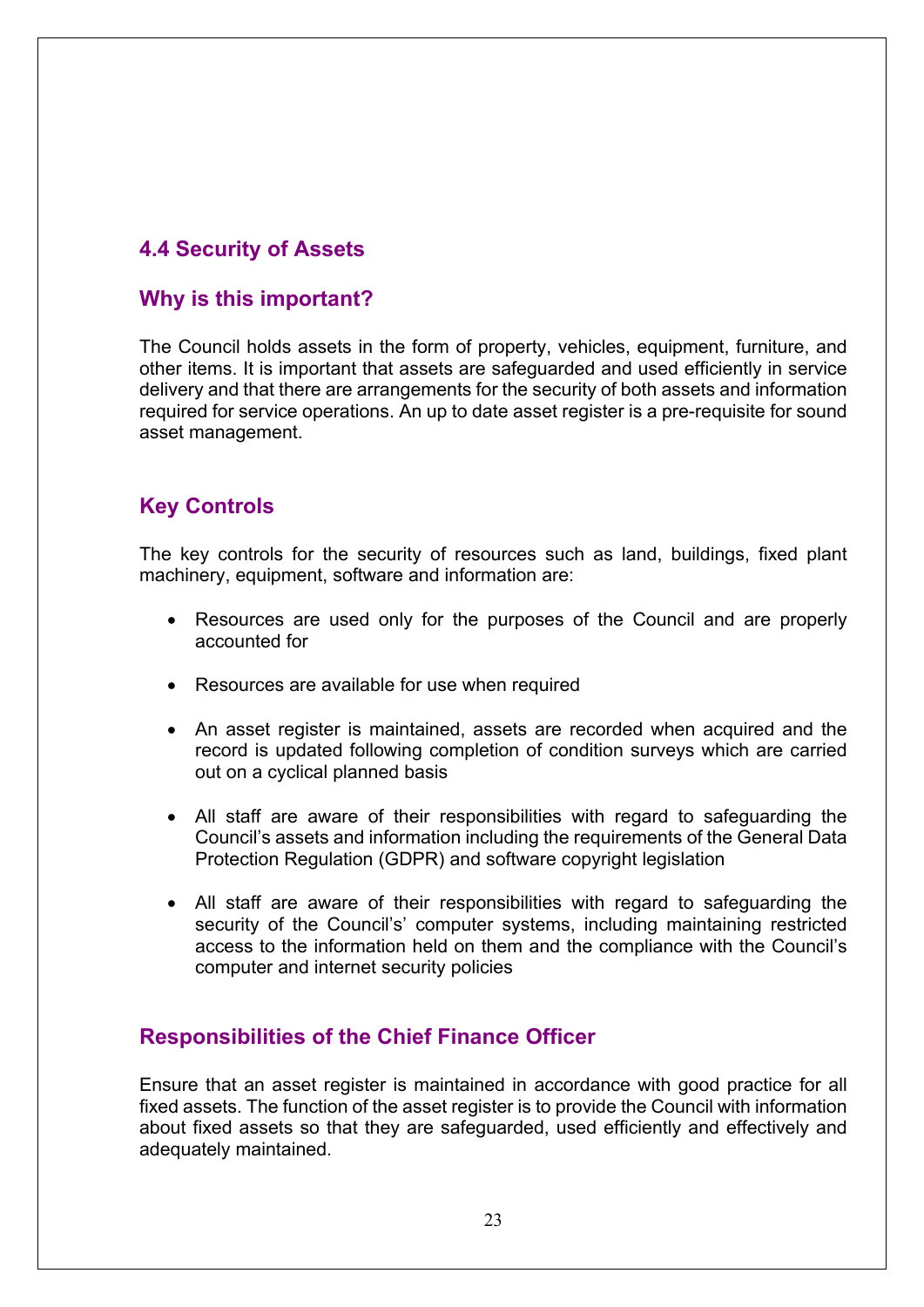To receive the information required for accounting, costing and financial records from each Chief Officer.

To ensure that assets are valued in accordance with the Code of Practice on Local Council Accounting in the United Kingdom (CIPFA/LASAAC).

Ensure appropriate accounting entries are made to remove the value of disposed assets from the Council's records and to include the sale proceeds.

- a) Ensure that records and assets are properly maintained and securely held.
- b) The corporate property function resides within the Housing and Assets Portfolio, with property records maintained by Valuation and Estates Services in conjunction with Legal.
- c) The Chief Officer (Governance), in consultation with the Chief Officer (Housing and Assets), shall maintain a register of:
- All lands and properties owned by the Council (with the exception of dwellings provided under the Housing Acts) in a form agreed with the Chief Finance Officer, recording the holding Committee, purpose for which held, location, extent, plan reference, purchase details, particulars of all interests, tenancies granted and rents receivable.
- All lands and properties leased to the Council in a form agreed with the Chief Finance Officer, recording the holding Committee, purpose for which held, location, extent, plan reference and lease rental payment details.
- d) The Chief Officer (Housing & Assets) will arrange for the valuation of assets for accounting purposes to meet requirements specified by the Chief Finance Officer and, in accordance with the *Code of Practice on Local Council Accounting in the United Kingdom* (CIPFA/LASAAC).
- e) The Legal Services Manager shall have custody of all title deeds and will put in place secure arrangements for this.
- f) The Chief Officer (Housing and Assets) shall maintain a record of all dwellings provided under the Housing Acts in a form agreed with the Chief Finance Officer.
- g) Chief Officers shall be responsible for maintaining proper security and confidentiality of all financial and related information in the Chief Officer's possession including complying with the requirements of the Council's Information Security Policy, General Data Protection Regulation (GDPR), the Computer Misuse Act and any subsequent legislation.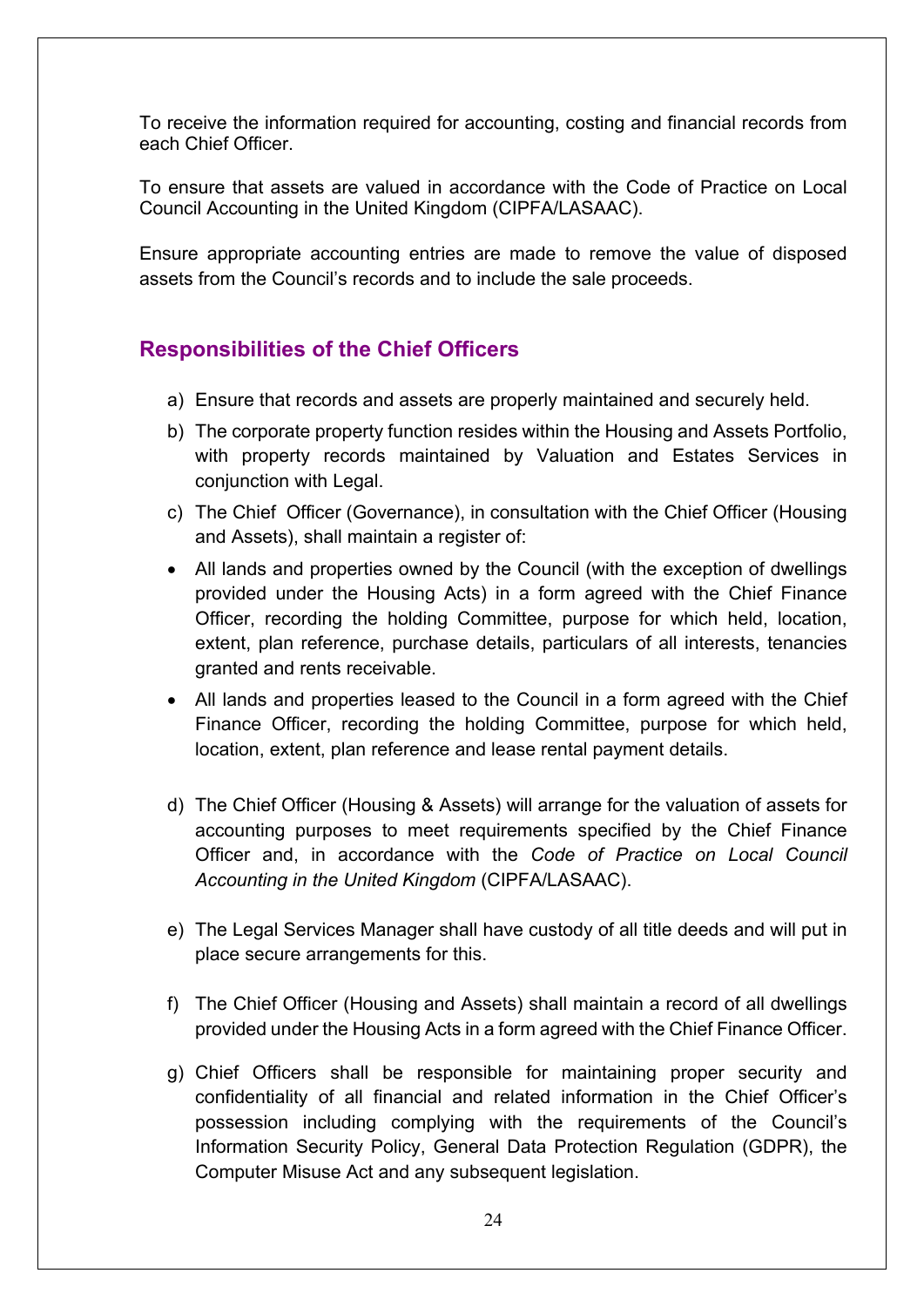- h) Chief Officers must ensure that:
- All staff are aware of their responsibilities with regard to safeguarding the Council's assets and the protection and confidentiality of information, whether held in manual or computerised records, including the requirements of GDPR and software copyright legislation
- All staff are aware of their responsibilities with regard to safeguarding the security of the Council's computer systems, including maintaining restricted access to the information held on them and compliance with the Council's computer, portable storage media acceptable usage, e-mail and internet security policies
- Arrangements are in place for the proper security and safe custody of all buildings, vehicles, equipment, furniture, stock, stores and other assets under their control
- Lessees and other prospective occupiers of Council land or buildings are not allowed to take possession or enter the land or building until a lease or legal agreement, in a form approved by the Chief Officer (Governance) in consultation with the Chief Finance Officer, has been established as appropriate
- Where land or buildings are surplus to requirements, a recommendation for sale is the subject of a report by the Chief Officer, or where action is taken under delegated powers this is reported to the Cabinet
- Each Chief Officer maintains a register of assets with a value of over £500 which are moveable or desirable assets. The register should list the asset, location recorded, and that they are appropriately marked and insured
- Cash holdings on premises are kept to a minimum and shall not exceed such limit as the Chief Finance Officer may prescribe, and that the arrangements for such cash holdings have been agreed with Internal Audit. Each Chief Officer must, in consultation with the Chief Finance Officer ensure safe and efficient cover for cash in transit
- Keys to safes and similar receptacles are carried in the possession of those responsible at all times; loss of any such keys must be reported to the Chief Finance Officer as soon as possible. All official keys of buildings, alarms and secure places shall be securely maintained at all times using a designated key tagging system by the individual responsible for their custody. If not held on the person of the individual responsible for their custody, they should be held under secure arrangements. The loss of any such keys shall be reported to the Chief Finance Officer immediately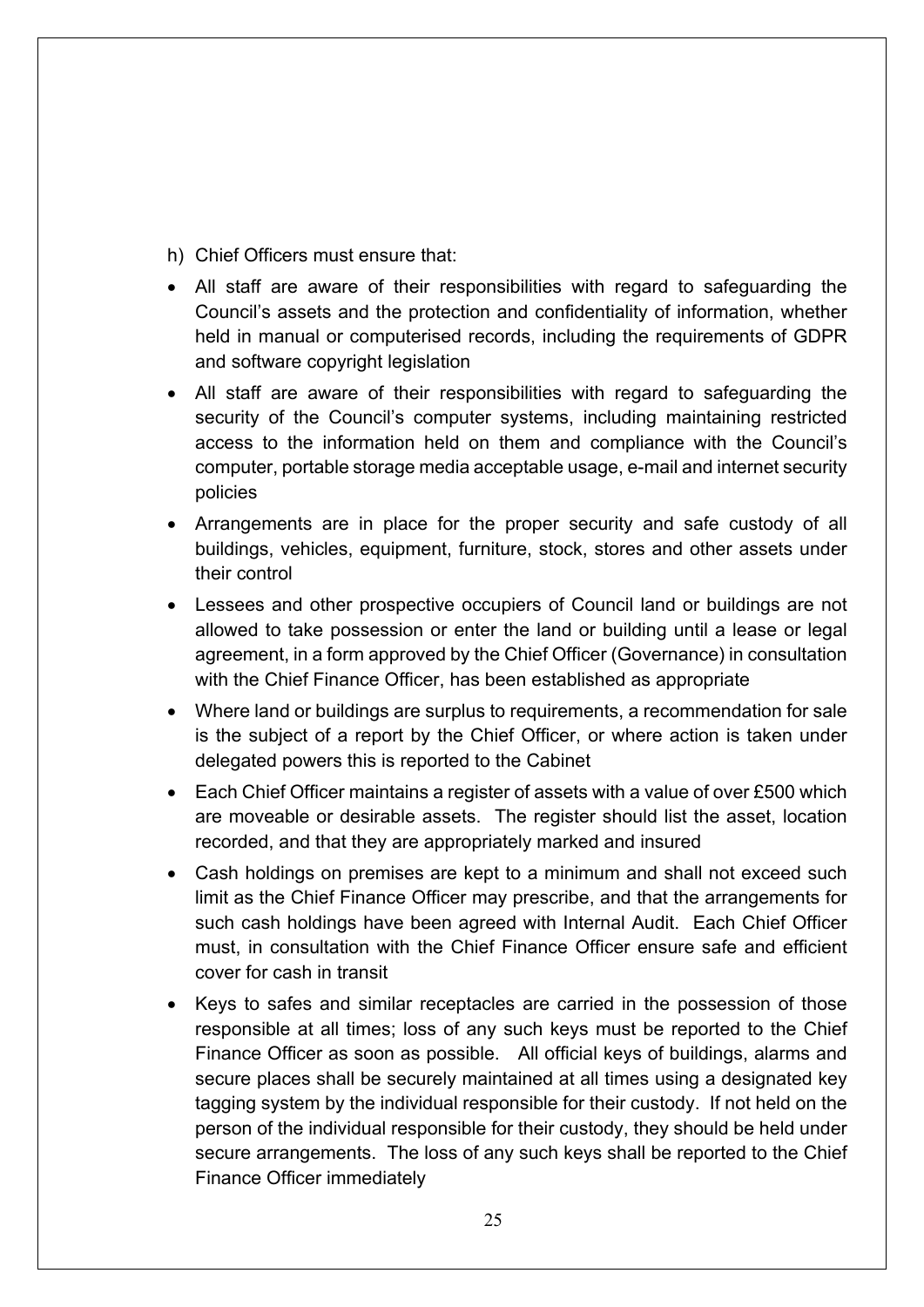- Assets are only used in the course of the Council's business, unless the Chief Officer concerned has given permission, in writing, for personal use by an employee
- Records are kept of the disposal or part-exchange of assets
- Inventories or other records are maintained, in a form approved by the Chief Finance Officer, of all vehicles, plant, equipment (including portable equipment such as FCC Laptops), machinery, protective clothing and such other items as the Chief Finance Officer may require for each location under the Chief Officer's control. Unless otherwise authorised in writing by the Chief Finance Officer, each inventory shall record, in respect of each item a brief description of the item, the serial number or other identifying mark (where applicable), particulars of acquisition (including details of ownership where applicable) and, in due course, particulars of disposal
- An annual check of all items on the inventory is carried out in order to verify location, review condition and to take action in relation to surpluses or deficiencies, annotating the inventory accordingly. Attractive and portable items such as computers, cameras and video recorders should be identified with security markings as belonging to the Council
- There are arrangements for the care and custody of stocks and stores in the Portfolio. Each Chief Officer shall be responsible for the care and custody of all stocks and stores held in that Portfolio and shall account for their purchase, control, issue and return and disposal in a manner approved by the Chief Finance Officer
- Items shall be held in stock only where ready availability or where purchase in bulk is more economical than purchase of individual items, having due regard to the storage and administration costs associated with each method. Stocks shall not exceed the level required to meet reasonable anticipated needs or to obtain the benefits of bulk purchasing, except in special circumstances in consultation with the Chief Finance Officer
- Stocks are maintained at reasonable levels and are subject to a regular independent physical check. All discrepancies should be investigated and pursued to a satisfactory conclusion, referring issues to Internal Audit, where appropriate
- The Chief Finance Officer shall receive from the appropriate Chief Officer such information relating to stocks as the Chief Finance Officer may require for accounting or costing purposes, and shall require the appropriate Chief Officer to conduct, by persons other than the storekeeper, a complete stock-take at intervals of not more than one year together with one interim stock check
- Sample checks are made of all actual stock holdings against recorded stock holdings. The checks should be such that all items of stock are included within the check at least once a year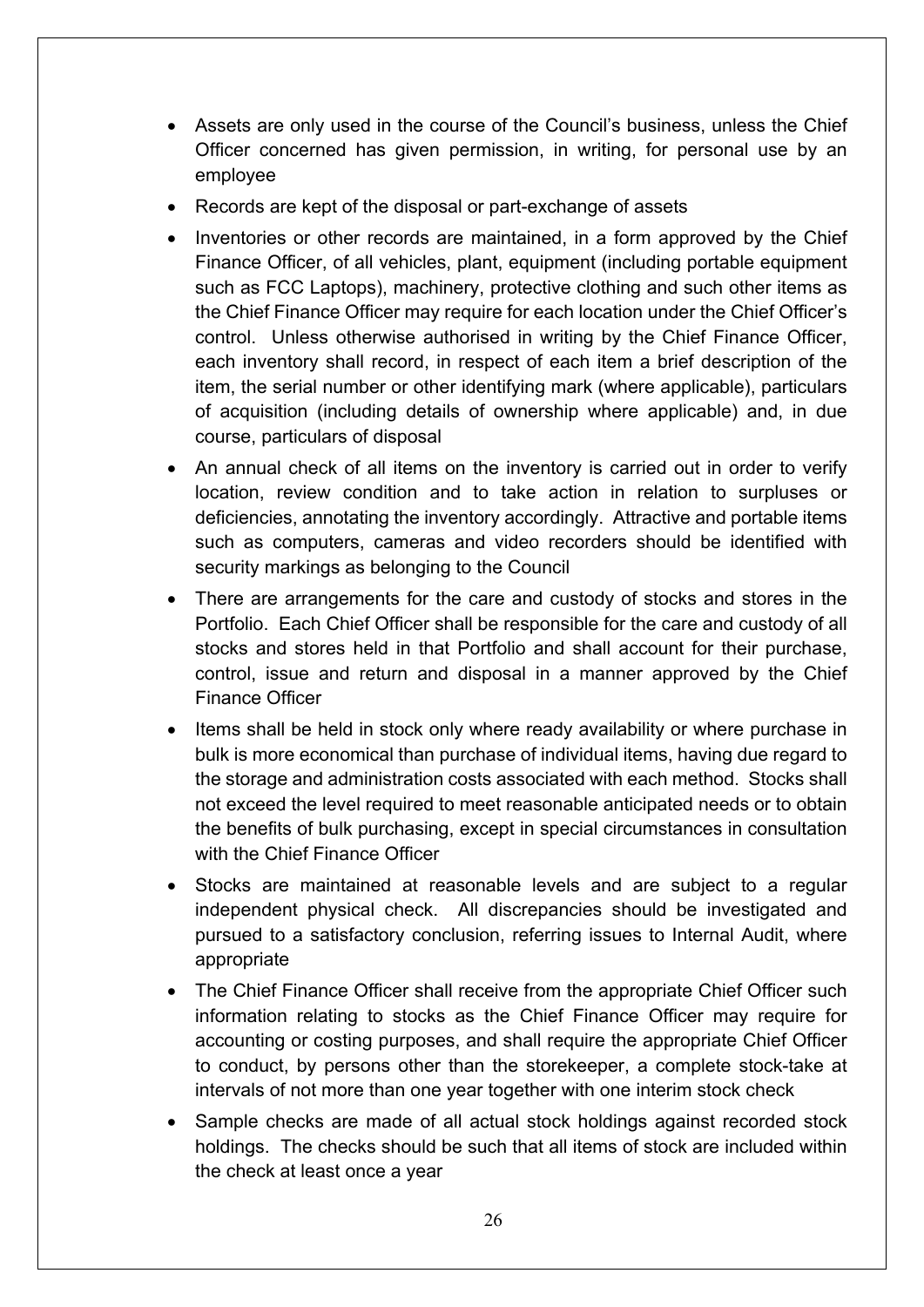- Discrepancies are investigated and written off as necessary
	- i) Surplus, obsolete or defective items held in stock shall be disposed of at regular intervals not exceeding one year. Procedures for disposal of such stocks and equipment, including inventory items, should be by competitive quotations or auction, unless, following consultation with the Chief Finance Officer, the Cabinet decides otherwise in a particular case. Such write-offs or disposals will be reported to the Cabinet.
	- j) When the Chief Officer considers it appropriate, the stock or inventory item may be offered to other Portfolio's or employees for the highest quotation received in a sealed bid process and competitive basis or disposed of by public auction. In each case officers should seek to achieve the highest amount of value for the Council, whichever method of disposal is appropriate. Disposal shall be certified in the stock records or inventory by the signature of the Chief Officer or other authorised Officer.
	- k) The names of Officers authorised to certify such disposals shall be agreed with and notified to the Chief Finance Officer by each Chief Officer, who shall provide the Chief Finance Officer with the specimen signature and initials of each such authorised Officer and amendments as they may occur. Disposal of items by any other method shall be subject to prior written consent from the Chief Finance Officer.
	- l) In the event that the Council decides to become involved in the commercial exploitation of intellectual property e.g. software development, the matter should be agreed by the Cabinet.
	- m) Whenever, in case of eviction, re-possession or similar circumstances, the Council takes possession or custody of private moveable property, an itemised inventory shall be taken in the presence of two persons, one of whom shall be a Council Officer or representative, who both shall witness it as a correct record.
	- n) Each Chief Officer shall be responsible for ensuring safe custody and maintaining adequate records of lost property found on premises for which that Chief Officer is responsible. Unclaimed items shall be disposed of by the Chief Officer under arrangements approved by the Chief Finance Officer.
	- o) Each Chief Officer will ensure that controls are in place to ensure that staff do not carry out private work in Council time and that staff are aware of an employer's rights with regard to intellectual property. The Senior Manager (HR & OD) will ensure that this is reflected in the Council's HR Policies.
	- p) Ensure that income received for the disposal of an asset is properly banked and recorded.
	- q) If any aspect of security is considered defective, or if special security arrangements are considered desirable, the Chief Officer concerned shall consult with the Chief Finance Officer with a view to remedial action.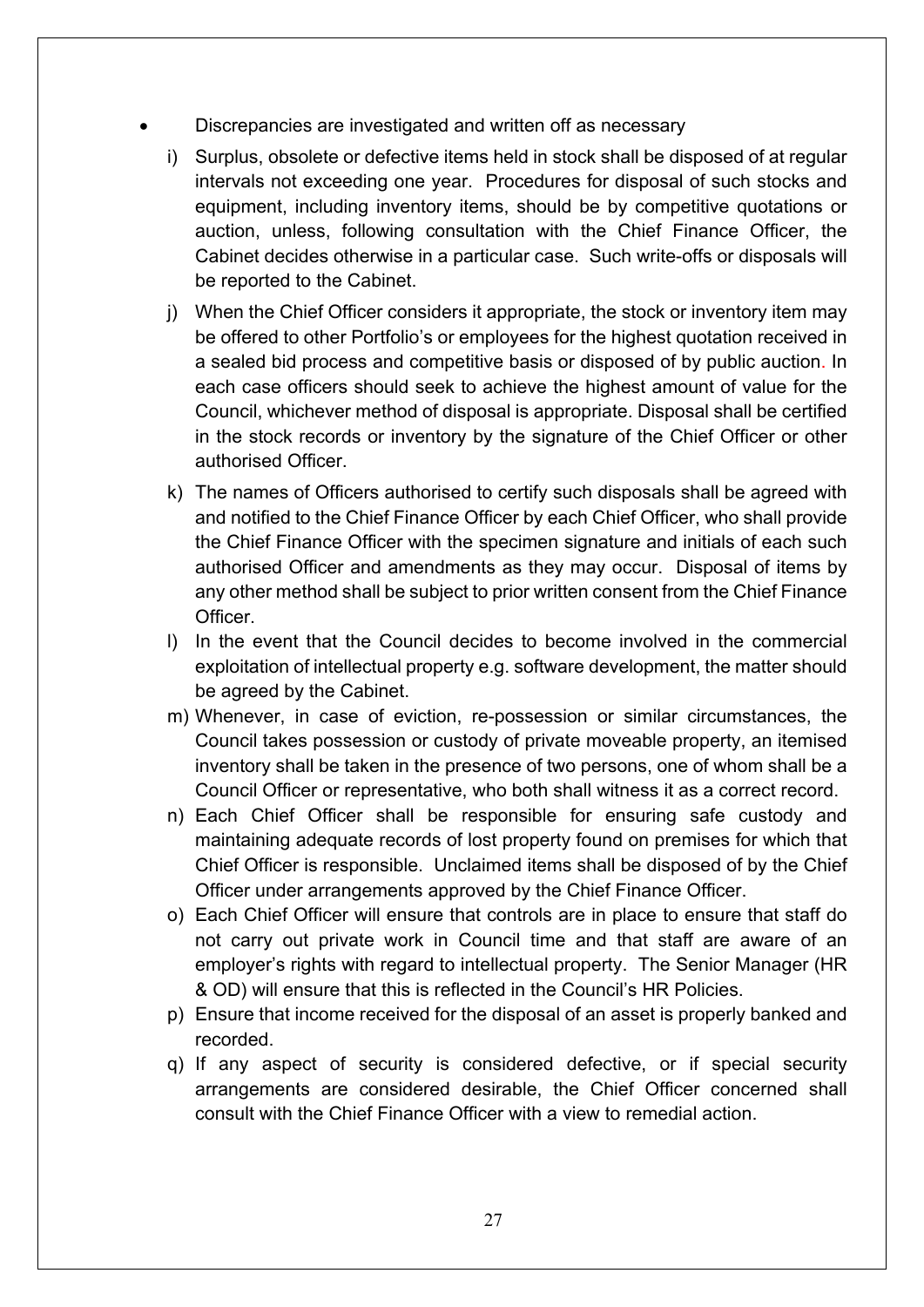# **4.5 Treasury Management**

#### **Why is this important?**

The Council holds varying levels of surplus cash at certain points in the year representing income received in advance of expenditure plus balances and reserves held. The Council complies with CIPFA and WG guidance to invest its funds prudently and to have regard to the security and liquidity of its investments before seeking the highest rate of return, or yield. The Council's objective when investing money is to strike an appropriate balance between risk and return, minimising the risk of incurring losses from defaults and the risk of receiving unsuitably low investment income.

#### **Key Controls**

That the Council's borrowing and investments comply with the CIPFA Code: Treasury Management in Public Services: Code of Practice and Cross-Sectoral Guidance Notes (2011 Edition), Welsh Government (WG) guidance on local Council investments and the Council's Treasury Management Strategy.

The Council nominates Audit Committee to be responsible for ensuring effective scrutiny of the Treasury Management Strategy and Policies.

#### **Responsibilities of the Chief Finance Officer**

- a) Ensure that the Council has an annual Treasury Management Strategy which fulfils the Council's legal obligation under the Local Government Act 2003 and to have regard to both the CIPFA code and the WG guidance.
- b) The Chief Finance Officer will operate bank accounts as are considered necessary. Opening or closing any bank account shall require the approval of the Chief Finance Officer. Heads of Service will follow the instructions on banking issued by the Chief Finance Officer.
- c) The Chief Finance Officer will act as the Council's registrar of stocks, bonds and mortgages and maintain records of all borrowing of money by the Council.

#### **Responsibilities of the Chief Officers**

a) Arrange for all trust funds to be held, wherever possible, in the name of the Council. All officers acting as trustees by virtue of their official position shall deposit securities, etc. relating to the trust with the Chief Finance Officer, unless the deed otherwise provides.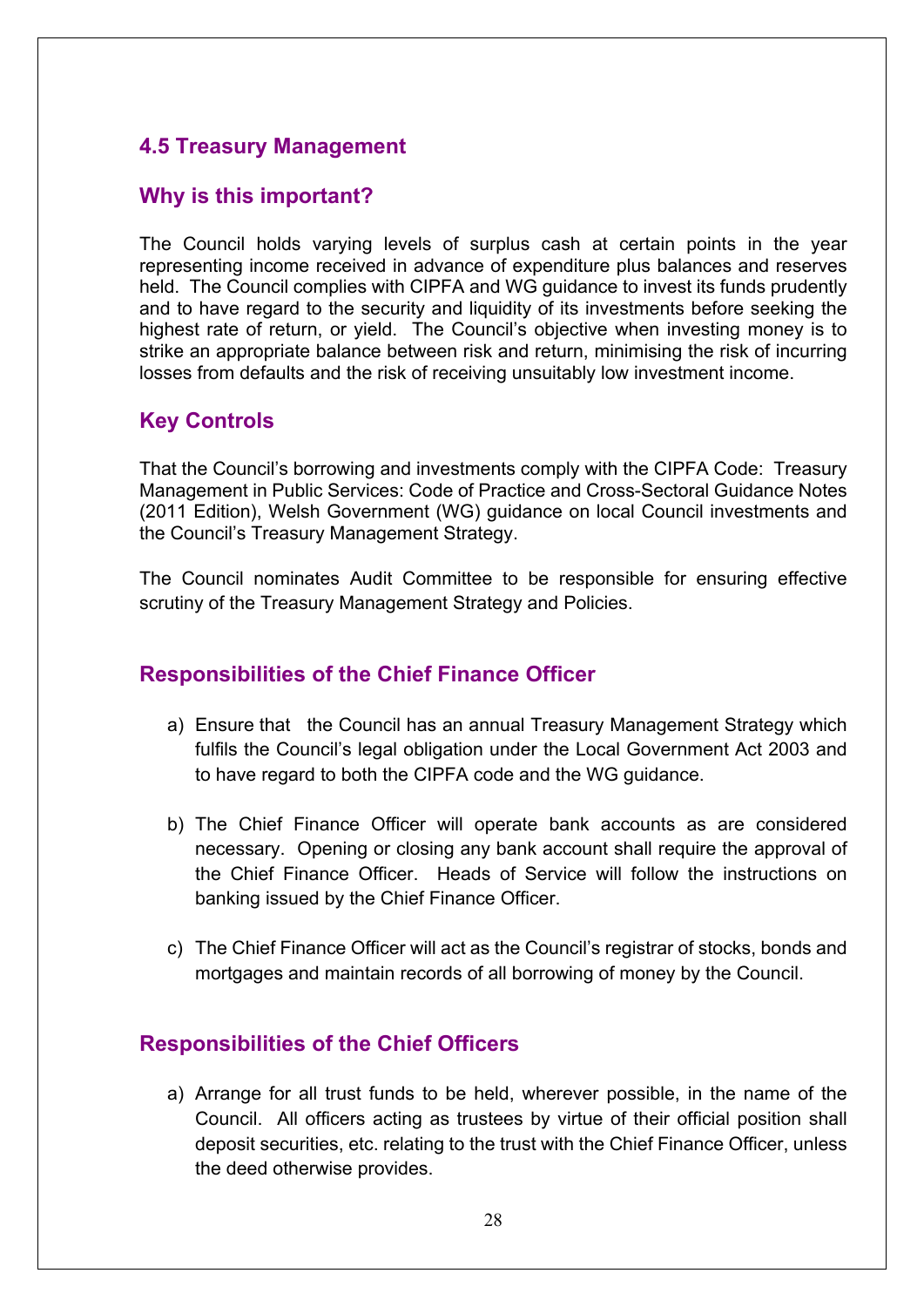- b) Arrange where funds are held on behalf of third parties, for their secure administration, approved by the Chief Finance Officer, and for the maintenance of written records of all transactions.
- c) Ensure that trust funds are operated within any relevant legislation and the specific requirements for each trust.

# **4.6 Imprest Accounts**

#### **Responsibilities of the Chief Finance Officer**

- a) Provide employees of the Council with cash or bank imprest accounts to meet minor expenditure on behalf of the Council and prescribe rules for operating these accounts.
- b) Agree, in consultation with the relevant Chief Officer, the petty cash limit and maintain a record of all transactions and petty cash advances made, and periodically review the arrangements for the safe custody and control of these advances.
- c) Reimburse imprest holders as often as necessary to restore the imprests, but normally not more than monthly.
- d) Issue to Officers authorised to receive official money, such change floats as considered necessary, following consultation with the relevant Chief Officer, for the efficient performance of cash collection duties. Such a float shall not be used for any purpose other than the giving of change, and the Officer to whom it is issued shall be responsible at all times for its safe custody until such time as it is repaid to the Chief Finance Officer.
- e) The Chief Finance Officer may at any time require the authorised Officer to produce the float for inspection, to repay it or to sign a certificate of the amount held.
- f) Where considered appropriate the Chief Finance Officer shall open an account with the Council's bankers or other approved agency.

# **Responsibilities of the Chief Officers**

Ensure that a business case is submitted to the Chief Finance Officer for any new Imprest Account. Payments shall be limited to minor items of expenditure up to a general individual limit of £50.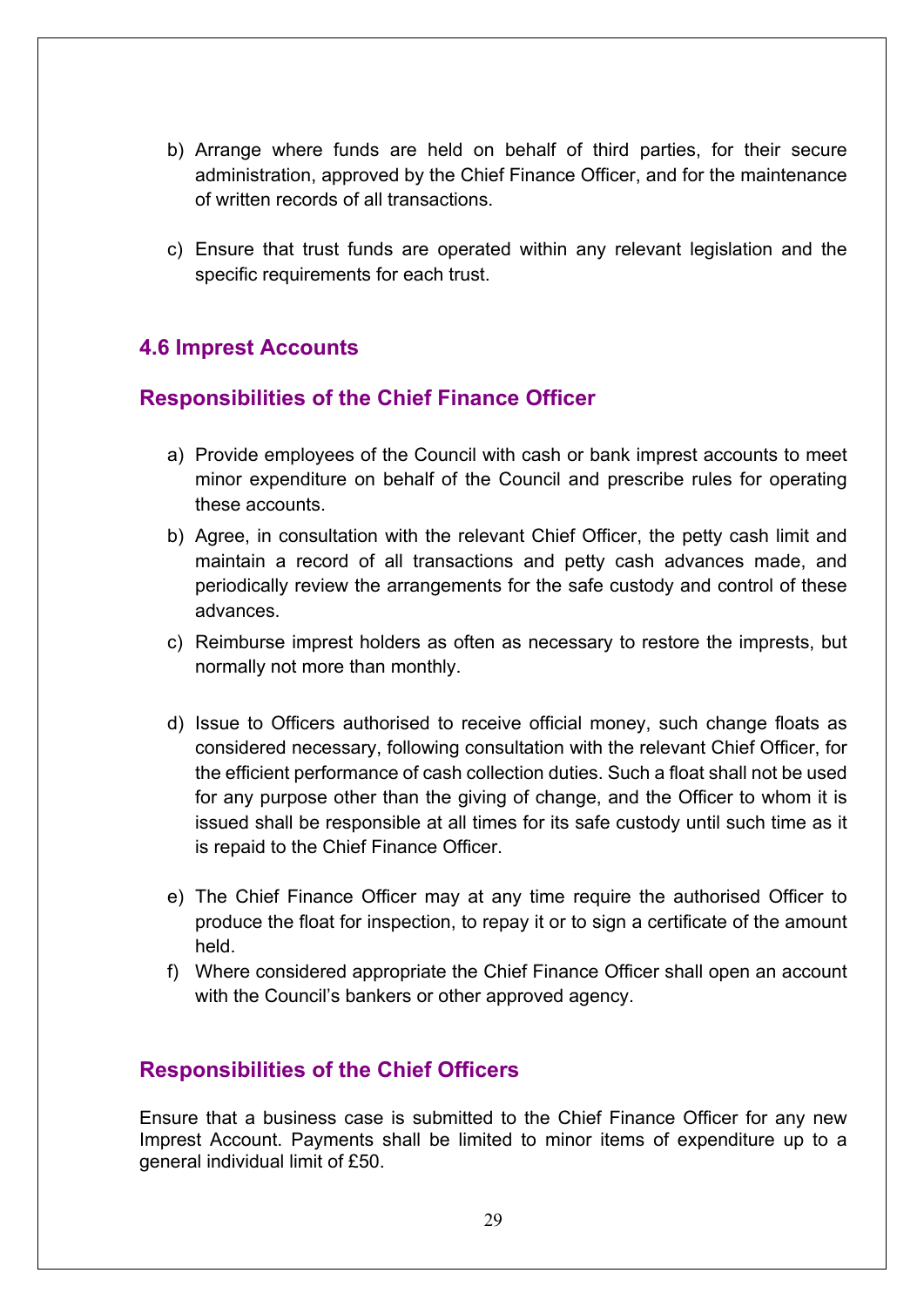Ensure that employees operating an imprest account:

- (a) Obtain and retain receipts/invoices and vouchers to support each payment from the Imprest account. Where appropriate, an official receipted VAT invoice must be obtained in order to ensure the correct recovery of VAT as per Her Majesty's Revenue and Customs (HMRC) regulations.
- (b) Ensure reimbursement claims are signed by the claimant and one authorising signatory. Imprest controllers must ensure that two authorising signatories are obtained where there are no valid receipts/invoices to support the expenditure.
- (c) Make adequate arrangements for the safe custody of the account.
- (d) Produce upon demand by the Chief Finance Officer cash and all receipts/ invoices and vouchers to the total value of the imprest amount.
- (e) Record transactions promptly.
- (f) Reconcile and balance the account at least monthly irrespective of the frequency of reimbursement claims. Reconciliation sheets are to be signed by the imprest holder and two authorising signatories and placed on file.
- (g) The Imprest holder shall not allow the account to become overdrawn. It shall be a standing instruction to the Council's bankers or approved agency that the amount of any overdrawn balance on a Petty Cash Imprest holder's bank account be reported to the Chief Finance Officer.
- (h) Provide the Chief Finance Officer with a certificate of the value of the imprest account/float at the date requested by the Chief Finance Officer.
- (i) Ensure that the imprest is never used to cash personal cheques or to make personal loans and that the only payments into the account are the reimbursement of the float and change relating to purchases where an advance has been made.
- (j) Ensure that payments are never made to individuals, contractors, consultants, casual staff or self-employed persons. The exceptions are where incentive bonus payments are made to service users in Social Services Day Opportunities and payments are made to residents from deputyship monies. Payments can be made from petty cash and then coded appropriately to the correct budget. In the case of deputyship, this is then reclaimed from personal monies.
- (k) Where emergency loans are made to service users, Officers will comply with the Monitoring and Recovery of Loans Procedure.
- (l) On leaving the Council's employment or otherwise ceasing to be entitled to hold or be a signatory for an imprest account inform the Chief Finance Officer so that arrangements can be made to close the account or transfer to another authorised Officer.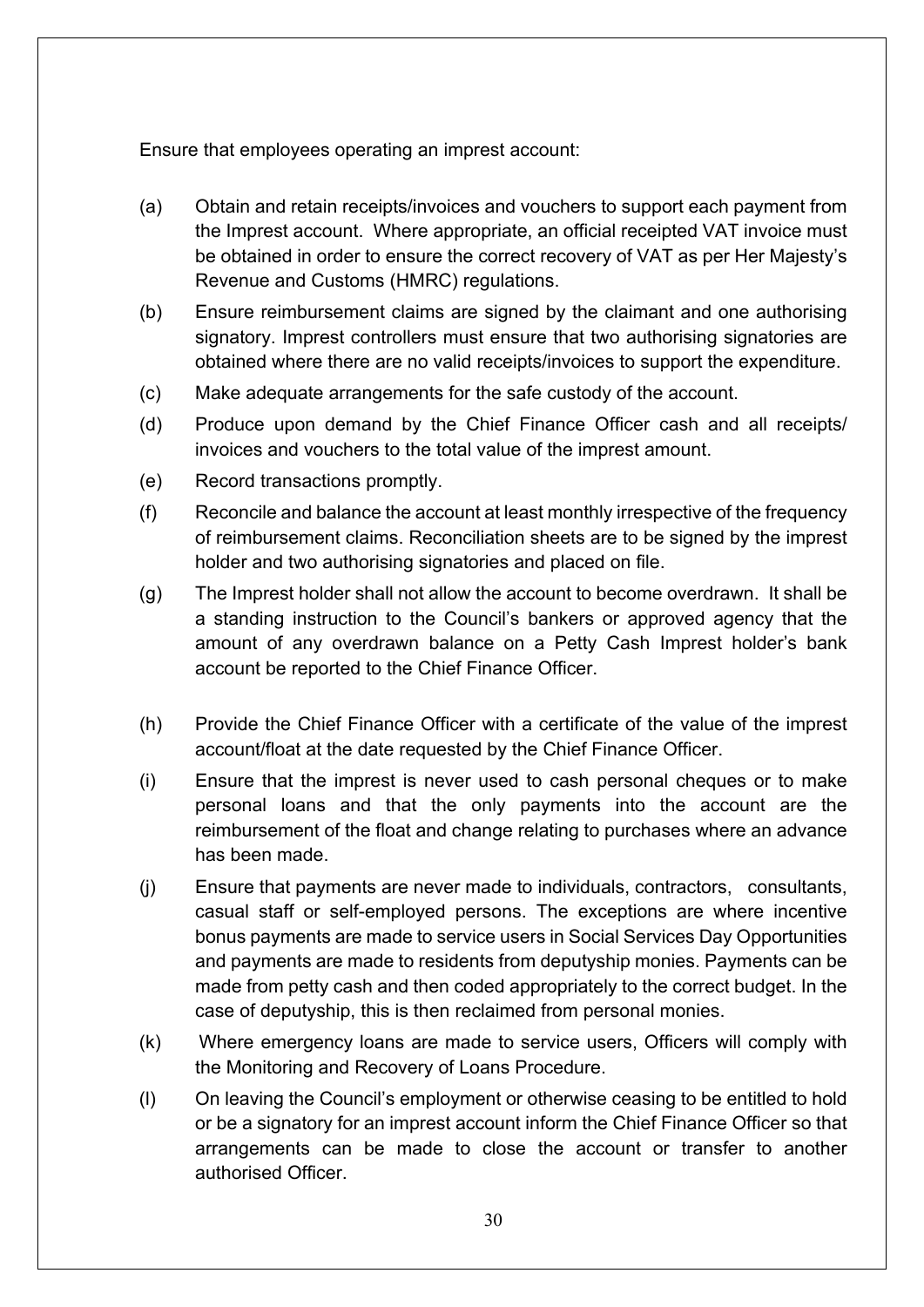# **4.7 Staffing**

# **Why is this important?**

In order to provide the highest level of service, it is crucial that the Council recruits and retains high calibre, knowledgeable individuals, qualified to an appropriate level.

# **Key Controls**

The key controls for staffing are:

- a) An appropriate workforce strategy and policy exists in which workforce requirements and budget allocations are matched.
- b) Procedures are in place for forecasting workforce requirements and cost.
- c) Controls are implemented that ensure that workers time is used efficiently and to the benefit of the Council.
- d) Checks are undertaken prior to engaging new employees to ensure that they are appropriately qualified, experienced and trustworthy.

The management of employee costs within schools is the responsibility of the Governing Body.

# **Responsibilities of the Chief Finance Officer**

To act as an advisor on workforce related costs (e.g. pension contributions) as appropriate.

# **Responsibilities of the Chief Officers**

The Senior Manager (HR & OD) will act as an advisor to a Chief Officer on Human Resources (HR) policies.

Chief Officers will:

- (a) Ensure that budget provision exists for all existing and new employees.
- (b) Monitor employee's activity to ensure adequate control over such costs as sickness, overtime, training and temporary workers.
- (c) Ensure that the staffing budgets are not exceeded without due authority and that they are managed to enable the agreed level of service to be provided.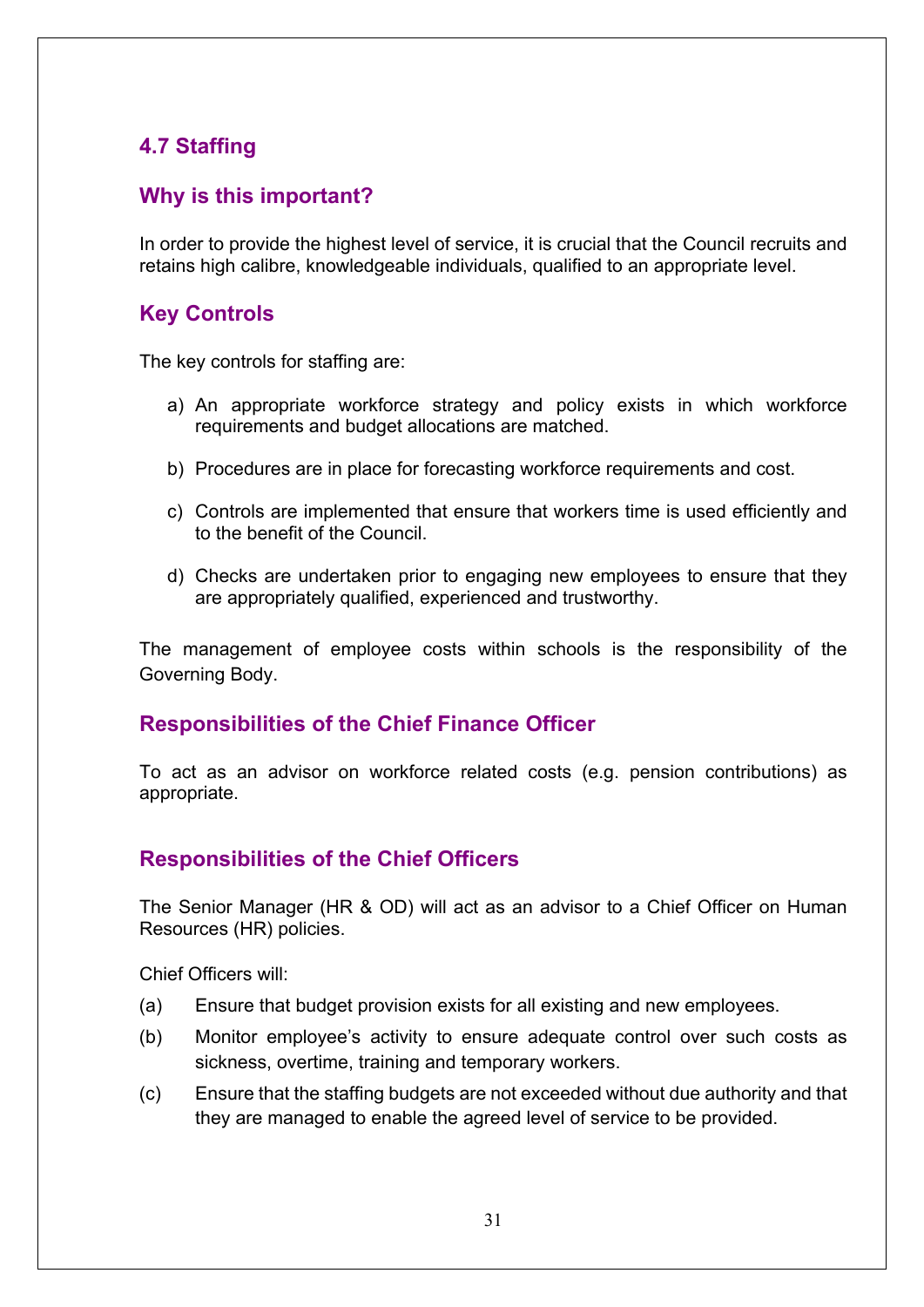(d) When reporting to the Cabinet or Council on any matter which has, or is liable to have, people / HR implications, the Chief Officer shall, in consultation with the Chief Finance Officer and the Senior Manager (HR & OD), incorporate into the report both the people / HR and financial implications of the matter under discussion.

(e) Maintain a register of interests, in which any hospitality or gifts accepted, must be recorded:

- In compliance with the Flintshire County Council Code of Conduct for Local Government Employees, no employee of the Council shall accept any fee, gift or reward which is intended as, or might be construed as, an inducement to influence that employee in the execution of that employee's duties
- The offer of any such fee, gift or reward shall be reported immediately by the employee concerned to the appropriate Chief Officer, and shall be recorded in the register of gifts and hospitality

The Senior Manager (HR & OD) will ensure that this policy will be reflected in the HR Policies and other policies, as relevant, of the Council.

# 5. Financial Systems and Procedures

# **5.1 General**

# **Why is this important?**

The information held in financial systems must be accurate and the systems and procedures well administered. They should contain controls to ensure that transactions are properly processed and errors detected promptly.

# **Key Controls**

The key controls for systems and procedures are:

- a) Basic data exists to enable the Council's objectives, targets, budgets and plans to be formulated.
- b) Performance is communicated to the appropriate managers on an accurate, complete and timely basis.
- c) Early warning is provided of deviations from target, plans and budgets that require management attention.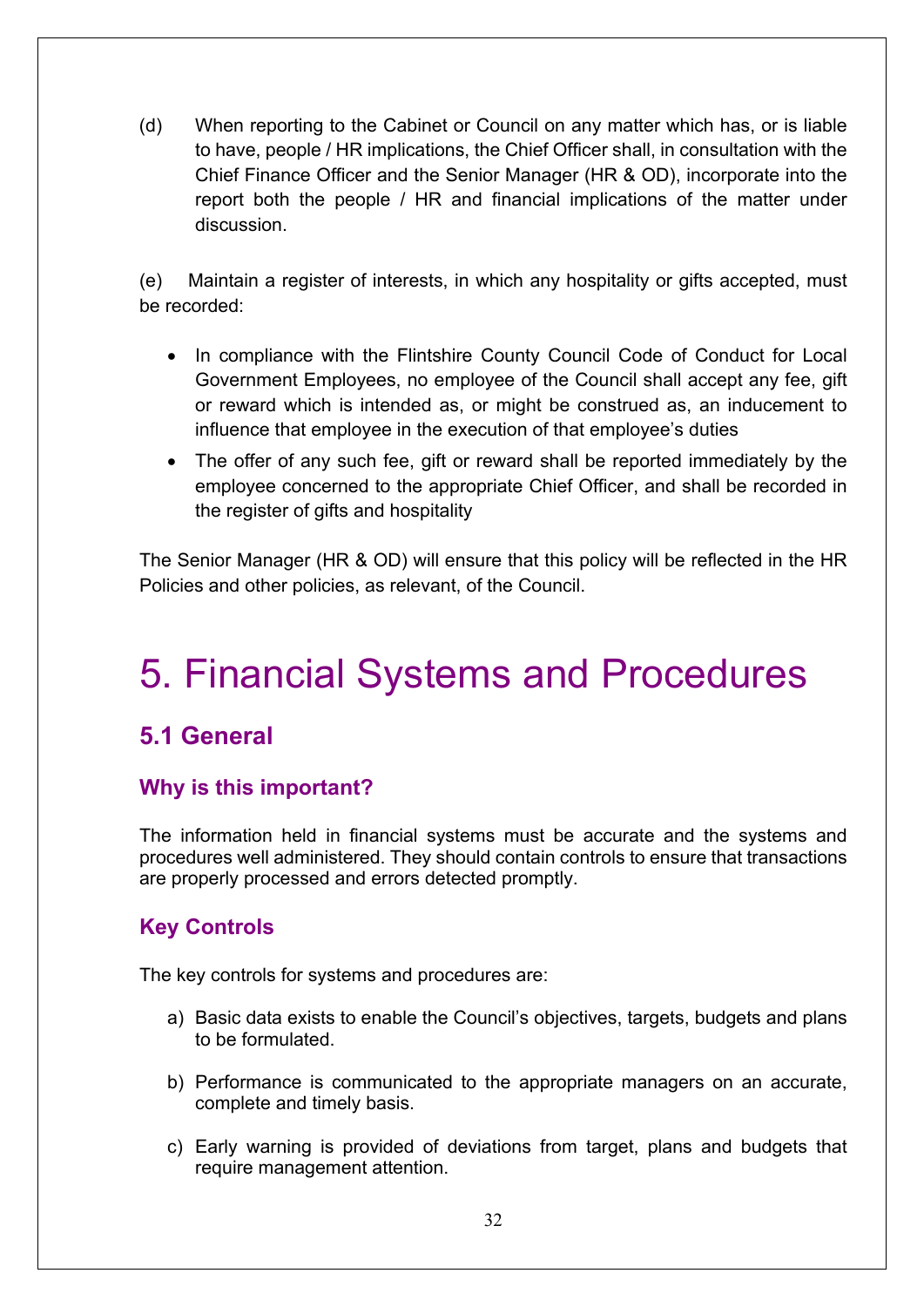d) Operating systems and procedures are secure.

#### **Responsibilities of the Chief Finance Officer**

To make arrangements for the proper administration of the Council's financial affairs, including to:

- a) Issue advice, guidance and procedures for officers and others acting on the Council's behalf.
- b) Determine the accounting systems, form of accounts and supporting financial records.
- c) Establish arrangements for audit of the Council's financial affairs.
- d) Approve any new financial systems to be introduced.
- e) Approve any changes to be made to existing financial systems.

- a) To ensure that accounting records are properly maintained and held securely.
- b) To ensure that vouchers and documents with financial implications are not destroyed except in accordance with arrangements approved by the Chief Finance Officer.
- c) To ensure that a complete management trail, allowing financial transactions to be traced from the accounting records to the original documents and vice versa is maintained.
- d) To incorporate appropriate controls to ensure where relevant that all input is genuine, complete, accurate, timely and not previously processed. All processing is carried out in an accurate, complete and timely manner and output from the system is complete, accurate and timely.
- e) To ensure that the organisational structure provides an appropriate segregation of duties to provide adequate internal controls and to minimise the risk of fraud or other malpractice.
- f) To ensure there is a documented and tested disaster recovery plan to allow for information system processing to resume quickly in the event of an interruption.
- g) To ensure that systems are documented and staff trained in operations.
- h) To consult with the Chief Finance Officer before changing any existing system or introducing new systems.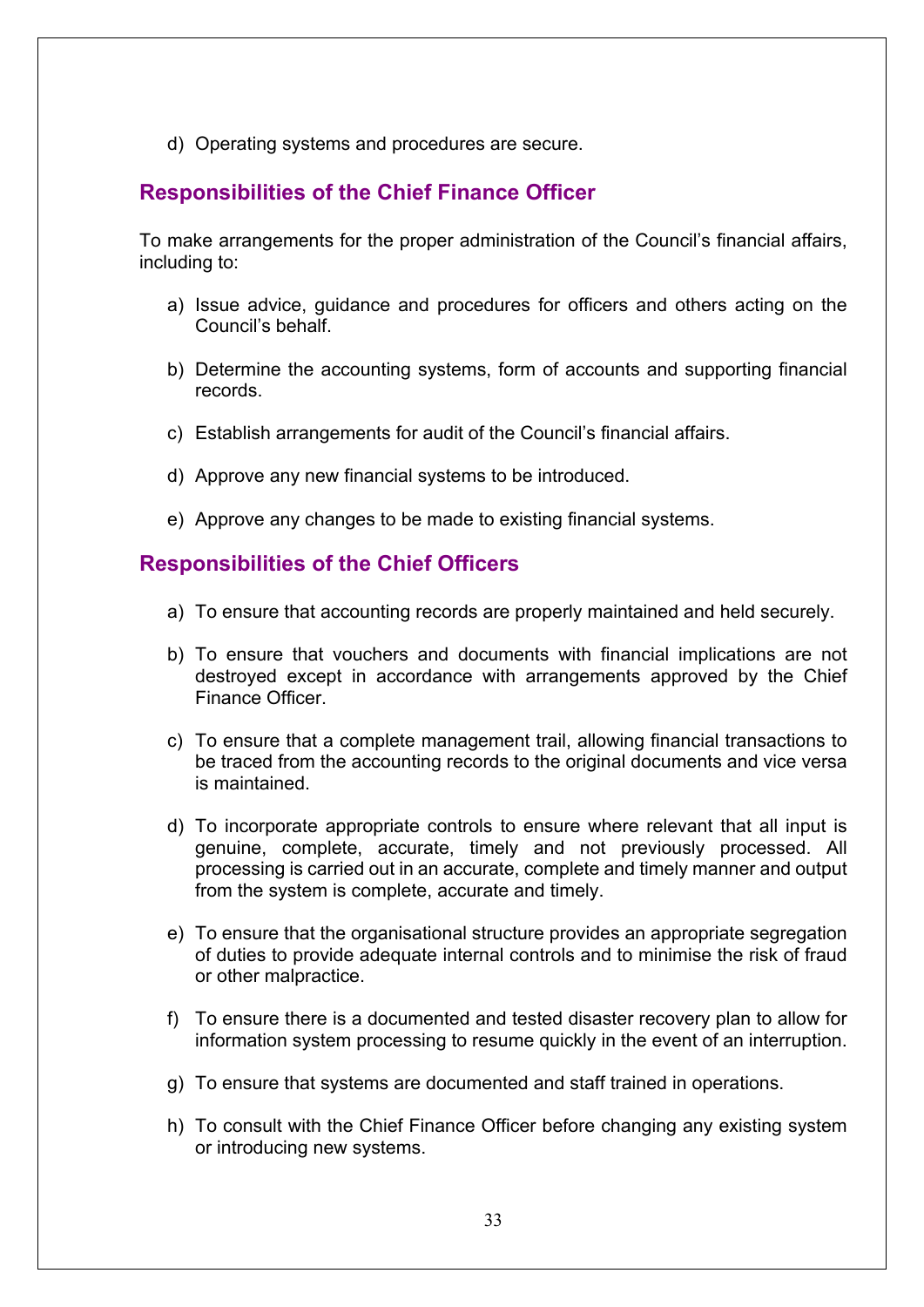- i) To establish a scheme of delegation identifying officers authorised to act upon the Chief Officer's behalf in respect of payments, income collection and placing orders, including variations and showing their authorised limits.
- j) To supply lists of authorised officers, with specimen signatures and delegated limits to the Chief Finance Officer and any subsequent variations.
- k) To ensure that where appropriate, computer systems are registered in accordance with current data protection legislation and that staff are aware of their responsibilities under the legislation. The law around data protection has changed, the General Data Protection Regulation (GDPR) now applies in the UK (from 25th May 2018) and has replaced the Data Protection Act (DPA).

#### **5.2 Income and Expenditure**

#### **Why is this important?**

Effective income collection systems are necessary to ensure that all income is identified, collected, receipted and banked properly. It is preferable to obtain income in advance of supplying goods or services as this improves the Council's cashflow and avoids the time and cost of administering debts.

# **Key Controls**

The key controls for income are:

- a) All income due to the Council is identified and charged correctly, in accordance with the Council's Income Generation Policy, which is regularly reviewed.
- b) All income is collected from the correct person at the right time using the correct procedures.
- c) All money received by an employee on behalf of the Council is paid without delay to the Chief Finance Officer or as he or she directs to the Council's bank account and properly recorded. The responsibility for cash collection should be separated from that of identifying the amount due and for reconciling the amount due to the amount received.
- d) Effective action is taken to pursue non-payment within defined timescales.
- e) Formal approval for debt write-off is obtained.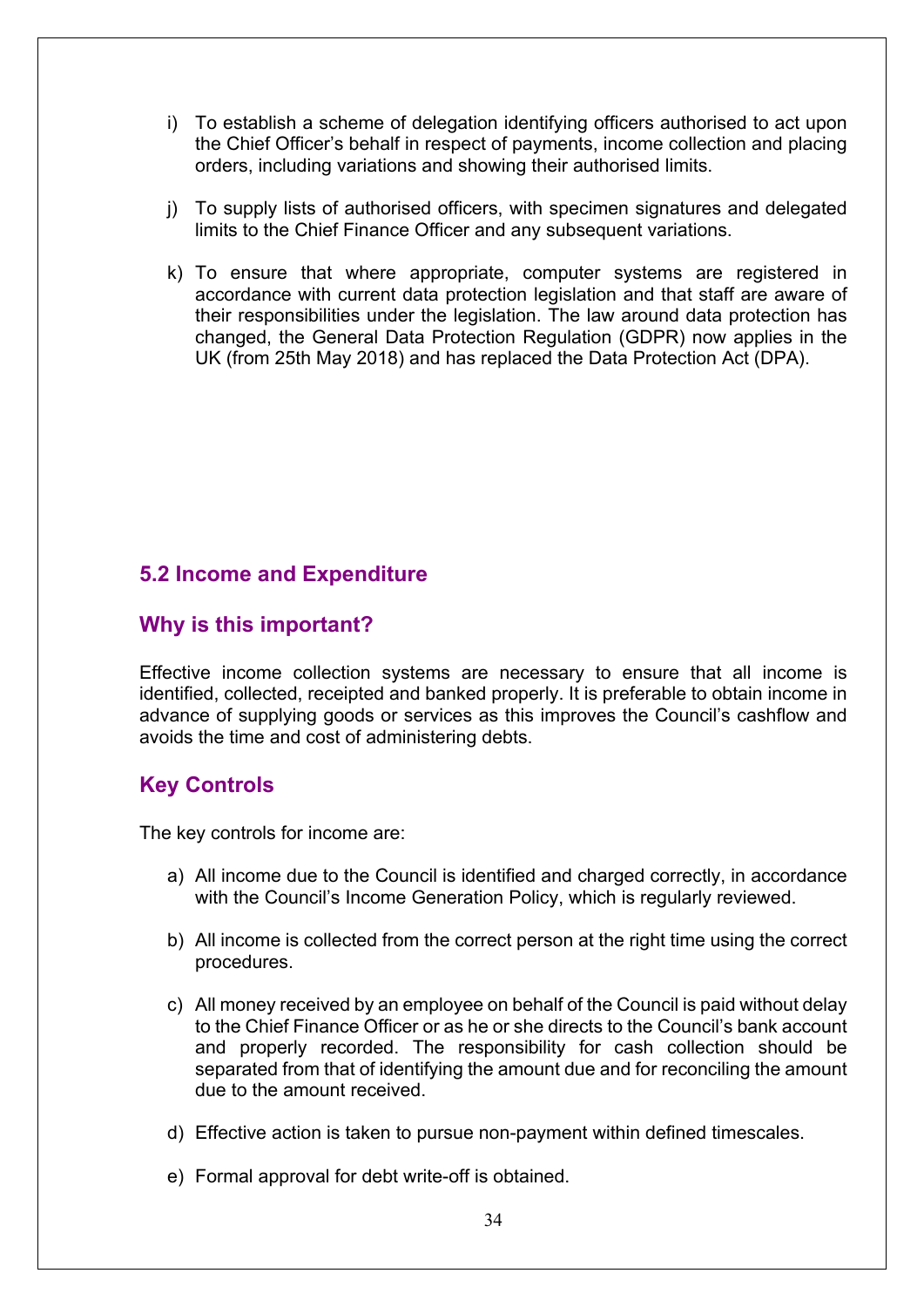- f) Appropriate write-off action is taken within defined timescales.
- g) Appropriate accounting adjustments are made following write-off action.
- h) All appropriate income documents are retained and stored for the defined period in accordance with the document retention schedule.
- i) Money collected and deposited is reconciled to the bank account by a person who is not involved in the collection or banking process.
- j) The Council's position on money laundering is contained within the Money Laundering Policy, which is available upon request from the Chief Finance Officer. Officers involved in the collection of income should make themselves aware of this policy and report suspected cases to the Chief Finance Officer. For this purpose, the Council cannot accept cash in excess of £5,000, although it is for individual officers to decide if, in specific instances, they should report incidents involving lesser amounts. In any situation requiring a sizeable refund the Officer involved should check the original type of lodgement.

#### **Responsibilities of the Chief Finance Officer**

- a) To agree arrangements for the collection of all income due to the Council and to approve the procedures, systems and documentation for its collection.
- b) To order, control and issue all receipts, invoices, tickets and other documents recording, acknowledging, or demanding the receipt of monies paid to the Council, except where the Chief Finance Officer has given written approval to alternative arrangements in specific instances.
- c) Agree the write-off of bad debts up to £5,000 in aggregate for each single domestic or business debtor, agree in consultation with the Cabinet Member the write-off of bad debts over those amounts but up to £25,000 and refer for approval items for write-off in excess of £25,000 to the Cabinet. A record of all sums written off up to the approved limit is maintained to adhere to the requirements of the Accounts and Audit Regulations
- d) Make or approve secure and efficient arrangements for the recording of all income received by direct debit, standing order, debit and credit cards and such other methods of payment as the Council may approve.
- e) To ensure that appropriate accounting adjustments are made following write-off action.

#### **Responsibilities of the Chief Officers**

a) To comply with the Income Generation Policy which has been established to support the provision of setting the Council's fees and charges, ensuring these operate at full cost recovery wherever possible and are subject to annual review and uplift.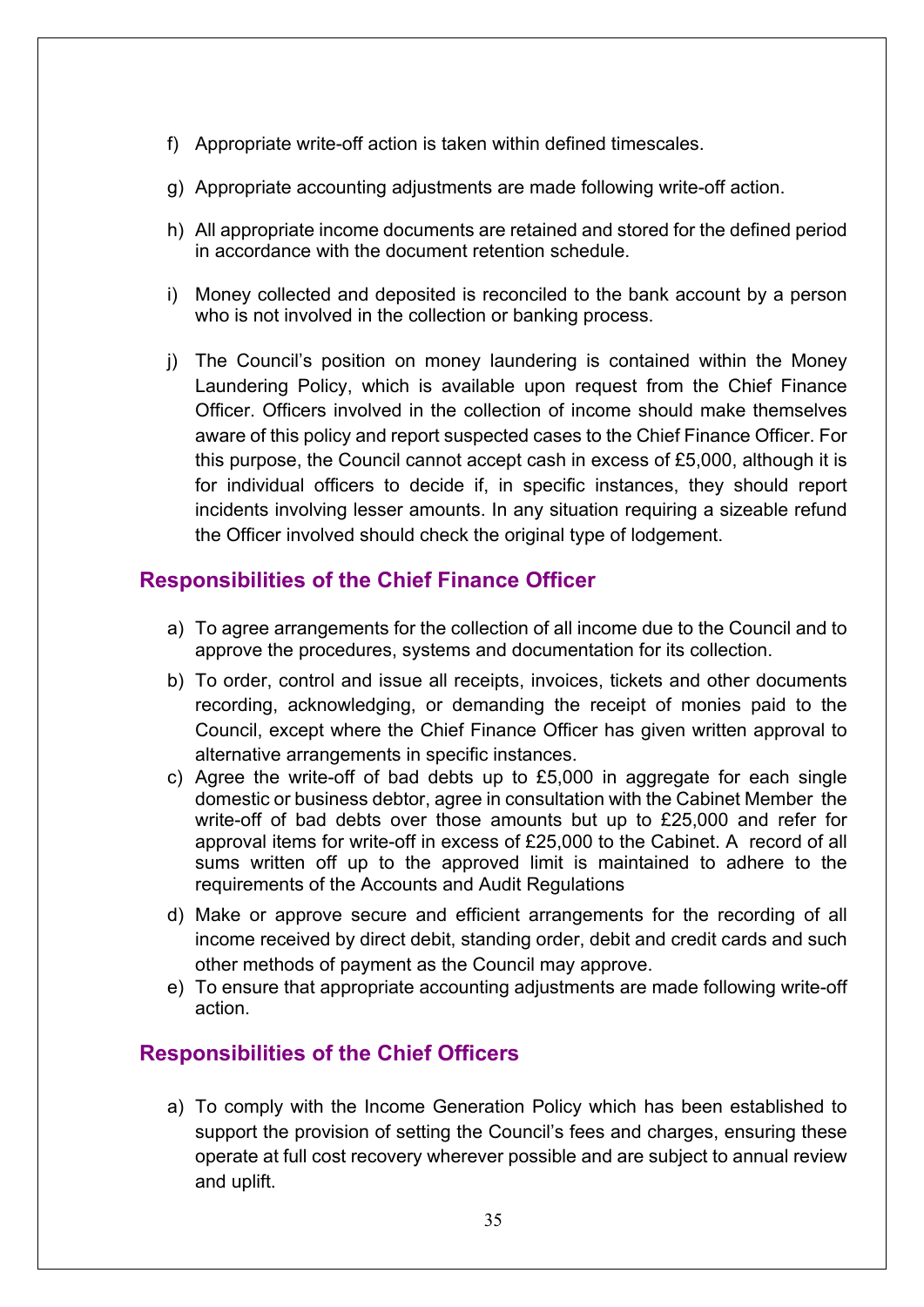- b) Where possible income should be obtained in advance of supplying goods or services to improve the Council's cash flow, to avoid the time and cost of administering debts, and to reduce the risk of non-collection, particularly for low value items.
- c) No Sundry debt invoices with a value of less than £40, with the exception of invoices relating to peppercorn rents, licenses or leases in connection with the occupation of council land or property, shall be raised without the approval of the Chief Finance Officer and supported by an application in writing.
- d) To separate the responsibility for identifying amounts due and the responsibility for collection
- e) To initiate appropriate debt recovery procedures in accordance with the Corporate Debt policy.
- f) To issue official receipts or to maintain other documentation for income collection.
- g) To ensure that at least two employees are present when post is opened so that money received by post is properly identified and recorded.
- h) To lock away all income to safeguard against loss or theft and to ensure the security of cash handling.
- i) To ensure that income is paid fully and promptly into the appropriate Council bank account in the form in which it is received.
- j) To ensure income is not used to cash personal cheques or other payments.
- k) To supply the Chief Finance Officer with details relating to work done, goods supplied, services rendered or other amounts due, to enable the Chief Finance Officer to record correctly the sums due to the Council and to ensure accounts are sent out promptly. If possible all invoices should be raised within 5 working days of the provision of goods or services or at the earliest opportunity.
- l) Have a responsibility to assist the Chief Finance Officer in collecting debts that they have originated*,* by providing any further information requested by the debtor, and in pursuing the matter on the Council's behalf.
- m) To recommend to the Chief Finance Officer all debts to be written off and keep a record of all sums written off up to the approved limit. Once raised, no bona fide debt may be cancelled except by full payment or by it being subject to formal writing off.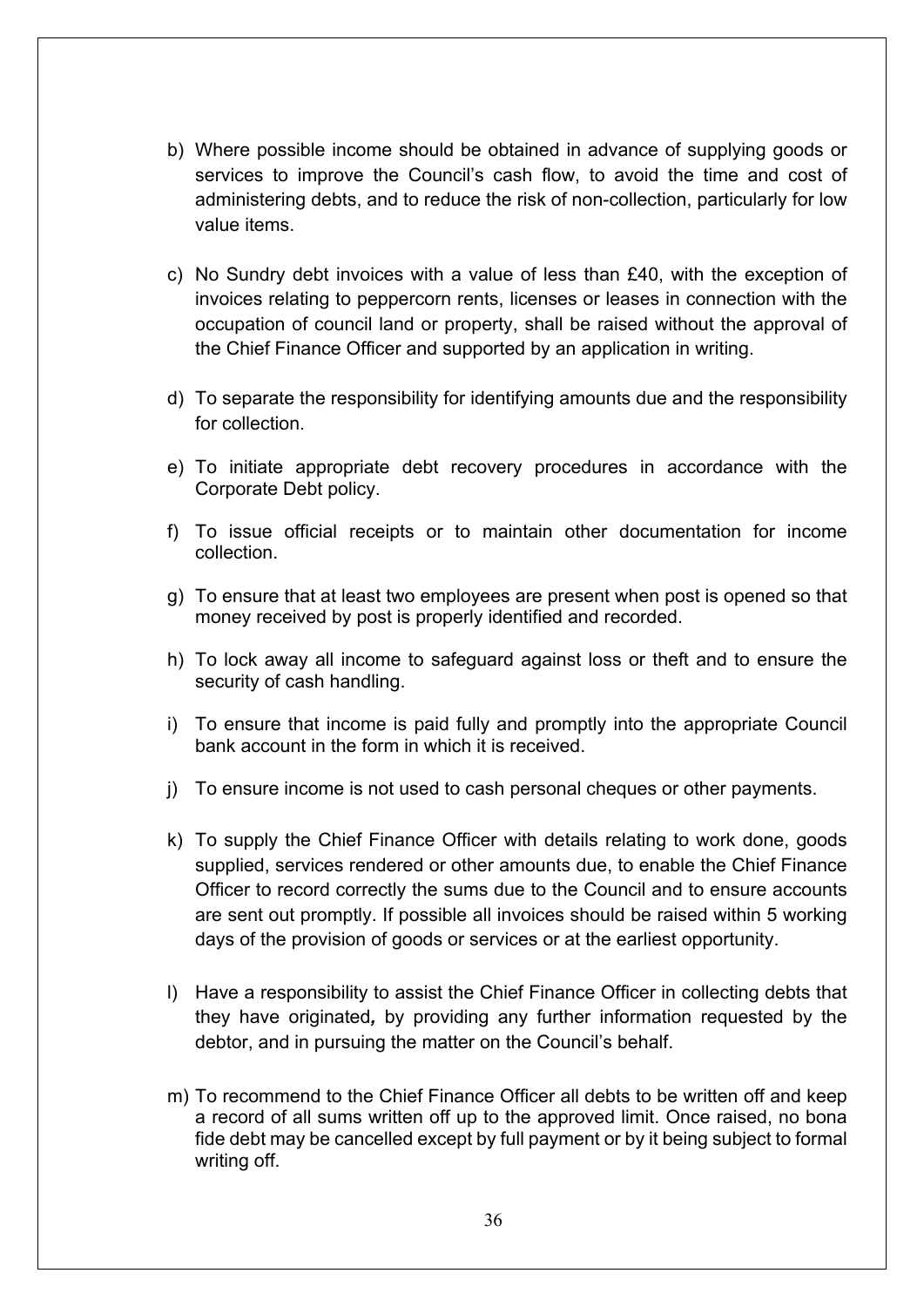- n) Ensure that levels of cash held on the premises do not exceed approved limits.
- o) Keep a record of every transfer of cash between employees of the Council. The receiving officer must sign for the transfer and the transferor must retain a copy. Every transfer of cash shall be made direct by hand and not through the internal or external post (unless by prior approval from the Chief Finance Officer).
- p) To obtain the approval of the Chief Finance Officer when writing off debts in excess of the approved limit and the approval of Cabinet where required.

#### **5.3 Ordering and paying for work, goods and services**

#### **Why is this important?**

Public money should be spent with demonstrable probity and in accordance with the Council's policies. The Council has a statutory duty to achieve best value through economy and efficiency. The Council's procedures should help ensure that services obtain value for money from their purchasing arrangements. These procedures should be read in conjunction with the Council's Contract Procedure Rules.

#### **General**

Every officer and Member of the Council has a responsibility to declare any links or personal interests that they may have with purchasers, suppliers and/or contractors if they are engaged in contractual or purchasing decisions on behalf of the Council in accordance with the appropriate codes of conduct.

Official orders must be submitted in advance via the Purchase to Pay system (P2P). No retrospective orders should be placed. Official orders must be issued for all work, goods or services to be supplied to the Council except for petty cash purchases or other exceptions specified by the Chief Finance Officer.

Each order must conform to the guidelines approved by the full Council on central purchasing and the standardisation of supplies and materials. Standard terms and conditions must not be varied without the prior approval of the Chief Finance Officer.

Apart from petty cash, schools own bank accounts and other payments in advance accounts, the normal method of payment from the Council shall be by BACS or other instrument or approved method drawn on the Council's bank account. The use of direct debit shall require the prior agreement of the Chief Finance Officer.

Official orders must not be raised for any personal or private purchases, nor must personal or private use be made of Council contracts.

# **Key Controls**

The key controls for ordering and paying for work, goods and services are: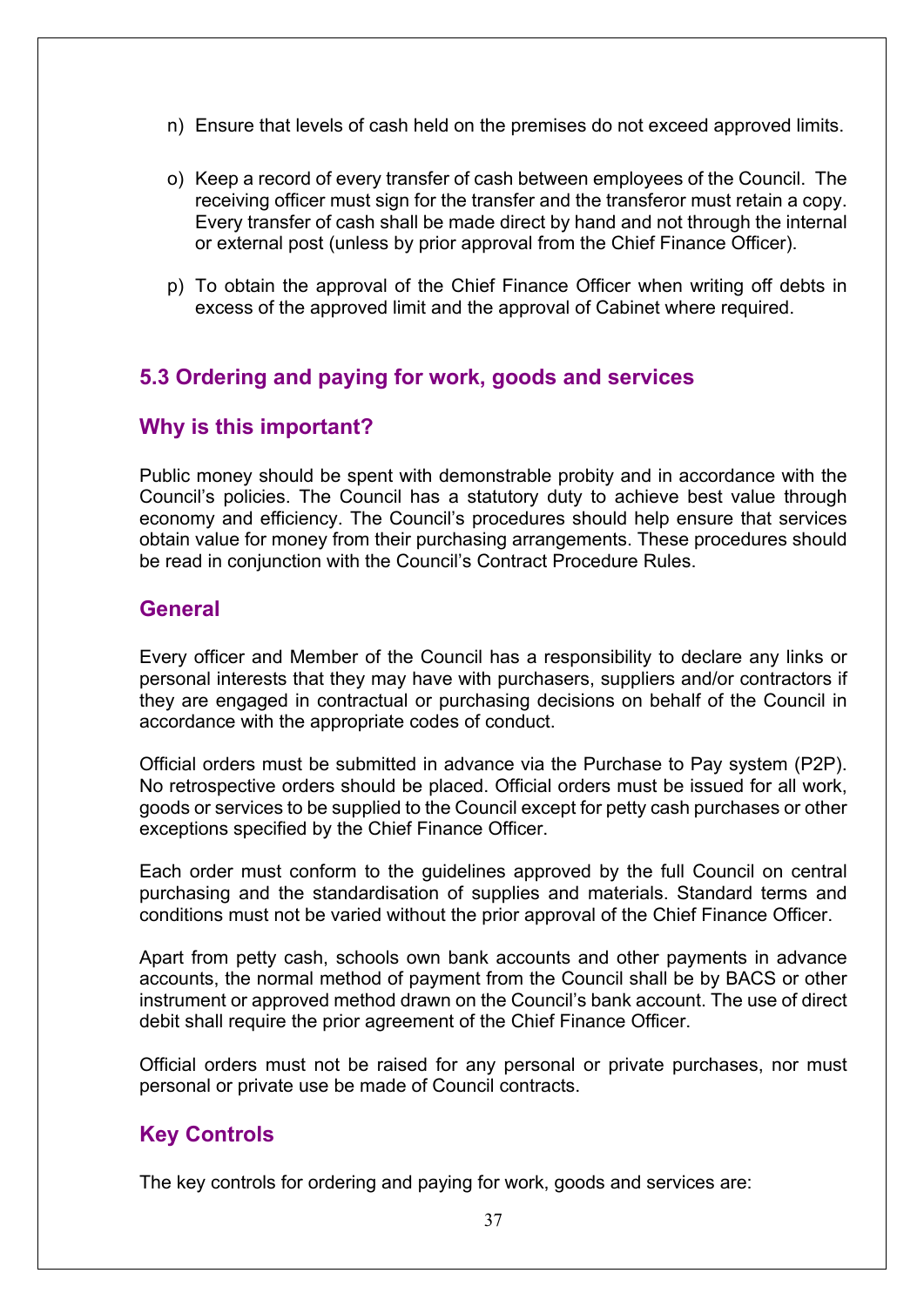- a) All goods and services are ordered only by appropriate persons and are correctly recorded.
- b) All goods and services shall be ordered in accordance with the Council's Contract Procedure Rules.
- c) All orders are submitted via Purchase to Pay (P2P) and placed in advance of the relevant work, goods services or works being supplied.
- d) Goods and services received are checked to ensure they are in accordance with the order. Goods should not be received by the person who placed the order.
- e) Payments are not made unless goods have been received by the Council to the correct price, quantity and quality standards.
- f) All payments are made to the correct person, for the correct amount and are properly recorded, regardless of the payment method.
- g) All appropriate evidence of transaction and payment documents are retained and stored for the defined period in accordance with the document retention schedule.
- h) All expenditure, including VAT, is accurately recorded against the right budget and any exceptions corrected.
- i) The effect of electronic purchasing requires that processes are in place to maintain the security and integrity of data for transacting business electronically.
- j) Purchases made using corporate credit cards:
	- Must be made in accordance with these Financial Procedure rules and requires the cardholder to obtain a valid receipt for each item purchased to ensure the expenditure and VAT can be properly accounted for
	- Must only be used for legitimate purposes and only for official Council purchases
	- Must not be used to circumvent the official procedures of ordering and procuring goods and services

#### **Responsibilities of the Chief Finance Officer**

- a) To ensure that all the Council's financial systems and procedures are sound and properly administered.
- b) All procurement activities (ordering or goods, services and works) will be undertaken on the Council's approved Purchase to Pay (P2P) system.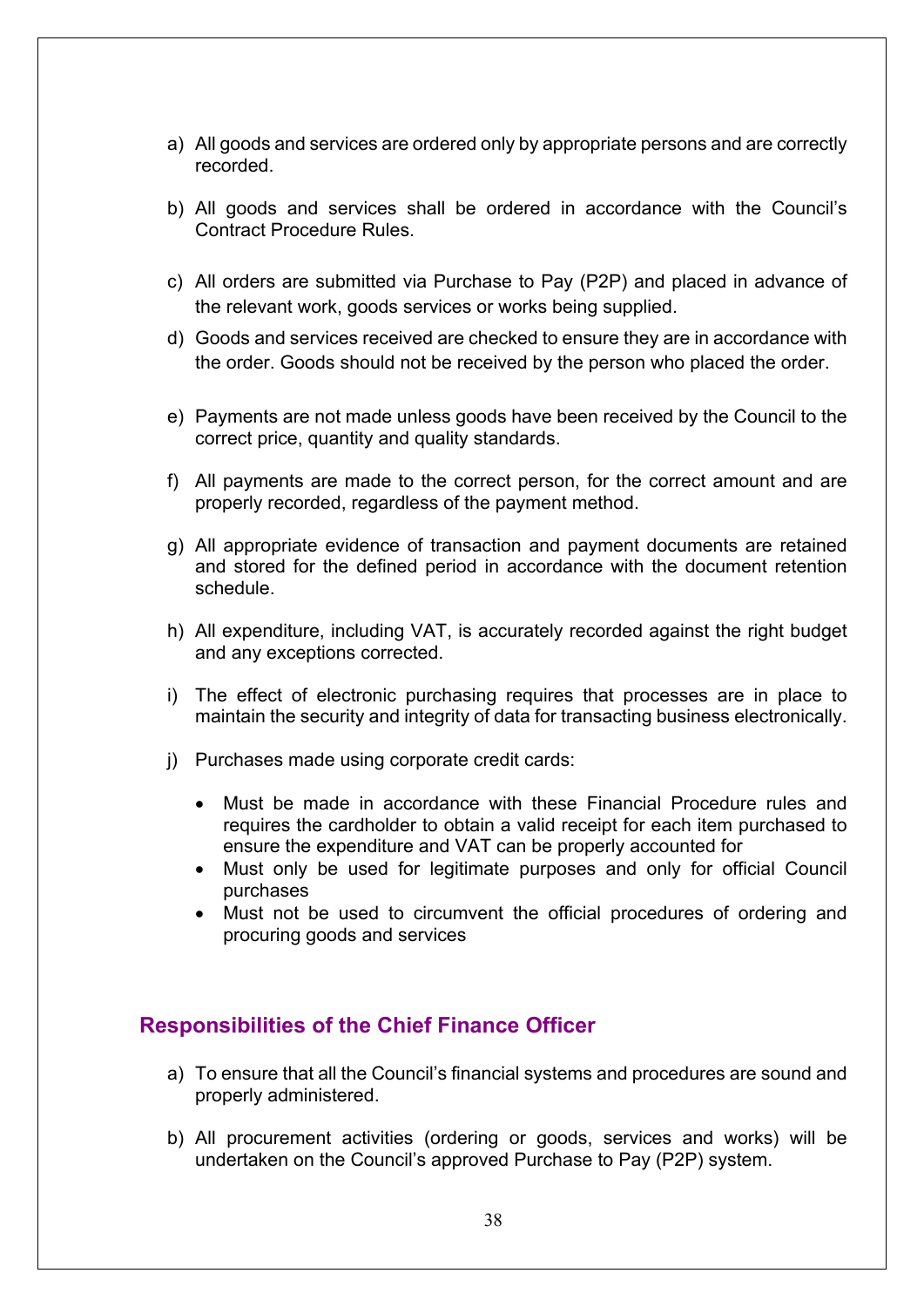- c) To approve any changes to existing financial systems and to approve any new systems before they are introduced.
- d) To approve the form of official orders and associated terms and conditions.
- e) To make payments from the Council's funds on the Chief Officer's authorisation that the expenditure has been duly incurred in accordance with financial procedure rules.
- f) To make payments, whether or not provision exists within the estimates where the payment is specifically required by statute or is made under a court order.
- g) To make payments to contractors on the certificate of the appropriate Chief Officers which must include details of the value of work, retention money, amounts previously certified and amounts now certified.
- h) To provide advice and encouragement on making payments by the most economical means.
- i) To ensure that a budgetary control system is established that enables commitments incurred by placing orders to be shown against the appropriate budget allocation so that they can be taken into accounts in budget monitoring reports.
- j) To authorise the issue of corporate Credit cards together with the agreed spending limit.

- a) To ensure that upfront electronic orders using the Purchase to Pay (P2P) system are placed for all goods and services other than petty cash purchases and any other exemptions specified by the Chief Finance Officer.
- b) To ensure that orders are only used for goods and services provided to the Portfolio. Individuals must not order goods or services for their private use.
- c) To ensure that only those staff authorised by the Chief Officer approve orders and to maintain an up to date list of such authorised staff including specimen signatures identifying in each case the limits of their authority. The list should be reviewed annually. Names of authorising Officers together with details of the limits of their authority shall be forwarded to the Chief Finance Officer and any subsequent amendments incorporated into the P2P system.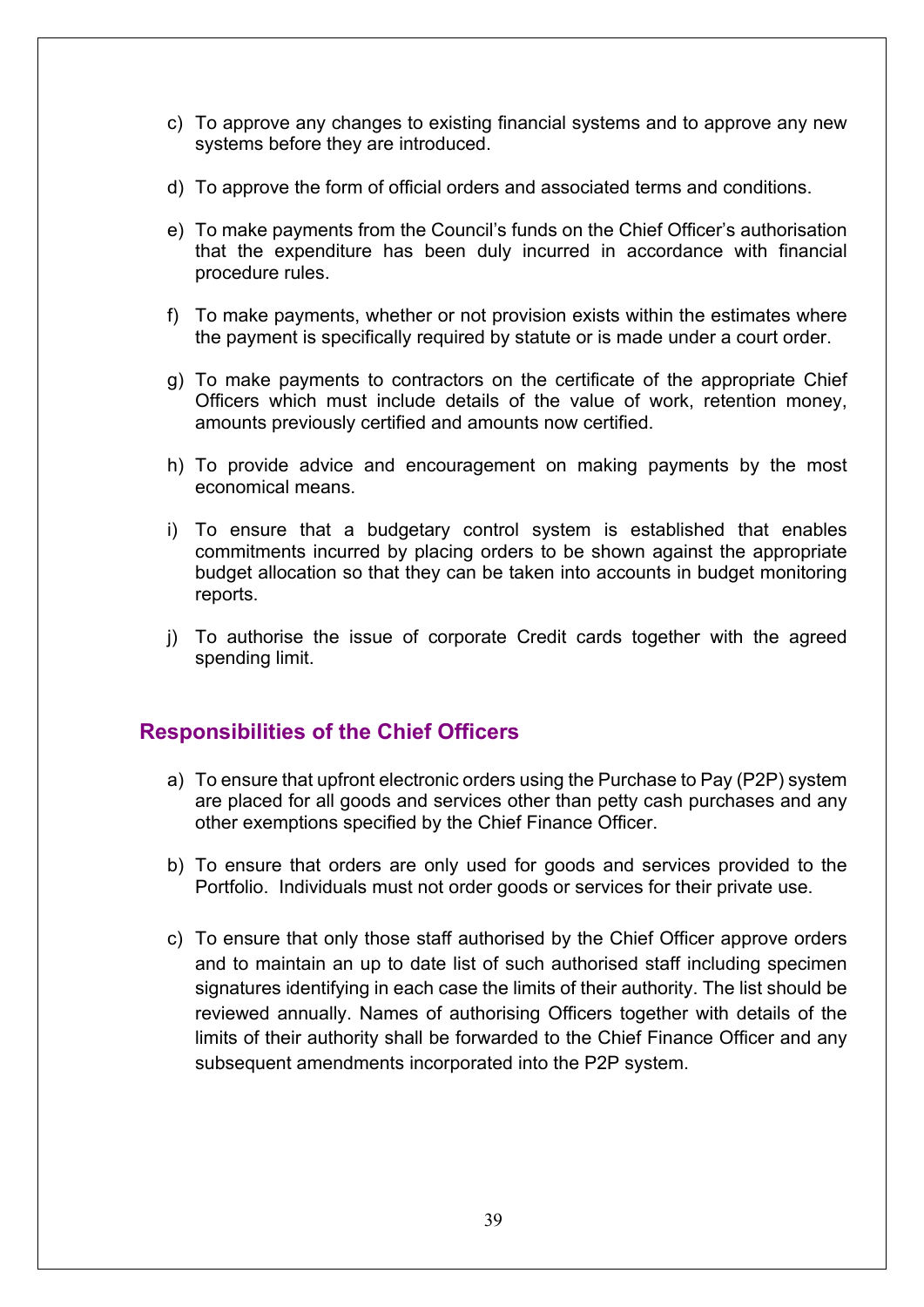- d) The authoriser of the order should be satisfied that the goods and services ordered are appropriate and that there is adequate budgetary provision and that quotations or tenders have been obtained if necessary. Best value principles should underpin the Council's approach to procurements. Value for money should always be achieved.
- e) To ensure that all expenditure, including VAT, is accurately recorded against the correct budget head and any exceptions are corrected. If it is deemed that a budget amount has been incorrectly allocated, a Chief Officer will request a journal adjustment. Under no circumstances will the expenditure be incorrectly coded in order to match the expenditure with an incorrect budget allocation.
- f) Each Chief Officer shall be responsible for all orders issued from, or on behalf of, his or her Portfolio. Where one Chief Officer places an order on behalf of another, that Chief Officer shall obtain the latter's consent in advance.
- g) To ensure that goods and services are checked on receipt to verify that they are in accordance with the order. This check should where possible be carried out by a different officer from the person who authorised the order.
- h) To ensure that payment is not made unless a proper VAT invoice has been received, checked, coded and certified for payment confirming:
	- Receipt of goods or services
	- That the invoice has not been previously paid
	- That expenditure has been properly incurred and is within budget provision
	- That prices and arithmetic are correct and accord with quotations, tenders, contracts or catalogue prices
	- Correct accounting treatment of tax
	- That discounts have been taken where available
	- That appropriate entries will be made in accounting records
- f) To ensure that two authorised members of staff are involved in the ordering, receiving and payment process and appropriate segregation of duties are maintained at each stage.
- g) To ensure that the Portfolio maintains and reviews periodically a list of staff approved to authorise the invoices. Names of authorising officers together with specimen signatures and details of the limits of their Council shall be forwarded to the Chief Finance Officer.
- h) To ensure that payments are not made on a photocopied or faxed invoice, statement or other document other than the formal invoice.
- i) To encourage suppliers of goods and services to receive payments by the most economical means for the Council. Payments made by direct debit must have the prior approval of the Chief Finance Officer.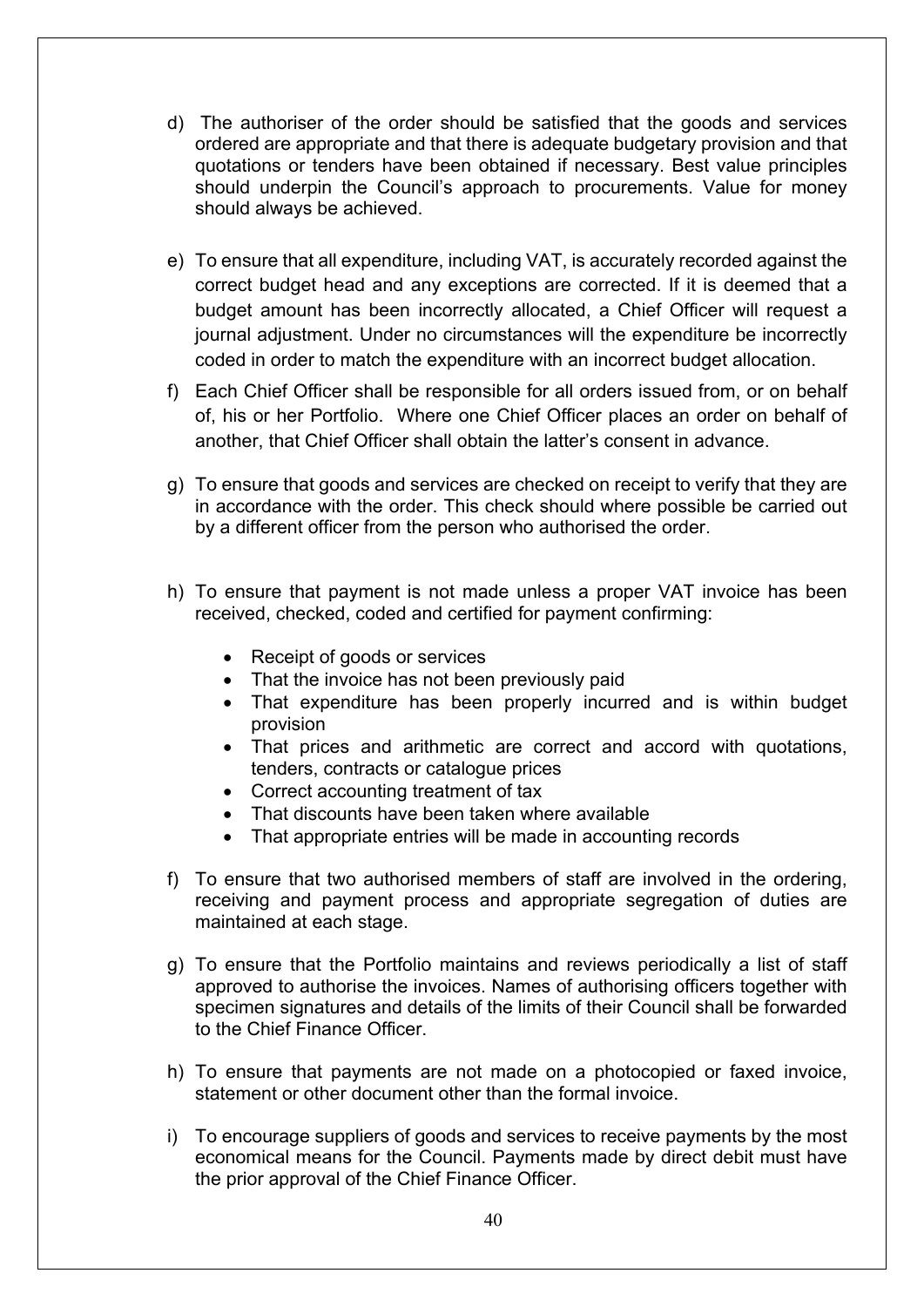- j) To ensure that the directorate obtains the best value from purchases by taking appropriate steps to obtain competitive prices for goods and services of the appropriate quality with regard to best value principles and Contract Procedure Rules.
- k) To ensure that loans, leasing or rental arrangements are not entered into without prior agreements from the Chief Finance Officer.
- l) To notify the Chief Finance Officer of outstanding expenditure relating to the previous financial year as soon as possible after 31 March in line with the timetable determined by the Chief Finance Officer.
- m) To notify the Chief Finance Officer immediately of any expenditure incurred as a result of statute/court order where there is no budgetary provision.
- n) To ensure that all appropriate payment records are retained and stored for the defined period in accordance with the document retention schedule.
- o) For all staff issued with a Corporate Credit card, to ensure that they:
	- Comply with the Corporate Card Policy issued upon receipt of the Corporate Card
	- Ensure the safe custody of the card

#### **5.4 Payments to employees and Members**

#### **Why is this important?**

Staff costs are the largest item of expenditure for most Council services. It is therefore important that payments are accurate, timely, made only where they are due for services to the Council and that payments accord with individuals' conditions of employment. It is important that all Members' allowances are authorised in accordance with the scheme adopted by the full Council.

# **Key Controls**

The key controls for payments to employees and Members are:

- a) Proper authorisation procedures are in place and that there are corporate timetables in relation to starters, leavers and variations to pay.
- b) Frequent reconciliation of payroll expenditure against approved budget and bank account.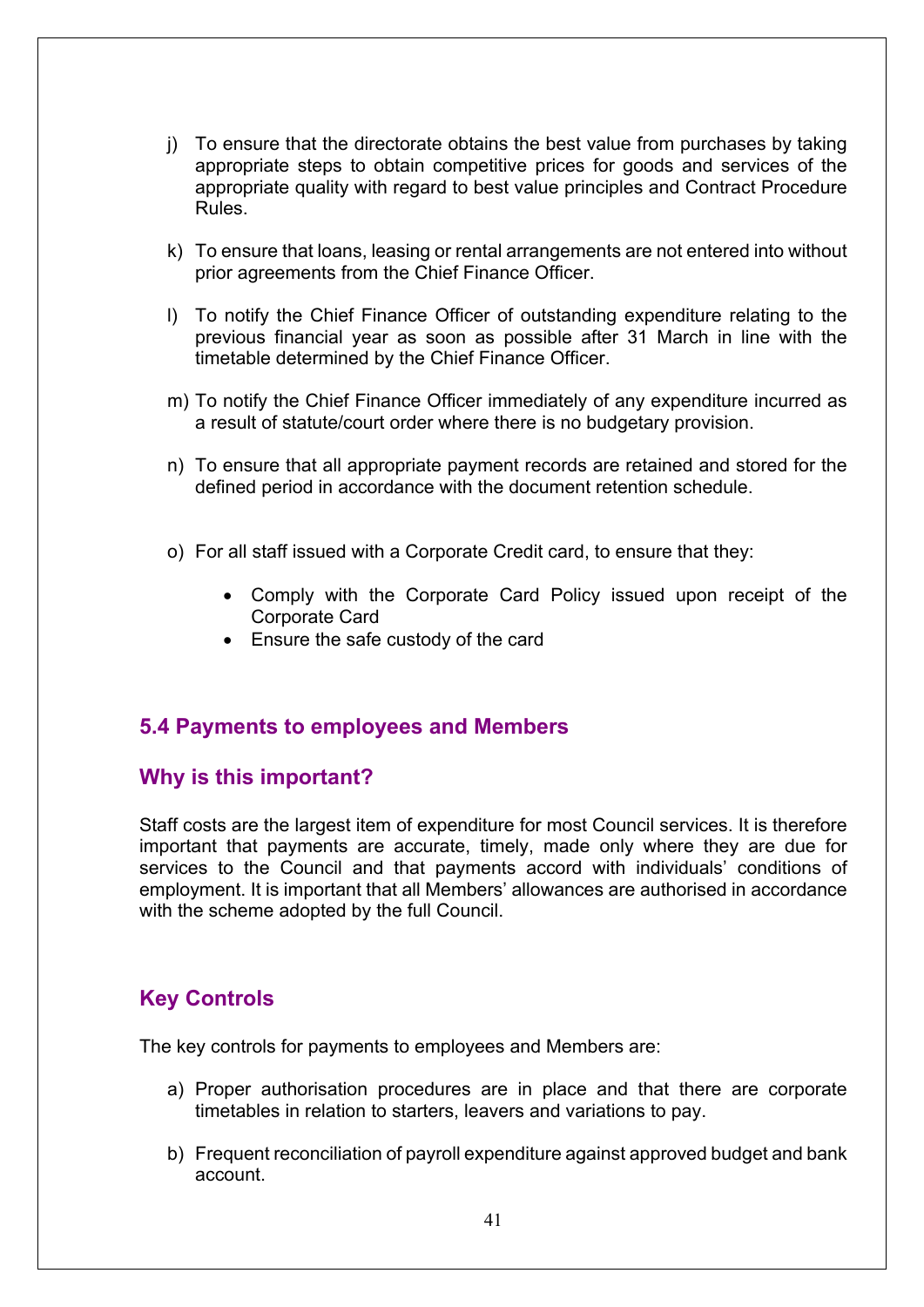- c) All appropriate payroll documents are retained and stored for the defined period in accordance with the retention schedule.
- d) Compliance with HMRC and other statutory regulations.
- e) All claims for payment of financial loss, attendance, travelling, subsistence and car allowances and other incidental expenses paid for by the claimant, shall be completed and signed by the claimant in a form approved by the Corporate Finance Manager or Senior Manager (HR & OD) as appropriate.
- f) The [off-payroll](https://www.gov.uk/guidance/ir35-find-out-if-it-applies) (IR35) working rules are in place to ensure that where an individual would have been an employee if they were providing their services directly, their payments are processed via payroll.

#### **Responsibilities of the Corporate Finance Manager**

The Corporate Finance Manager or Senior Manager (HR & OD) as appropriate will:

- a) Arrange and control secure and reliable payment of salaries, pensions, compensation or other emoluments to existing and former employees, in accordance with procedures prescribed by him or her, on the due date.
- b) Record and make arrangements for the accurate and timely payment to all appropriate statutory and non-statutory bodies including Pay as you Earn (PAYE), pensions and other payroll deductions.
- c) Make arrangements for payment of all travel and subsistence claims or financial loss allowance.
- d) Make arrangements for paying Members' under the Members Allowances Scheme and the Members Travel and Subsistence Scheme, which will be maintained by the Corporate Finance Manager or Senior Manager (HR & OD) as appropriate.
- e) Ensure that there are adequate arrangements for administering pension scheme matters on a day-to-day basis.
- f) Maintain a list of all officers who are approved to authorise any payroll related records as notified by the relevant Chief Officer. This shall be reviewed on a regular basis. Chief Officers must communicate any changes as soon as they are known.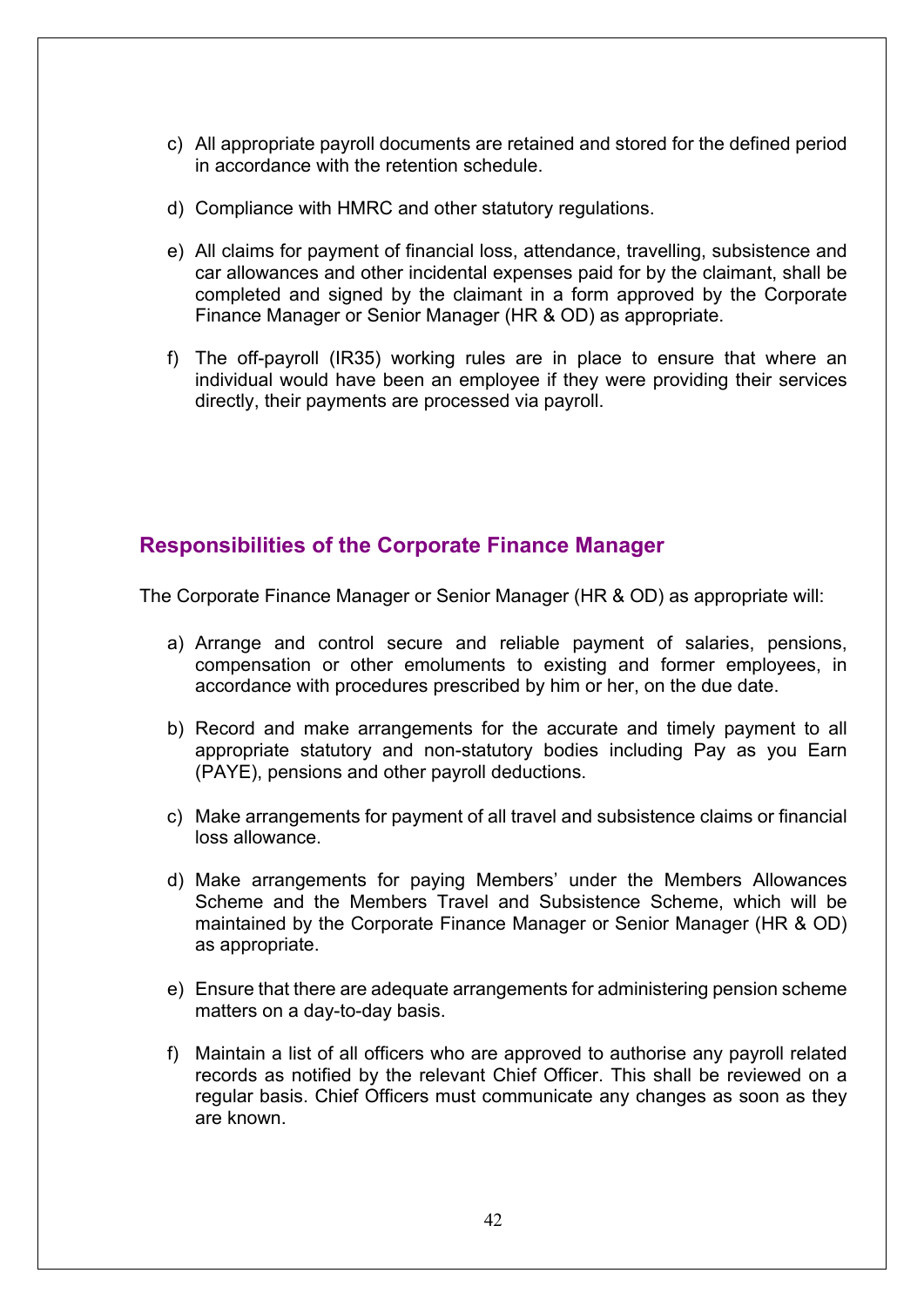- g) Implement pay agreements as soon as possible after their notification from the appropriate body and process increments. Arrangements for funding such awards will be determined each year as part of the budgetary process.
- h) Retain for each employee, a copy of contracts and terms and engagements together with sufficient information to identify service, salary scale and current amount payable and absences from duty (apart from approved leave).

- a) To provide the Senior Manager (HR & OD) in writing with the names of officers authorised to certify claims for expenses together with the specimen signature of each such authorised Officer, and any amendments on the occasion of any change. Certification of a claim by, or on behalf of, a Chief Officer shall signify that the certifying Officer is satisfied that the journeys were authorised, that the expenses were necessarily incurred in the performance of duty, that the allowances are properly payable by the Council, and that cost-effective travel arrangements are achieved.
- b) To ensure that claims are submitted to the Senior Manager (HR & OD) for payment within the specified timescale. Ensure appointments are made in accordance with the Procedure Rules of the Council and approved establishments, grades, scale of pay and that adequate budget provision is available.
- c) Notify the Senior Manager (HR & OD) of all appointments, terminations (resignations, dismissals) or variations (secondments, transfers, absences from duty through sickness or other reasons apart from approved leave, changes in remuneration, other than normal increments and pay awards and agreements of general application) which may affect the pay or pension of an employee or former employee, in the form and to the timescale required by the Senior Manager (HR & OD) as appropriate.
- d) Ensure that adequate and effective systems and procedures are operated in a form approved by the Senior Manager (HR & OD), so that payments are only authorised to bona fide employees:
	- Payments are only made where there is a valid entitlement
	- Conditions and contracts of employment are correctly applied
	- Employees' names listed on the payroll are checked at regular intervals to verify accuracy and completeness
- e) Provide information necessary to maintain records of service for pensions, income tax, national insurance or other statutory obligations.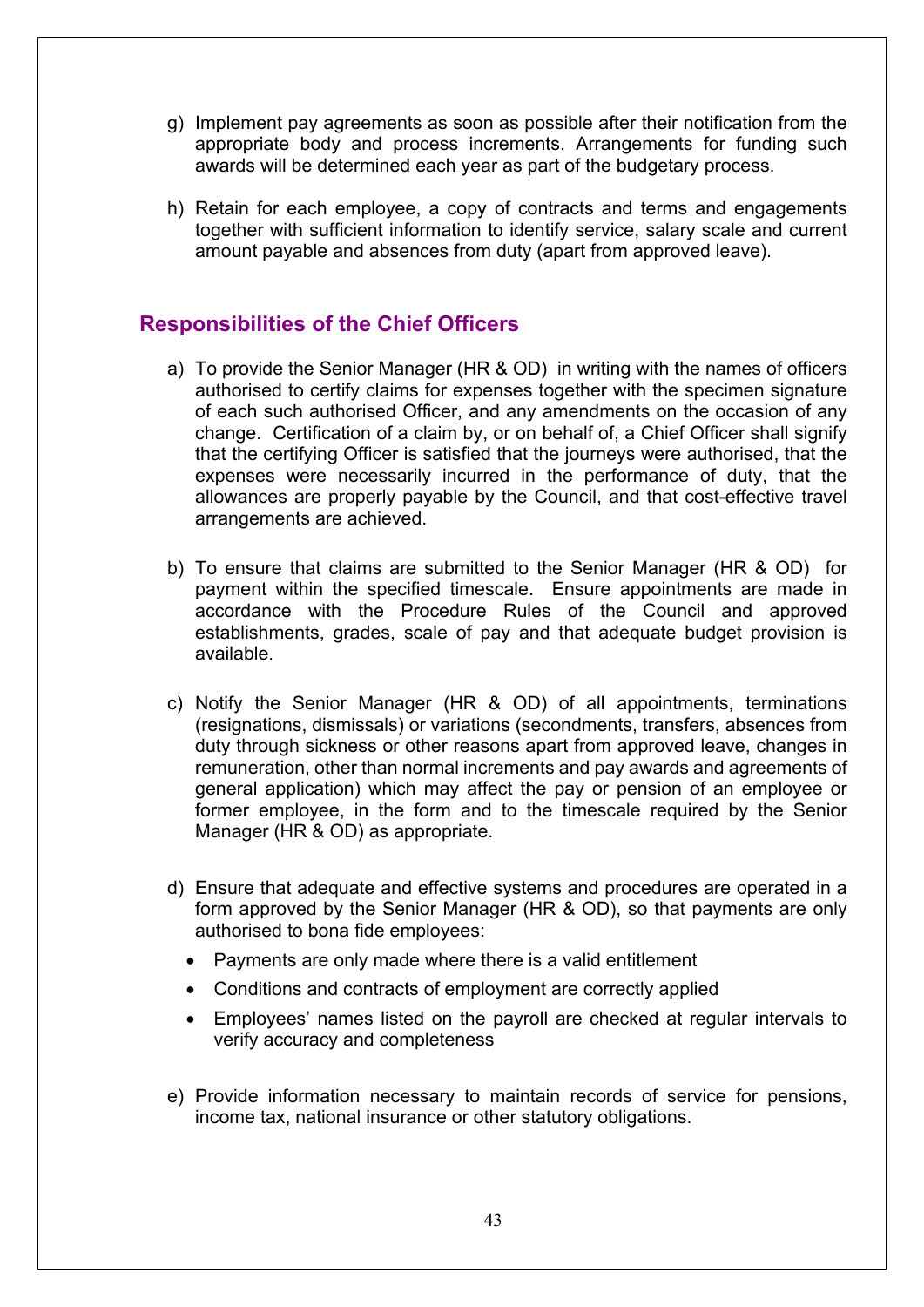- f) Ensure that payroll transactions are processed only through the payroll system. Chief Officers should give careful consideration to the employment status of individuals employed on a self-employed, consultant or subcontract basis. HMRC applies a tight definition for employee status, and in cases of doubt, advice should be sought from the Senior Manager (HR & OD).
- g) Ensure that the Senior Manager (HR & OD) is notified of the details of any employee benefits in kind, to enable full and complete reporting within the income tax self-assessment system.
- h) In conjunction with the Senior Manager (HR & OD), maintain an up to date establishment structure and adhere to the Establishment Control Maintenance Process.
- i) The Senior Manager (HR & OD) will be responsible for recovering payroll overpayments where the employee continues to have employment with the Council and where the overpayment is £750 or less. A repayment schedule, ensuring repayment is made within the same financial year as the overpayment, will be formally agreed with the employee.
- j) For all payroll overpayments in excess of £750, irrespective of employment status, recovery of the overpayment will be the responsibility of Debt Recovery, ensuring that such overpayments are included within the Council's total debt.
- k) All pay documents shall be, in a manner prescribed by the Senior Manager (HR & OD), certified manually by or on behalf of the appropriate Chief Officer. The names of Officers authorised to certify such documents shall be agreed with, and notified in writing to the Senior Manager (HR & OD) by each Chief Officer, who shall provide the Corporate Finance Manager with the specimen signature and initials of each such authorised Officer and any amendments on the occasion they arise.
- l) Chief Officers and the Senior Manager (HR & OD) will ensure that all appropriate payroll documents are retained and stored, as required, by the Senior Manager (HR & OD).
- m) No cheque made payable to a Member or employee will be cashed by the Council, unless it is under a scheme approved by the Corporate Finance Manager and is presented by the person named on the cheque, and duly endorsed.
- n) Members and employees will submit claims for travel and subsistence on a monthly basis and comply with the Mileage and Expenses Policy. Mileage and expense claims over three months old will only be paid once a satisfactory written explanation of the late submission has been provided from the relevant Service Manager to the Senior Manager (HR and OD).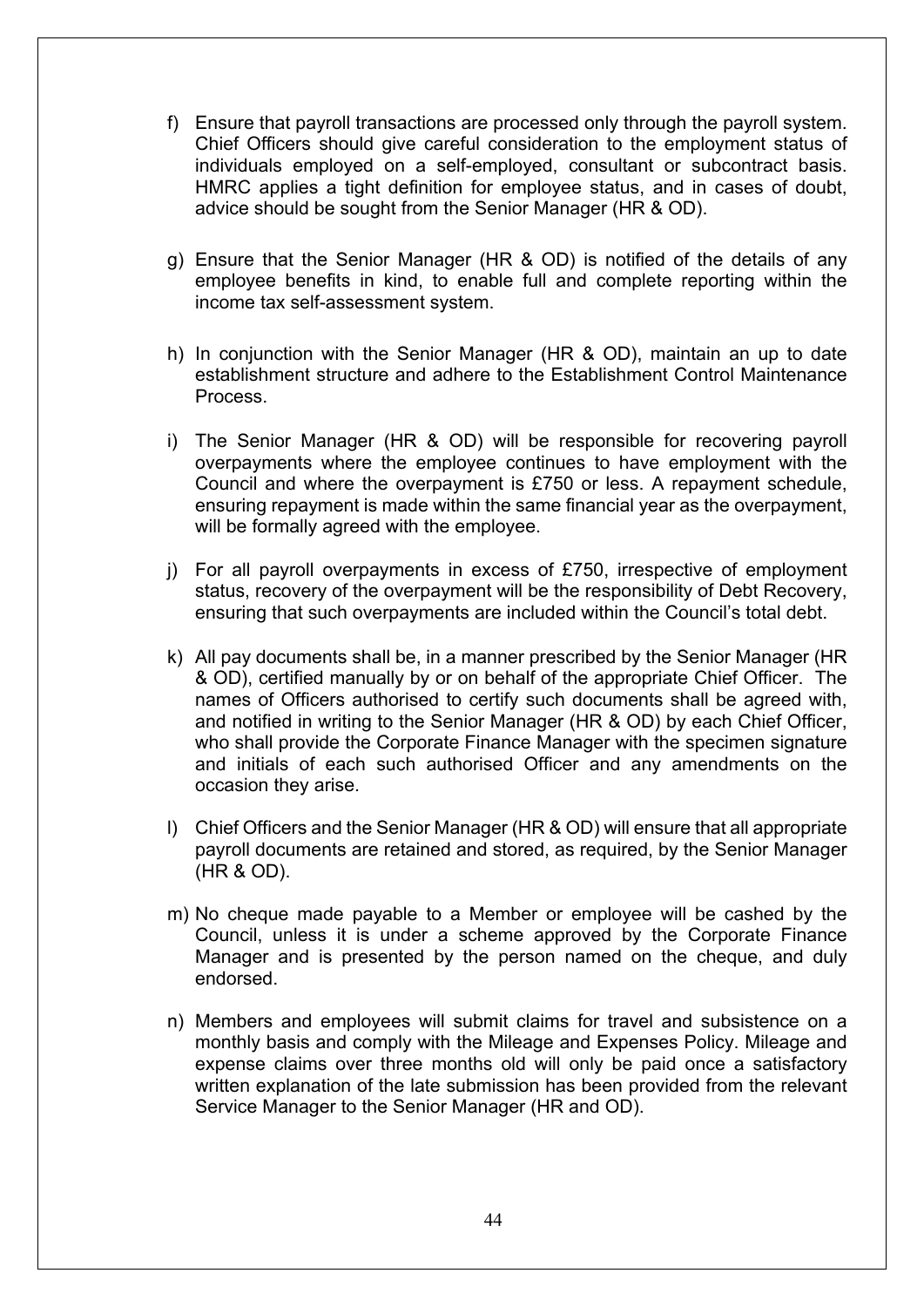o) Timesheets, Employee Self Service and other documents which are used to generate payment of salaries or other employee related expenses must be on official forms or via authorised electronic inputs. Chief Officers are responsible for ensuring that they are certified by an authorised Certifying Officer.

# **5.5 Taxation**

#### **Why is this important?**

The Council is responsible for ensuring its tax affairs are in order. Tax issues are often very complex and the penalties for incorrectly accounting for tax are severe. It is therefore very important that all officers are made aware of their role.

#### **Key Controls**

The key controls for taxation are:

- a) Budget managers are provided with the relevant information and kept up to date on tax issues.
- b) Budget managers are instructed on required record keeping.
- c) All taxable transactions are identified, properly carried out and accounted for within stipulated timescales.
- d) Records are maintained in accordance with instructions.
- e) Returns are made to the appropriate authorities within the stipulated timescale.

#### **Responsibilities of the Chief Finance Officer**

a) The Chief Finance Officer and / Senior Manger HR & OD (as appropriate as described below) is responsible for advising Chief Officers and Heads of Service, on all taxation issues that affect the Council.

b) The Chief Finance Officer or Senior Manger HR & OD as appropriate is responsible for maintaining the Council's tax records, making tax payments, receiving tax credits and submitting tax returns by their due date.

c) Complete a monthly return of Value Added Tax (VAT) inputs and outputs to HMRC.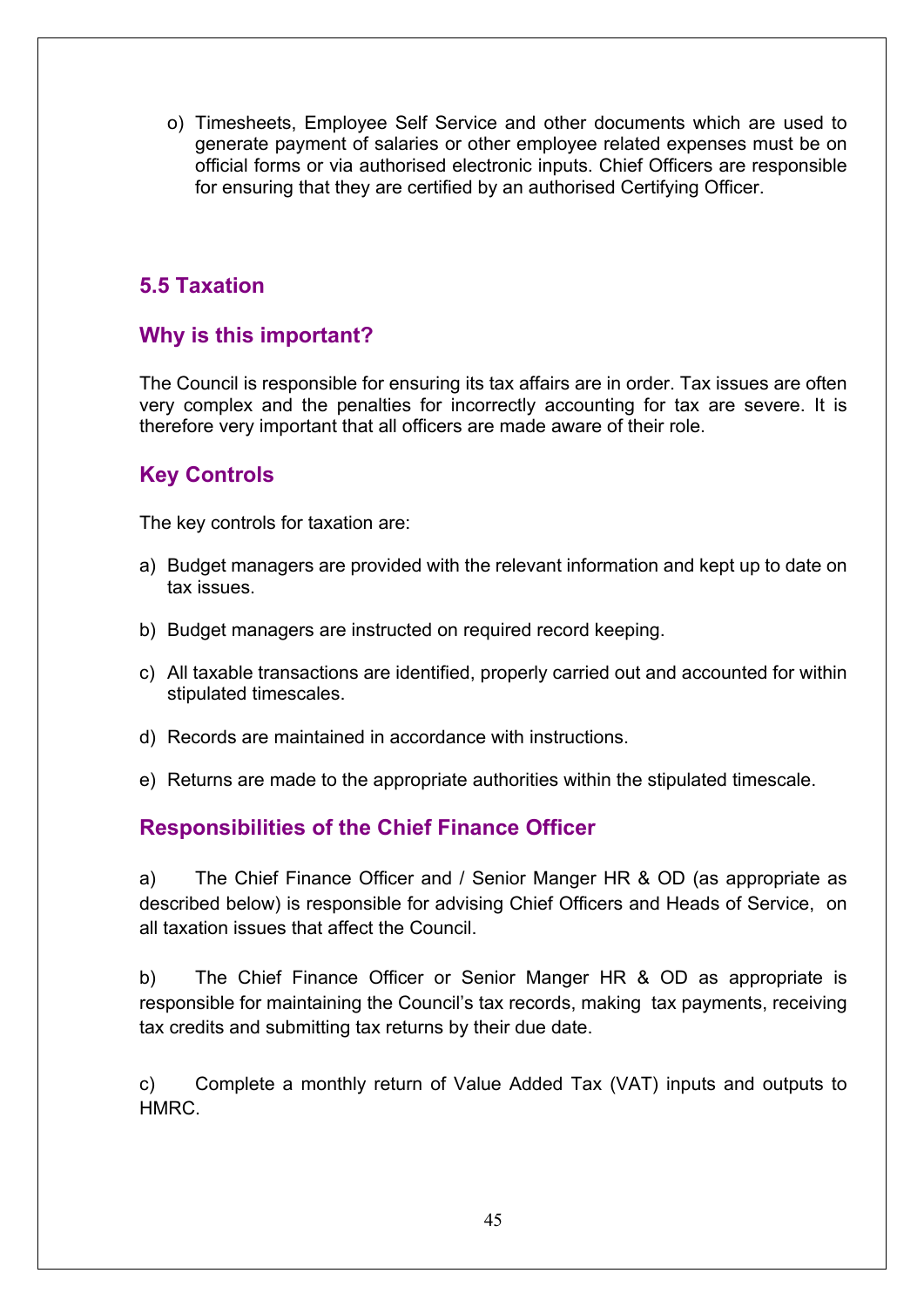d) Be responsible for accounting to the appropriate agency for other forms of taxation payable to or by the Council and for supplying to such agencies such other information as they may validly require.

e) Provide details to HMRC regarding the construction industry tax deduction scheme.

f) Maintain up-to-date guidance for each Chief Officer on their responsibilities in regard to any taxation matters, and to individual Council employees on taxation issues.

g) The Senior Manger (HR & OD), with guidance from the Chief Finance Officer, will:

- Account to HMRC for all tax deducted from employees' emoluments under the PAYE arrangements
- Maintain up-to-date guidance for Chief Officers on their responsibilities in regard to taxation matters relating to Payroll, and inform Council employees of taxation issues arising within Payroll

h) The Chief Finance Officer or Senior Manger (HR & OD) as appropriate may require from any employee of the Council such information as is necessary for fulfilment of their obligation under this Financial Procedure Rule.

- (a) Ensure that for any purchase which is taxable under current VAT legislation, payment will only be made on receipt of a proper invoice complying with the VAT regulations. The only exceptions are where an invoice is properly issued by the supplier on receipt of payment or where the use of authenticated VAT receipts has been agreed with the supplier.
- (b) Ensure that the correct VAT liability is attributed to all income due and that the recovery of VAT on purchases, including those paid for via an imprest account or corporate card, complies with HMRC Customs regulations.
- (c) Ensure that, where construction and maintenance works are undertaken, the contractor fulfils the necessary construction industry tax deduction requirements.
- (d) Ensure that all persons employed by the Council are added to the Council's payroll and tax deducted from any payments, except where the individuals are bona fide self-employed or are employed by a recognised staff agency.
- (e) Follow the guidance on taxation issued by the Senior Manger (HR & OD) such as the "Tax Management: Corporate Policy Statement"; in the "VAT Manual" and in taxation updates issued periodically.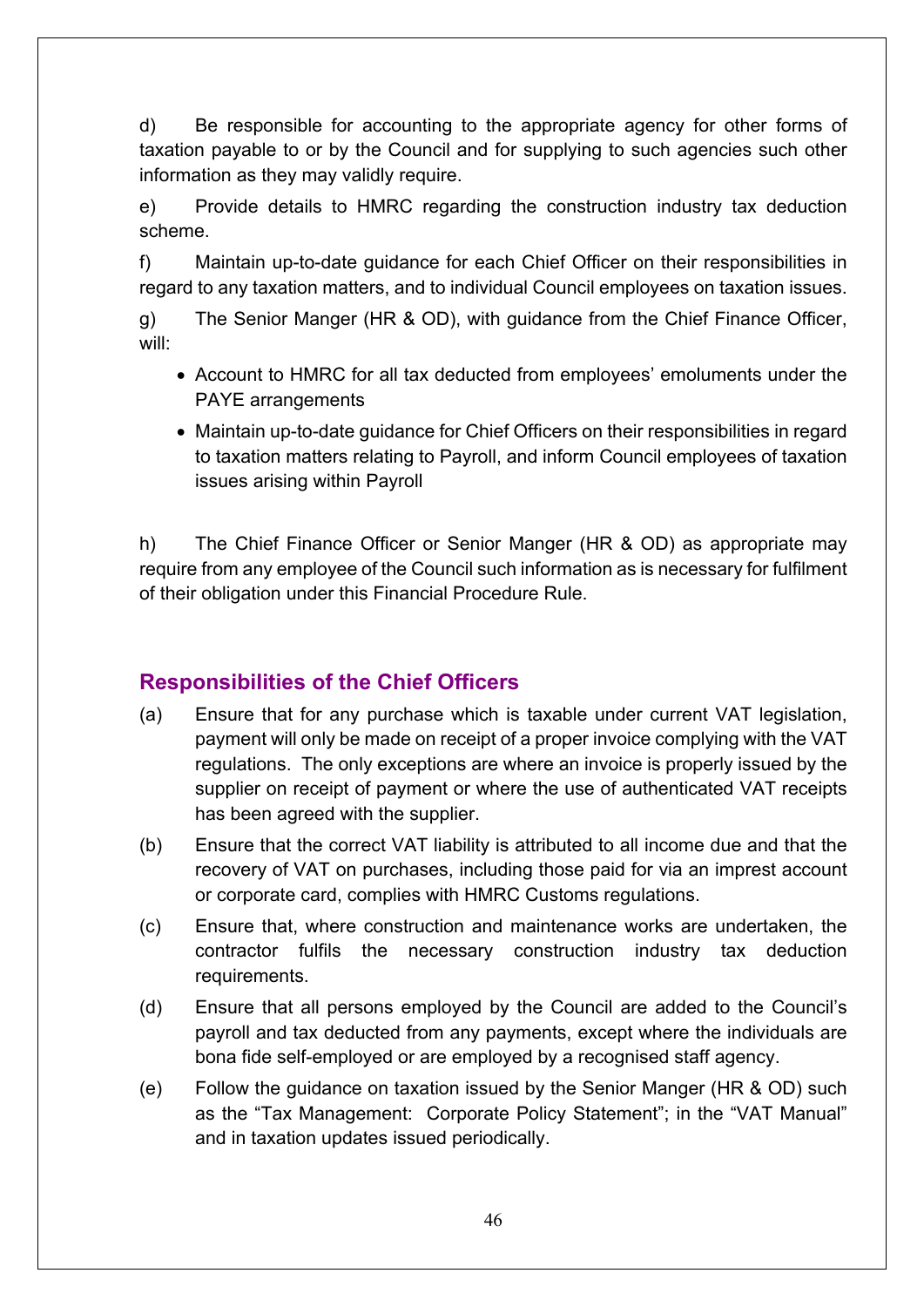(f) Seek advice from the Chief Finance Officer or Senior Manager (HR & OD) as appropriate on VAT, or other tax implications, when entering into partnerships and other joint working arrangements.

#### **5.6 Trading Accounts and Business Units**

#### **Why is this important?**

Trading accounts and business units will become more important as services develop a more commercial culture. Authorities are required to keep trading accounts for services provided on a basis other than a straightforward recharge of cost.

Where services are provided via an 'Alternative Delivery Model' (separate legal entities), specific financial procedures will be incorporated into the individual models.

#### **Responsibilities of the Chief Finance Officer**

To advise on the establishment and operation of trading accounts and business units.

- a) To consult with the Chief Finance Officer where a business unit wishes to enter into a contract with a third party where the contract exceeds the remaining life of their main contract with the Council.
- b) To observe all statutory requirements in relation to business units, including the maintenance of a separate revenue account to which all relevant income is credited and all relevant expenditure, including overhead costs is charged to produce an annual report in support of the final accounts.
- c) To ensure that the same accounting principles are applied in relation to trading accounts as for other services or business units.
- d) To ensure that each business unit prepares an annual business plan.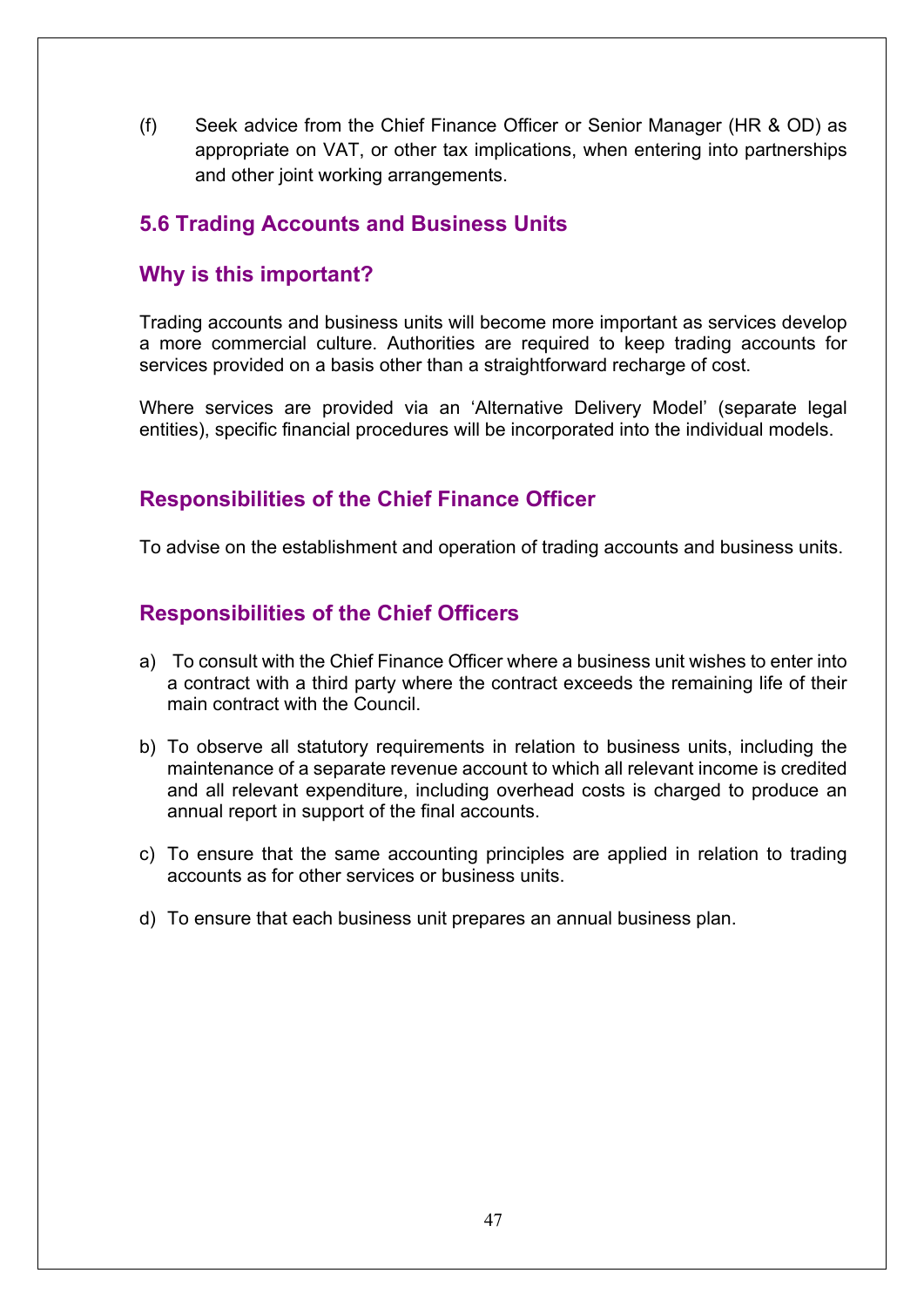# 6. External Arrangements

# **6.1 Partnerships**

# **Why is this important?**

Partnerships play a key role in delivering community strategies and in helping to promote and improve the well-being of an area. The Council can still deliver some services, but their distinctive leadership role is to bring together the contributions of the various stakeholders and deliver a shared vision of services based on user wishes.

# **Key Controls**

The key controls for Council partners are:

- a) If appropriate to be aware of their responsibilities under the Council's financial regulations and contract standing orders.
- b) To ensure that risk management processes are in place to identify an assess all known risks.
- c) To ensure that project appraisal processes are in place to assess the viability of the project in terms of resources, staffing and expertise.
- d) To agree and accept formally the roles and responsibilities of each of the partners involved in the project before the project commences.
- e) To communicate regularly with other partners throughout the project so that problems can be identified and shared to achieve their successful resolution.

# **General**

a) Both the Council and the Cabinet are responsible for approving delegations, including frameworks for partnerships and joint ventures. The Cabinet is the focus for forming partnerships and joint ventures with other local public, private, voluntary and community sector organisations to address local needs.

b) Both the Council and the Cabinet can delegate functions – including those relating to partnerships – to Officers. These are set out in the Scheme of Delegation that forms part of the Council's Constitution. Where functions are delegated the Officers remain accountable for them to the Council and the Cabinet as appropriate.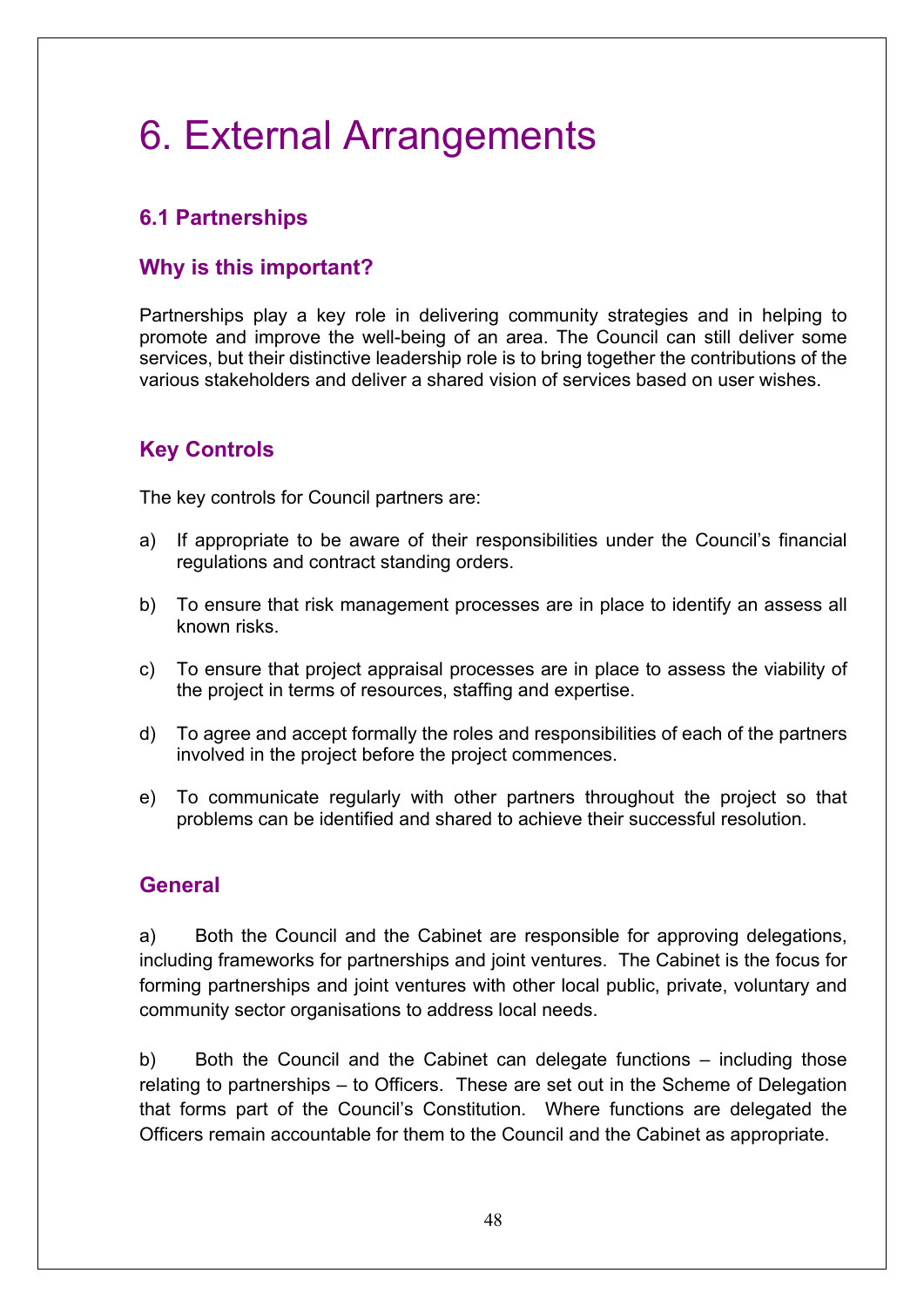c) The Head of Paid Service or other nominated Officers will represent the Council on partnerships and external bodies, in accordance with decisions of the Council/Cabinet or otherwise as authorised by the Head of Paid Service.

# **Responsibilities of the Chief Finance Officer**

a) Be responsible (with the Monitoring Officer) for encouraging the same high standards of conduct (with regard to financial administration and other matters, respectively) in partnerships and joint ventures that apply throughout the Council insofar as the constitutions of respective organisations permit them to do so.

b) Ensure that the accounting arrangements to be adopted relating to partnerships and joint ventures are appropriate. He or she, in consultation with the Monitoring Officer, must also consider the overall corporate governance arrangements and legal issues when arranging contracts with external bodies, ensuring that the risks have been fully appraised before agreements are entered into.

- c) Advise on the key elements of funding a project, including:
	- An options appraisal scheme for financial viability
	- Risk appraisal and management
	- Resourcing, including taxation and pension issues
	- Audit, security and control requirements
	- Carry-forward arrangements
- d) Ensure that the accounting arrangements are appropriate.

# **Responsibilities of the Chief Officers**

a) To be responsible for ensuring that appropriate approvals are obtained before any negotiations are concluded in relation to work with external bodies. (The Monitoring Officer will advise on legal matters).

b) Maintain a register of all contracts entered into with external bodies in accordance with procedures specified by the Chief Finance Officer.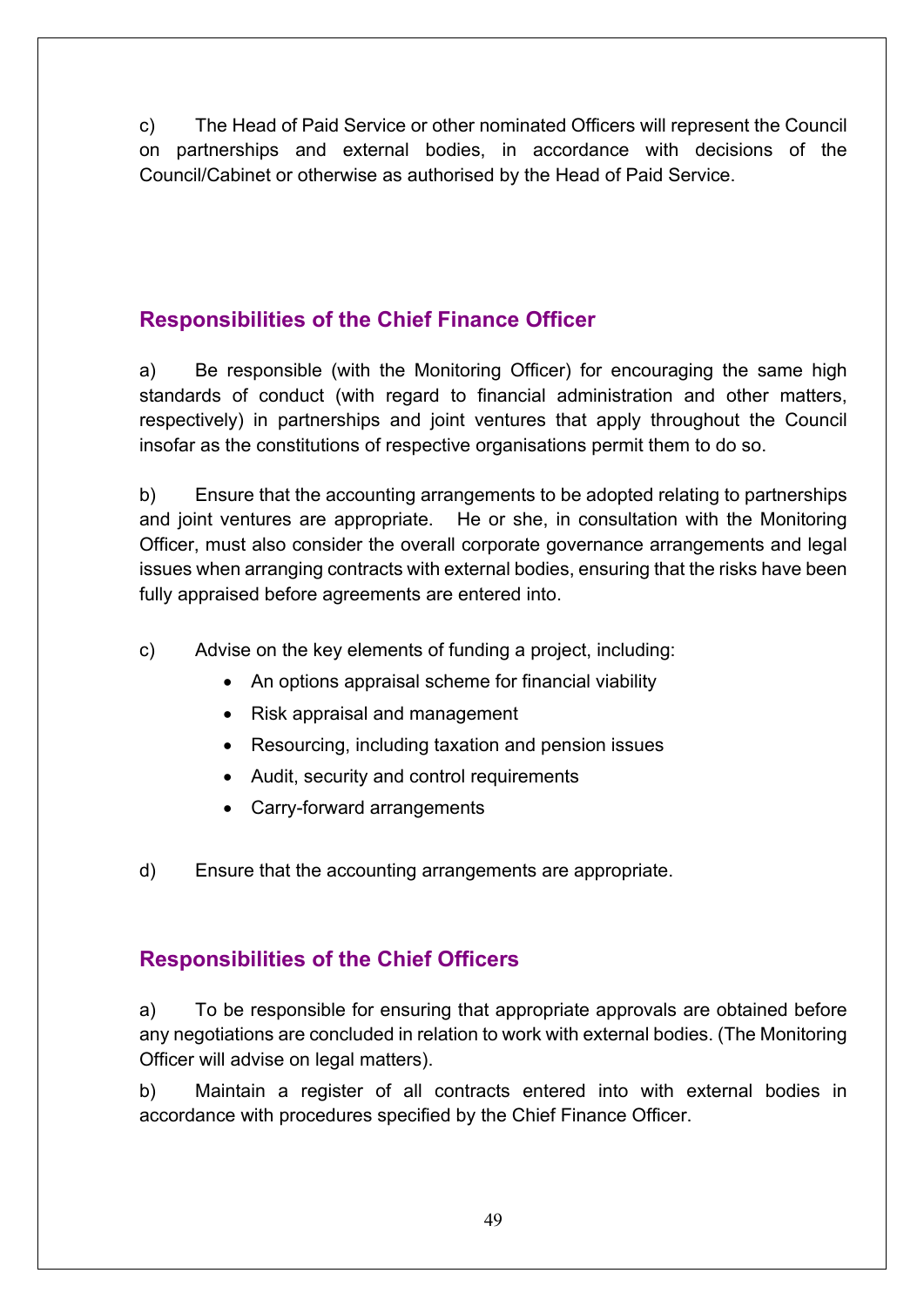c) Ensure that, before entering into agreements with external bodies, a risk management and options appraisal has been prepared for the Cabinet, in consultation with the Chief Finance Officer and Monitoring Officer.

d) Ensure that all agreements and arrangements are properly documented.

e) Provide appropriate information to the Chief Finance Officer to enable a note to be entered into the Council's Statement of Accounts concerning material items.

f) Ensure that the project progresses in accordance with the agreed plan and that all expenditure is properly incurred and recorded.

g) Ensure that loans are not made to third parties and that interests are not acquired in companies, joint ventures or other enterprises without the approval of the Council, following consultation with the Chief Finance Officer.

h) Seek advice from the Chief Finance Officer or Senior Manager (HR & OD) as appropriate on VAT, or other tax implications, when entering into partnerships.

# **6.2 External Funding including Grants**

#### **Why is this important?**

External funding is potentially a very important source of income, but funding conditions need to be carefully considered to ensure that they are compatible with the aims and objectives of the Council. Local authorities are increasingly encouraged to provide seamless service delivery through working closely with other agencies and private service providers.

# **Key Controls**

The key controls for external funding are:

a) To ensure that key conditions of funding and any statutory requirements are complied with and that the responsibilities of the accountable body are clearly understood.

b) To ensure that funds are acquired only to meet the priorities approved in the policy framework by the full council.

c) To ensure that any match funding requirements are given due consideration prior to entering into long term agreements and that future revenue budgets reflect these requirements.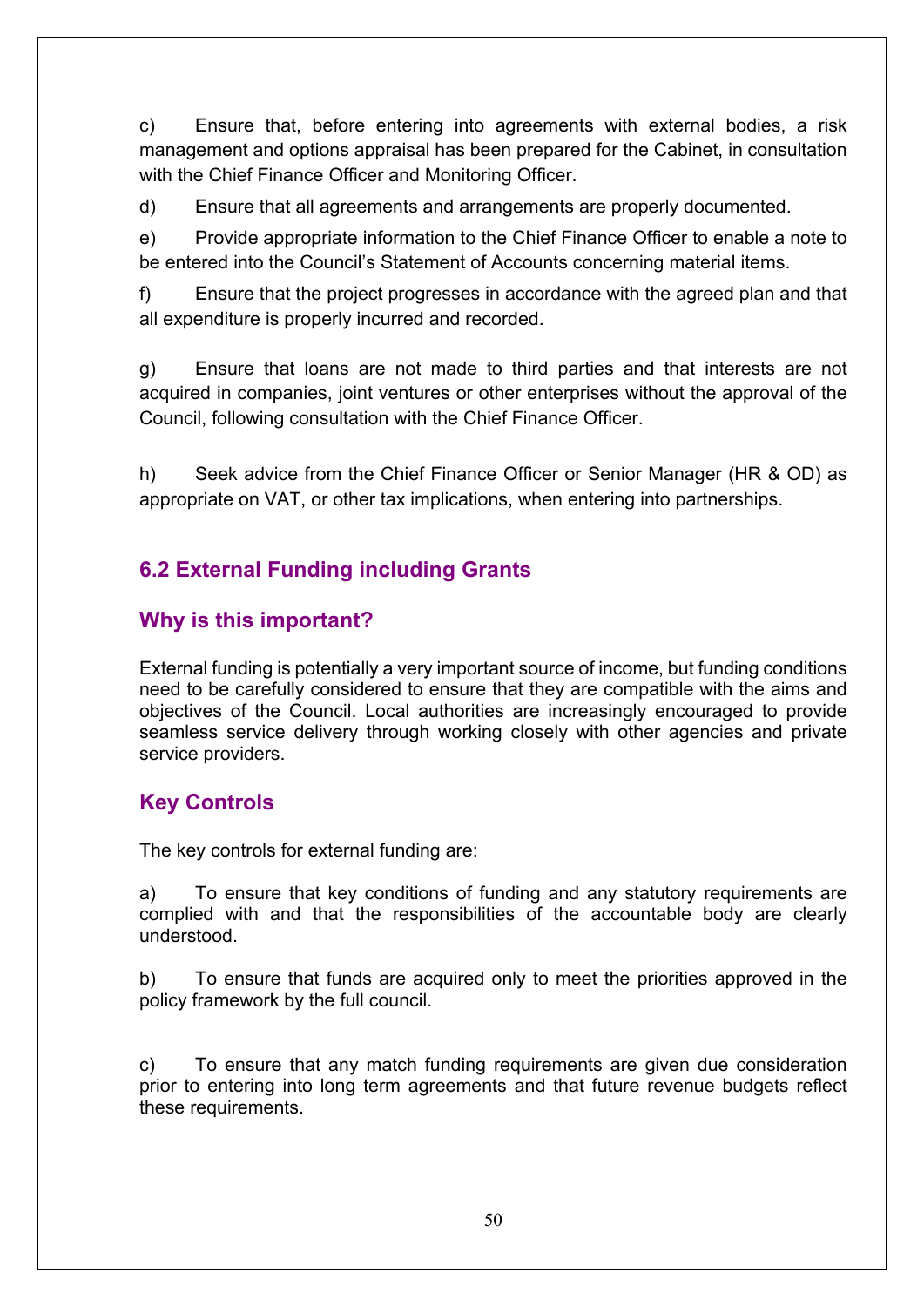# **Responsibilities of the Chief Finance Officer**

- (a) Ensure that all funding notified by external bodies is received and properly recorded in the Council's accounts.
- (b) Ensure that all grant income and associated information is logged on the Corporate Grants Database and adhere to the requirements of the Grant Manual.
- (c) Ensure that audit requirements are met.
- (d) Ensure that match funding requirements are considered prior to entering into the agreements and that future revenue budgets reflect these requirements.

# **Responsibilities of the Chief Officers**

a) Ensure that key conditions of funding and any statutory requirements are complied with and that the responsibilities of the accountable body are clearly understood.

b) Ensure that funds are acquired only to meet the priorities approved by the Council in the policy framework.

c) Ensure that any match-funding requirements are given due consideration and that future revenue budgets reflect these requirements, before entering into long-term agreements.

d) Ensure that all claims for funds are made by the due date.

e) Ensure that proposals are costed properly and that the approval of the Cabinet is obtained before any negotiations are concluded to work for third parties.

f) Ensure that contracts are drawn up and maintain a register of all contracts entered into with third parties.

g) Ensure that appropriate insurance arrangements are made, via the Chief Finance Officer.

h) Ensure that, as far as possible, the Council is not put at risk from any bad debts.

i) Ensure that no contract is subsidised by the Council.

j) Ensure that such contracts do not impact adversely upon the services provided for the Council.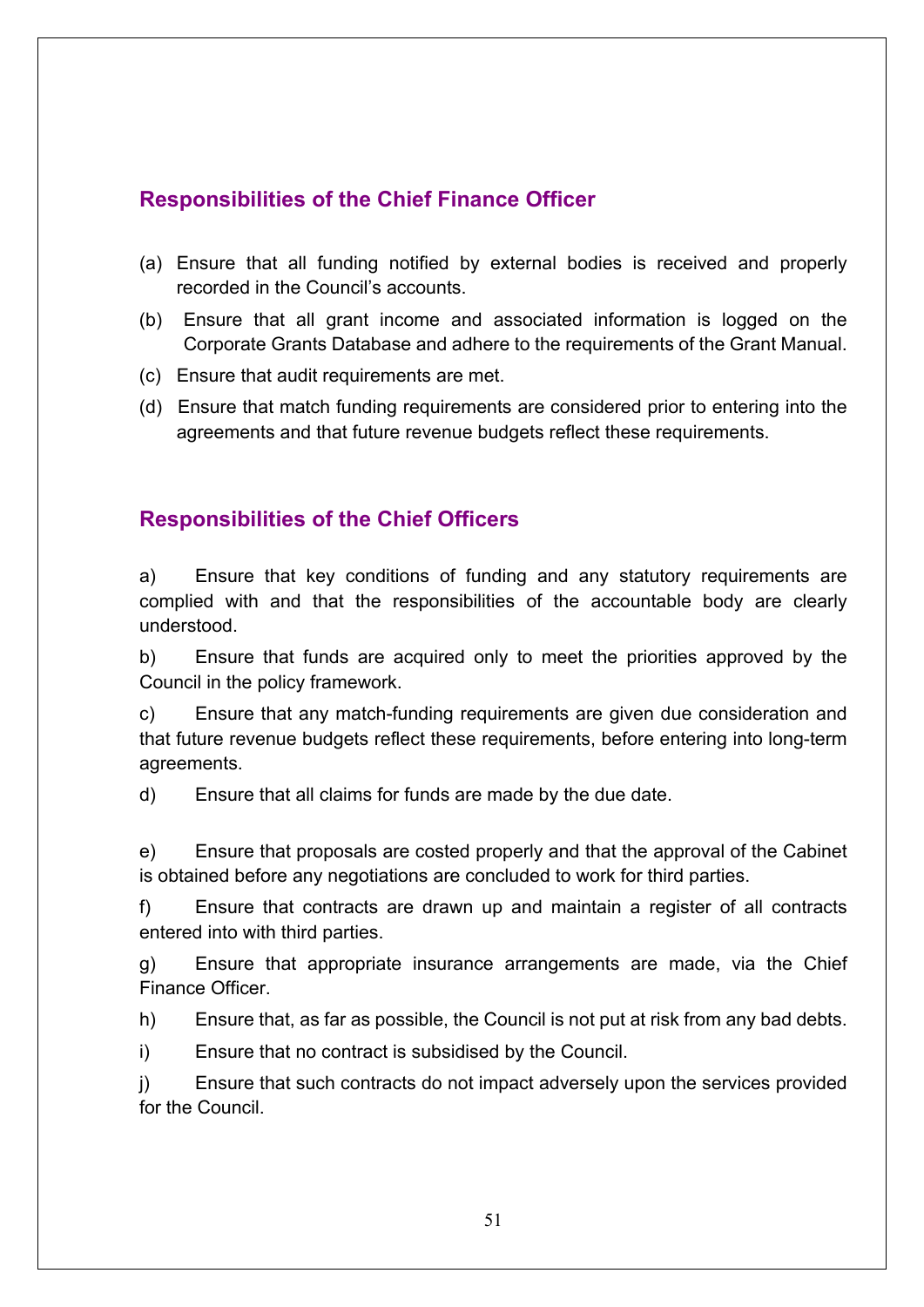k) Have in place an exit strategy to implement when the funding ceases. This strategy must allow for all costs associated with the winding up, including any costs arising because staff have gained employment rights, being met from within the externally provided monies and, therefore, at no additional cost to the Council. If the terms of the external funding do not allow such costs to be met from it, then they must be met from within the base budget of the Portfolio concerned.

l) Provide appropriate information to the Chief Finance Officer to enable a note to be entered into the Statement of Accounts, as required.

m) Ensure that all grant income is coded, in the first instance, to the appropriate balance sheet code in order to avoid double counting the overall income and expenditure of the Council.

# **Other Funds**

#### **Why is this important?**

The Council will not as a general rule supervise the financial administration of, nor audit, unofficial funds, and accepts no liability whatsoever for any loss however caused. Unofficial funds are defined as those which are not the property of the Council, for example school monies collected by schools for school trips and monies held in Amenities Funds in Social Services establishments. Those operating such funds, therefore, have an overall responsibility to ensure that proper financial stewardship is observed.

#### **Key Controls**

- (a) A Treasurer and independent auditor are formally appointed.
- (b) Proper rules are operated to secure adequate standards.
- (c) Adequate records and procedures are maintained.
- (d) Regular reports on fund transactions and balances are received and checked against bank statements.
- (e) Annual statements of income and expenditure and fund balances are prepared and audited on a timely basis.

#### **General**

The School Fund Regulations, 2013 must be followed for the operation of all school funds in Flintshire Schools and ensure that funds are only used for the purpose that they are intended for as per the regulations.